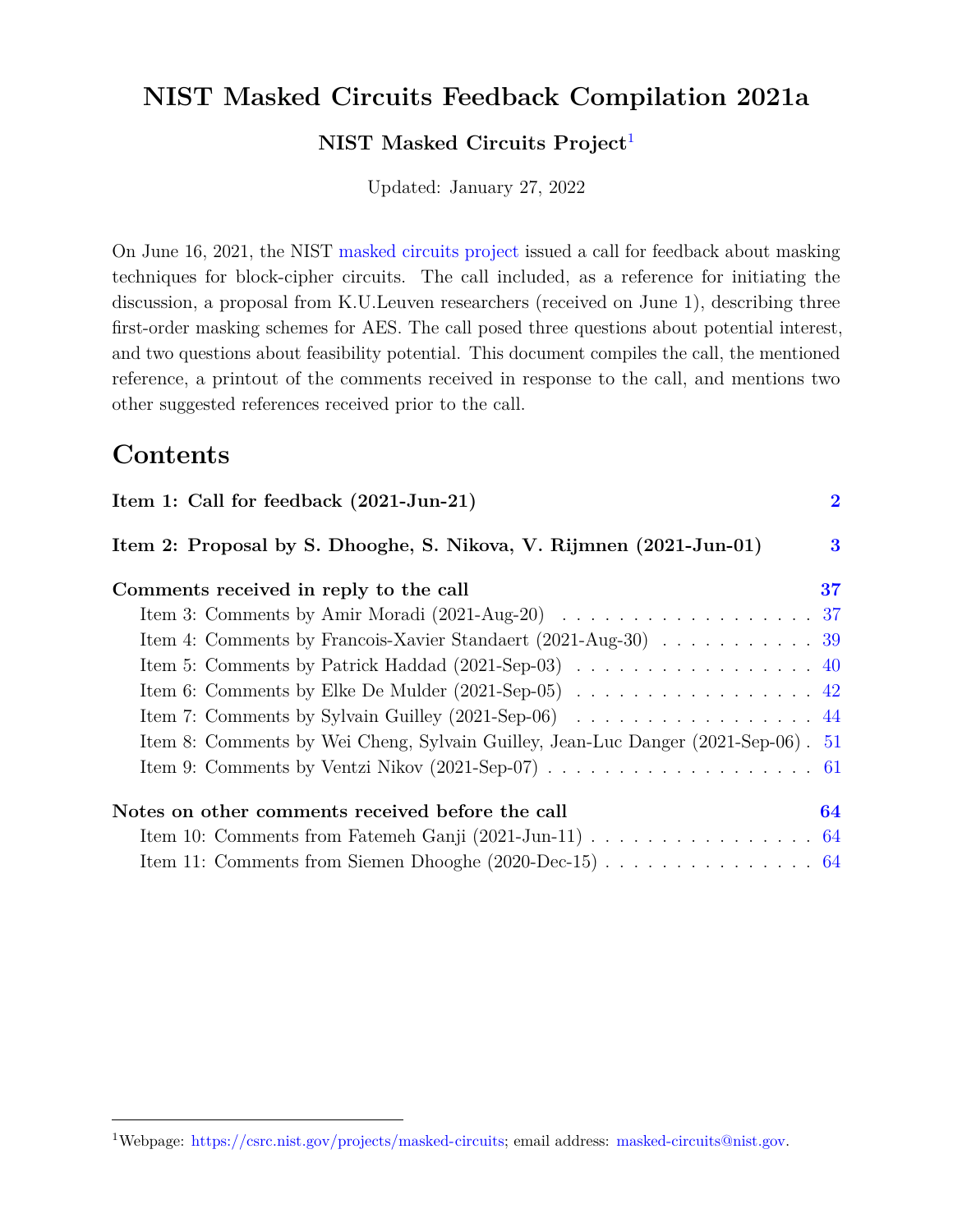<span id="page-1-0"></span>Item 1: Call for feedback (2021-Jun-21)

## **Call for feedback about the Masked Circuits Project**

Text originally posted on 2021-June-21 in the MC-Forum

Comments due by 2021-Sep-06

The NIST Masked Circuits project is interested in masking techniques that can improve resistance of hardware circuit implementations of block-ciphers against side-channel attacks. The newly formed forum MC-forum@list.nist.gov will be used to support open discussion; and the new project webpage https://csrc.nist.gov/Projects/masked-circuits will host relevant material.

It is important to gauge the stakeholders' interest in this effort and on the direction to be taken. We received a proposal "Threshold Cryptography on a Single Device by Means of Threshold Implementations" by S. Dhooghe, S. Nikova, and V. Rijmen, from KU Leuven, see attachment. It describes three first-order masking schemes for AES, requiring a set of algorithmic properties to guarantee security in the (single-probe) glitch-extended probing model. The proposal covers only the logical construction, with the result being specified as a netlist. Using this as a basis, this email serves as a call for feedback on it. We ask the community to comment on the following:

#### **1. Potential interest:**

**a)** Are the glitch-extended probing model and the corresponding masking schemes addressing problems of interest for the industry and government stakeholders?

**b)** What orders of protection are pertinent to consider for standardization?

**c)** Will the semiconductor industry adopt this type of schemes in their product lines to supply the market with products implementing them?

#### **2. Feasibility potential:**

**a)** Is there a stack of available design and production tools, widely used by the semiconductor industry, that can transfer the logical netlists into silicon gate layouts, on major hardware platforms of interest (FPGA, ASIC, etc.), while preserving the needed algorithmic properties and ensuring the needed implementation assumptions, so that minimal side-channel testing would be sufficient for the verification of the intended security guarantees?

**b)** Considering practical attacks, are there identifiable deployment characteristics that justify differentiated security profiles across platforms, masking orders, and other properties?

The MC-forum@list.nist.gov forum can be used for open comments, but please send your formal comments in a PDF file, by September 6, 2021, by email to masked-circuits@nist.gov. The formal comments received by email, in PDF, will be compiled together and made available on the webpage.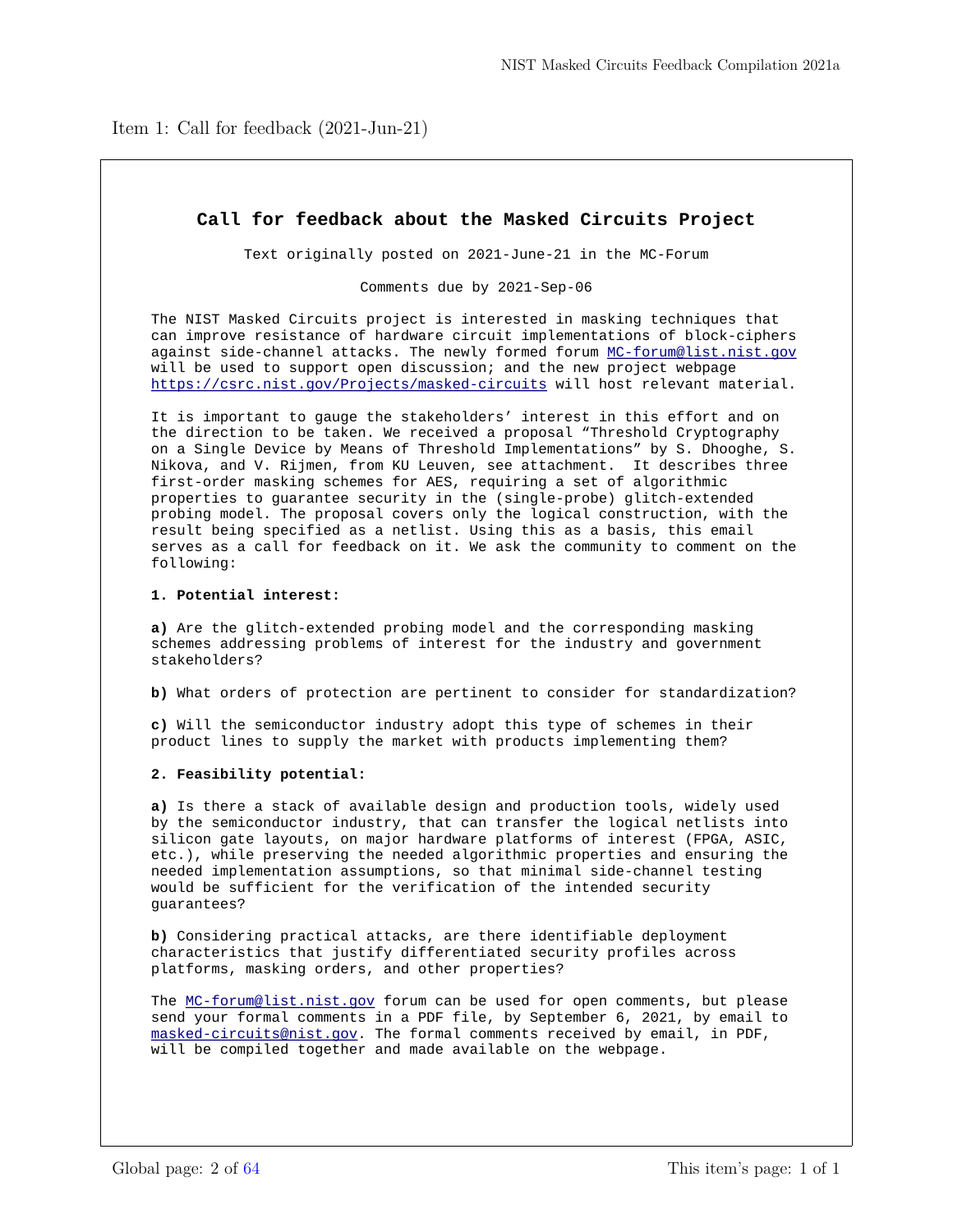# <span id="page-2-0"></span>Threshold Cryptography on a Single Device by Means of Threshold Implementations

Siemen Dhooghe, Svetla Nikova, Vincent Rijmen

imec-COSIC, ESAT, KU Leuven, Belgium firstname.lastname@esat.kuleuven.be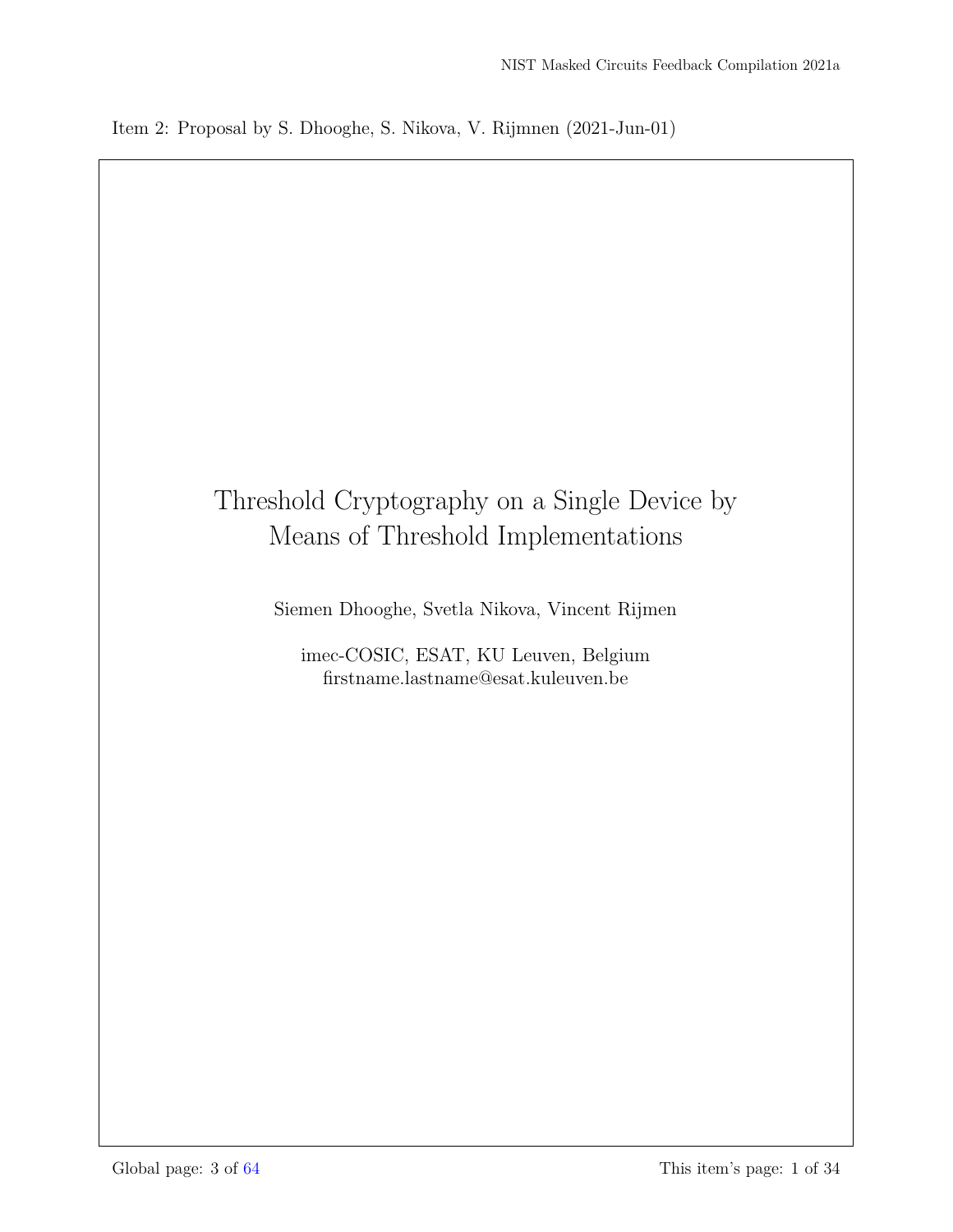# **Contents**

| 1              |     | <b>Introduction</b>                                                           | $\bf{2}$       |
|----------------|-----|-------------------------------------------------------------------------------|----------------|
| $\overline{2}$ |     | First-Order Hardware Sharings of the AES                                      | 4              |
|                | 2.1 | Overview                                                                      | $\overline{4}$ |
|                | 2.2 |                                                                               | $\overline{4}$ |
|                |     | 2.2.1                                                                         | $\overline{5}$ |
|                |     | Description of the AES $\dots \dots \dots \dots \dots \dots \dots$<br>2.2.2   | $\overline{5}$ |
|                |     | 2.2.3<br>The Threshold Glitch-Extended Probing Model                          | $\bf 5$        |
|                |     | Boolean Sharing and Threshold Implementations $\hfill\ldots\ldots$<br>2.2.4   | 6              |
|                | 2.3 | Changing of the Guards With Randomness                                        | 8              |
|                | 2.4 | Overarching Structure of the AES Sharings                                     | 9              |
|                |     | 2.4.1                                                                         | 9              |
|                |     | 2.4.2<br>Sharing the State and Key $\dots \dots \dots \dots \dots$            | 10             |
|                |     | Sharing the Affine Transformations<br>2.4.3                                   | 10             |
|                |     | 2.4.4<br>Changing of the Guards Implemented $\ldots \ldots \ldots$            | 10             |
|                |     | 2.4.5                                                                         | 11             |
|                | 2.5 | Design I: First-Order Two-Share AES                                           | 11             |
|                |     | 2.5.1                                                                         | 11             |
|                | 2.6 | Design II: First-Order Three-Share AES                                        | 15             |
|                |     | 2.6.1                                                                         | 15             |
|                | 2.7 | Design III: First-Order Three-Share AES                                       | 18             |
|                |     | 2.7.1                                                                         | 18             |
|                | 2.8 |                                                                               | 21             |
|                | 2.9 |                                                                               | 22             |
| 3              |     | <b>Algorithmic Verification Properties</b>                                    | 25             |
|                | 3.1 | Overview<br><u>. Kanada a sa kasa sa kasa sa kasa sa kasa sa kasa sa kasa</u> | 25             |
|                | 3.2 |                                                                               | 25             |
|                | 3.3 | Constructing the Structural Model                                             | 26             |
|                | 3.4 |                                                                               | 26             |
|                | 3.5 |                                                                               | 27             |
|                | 3.6 |                                                                               | 28             |
| 4              |     | <b>Conclusion</b>                                                             | 30             |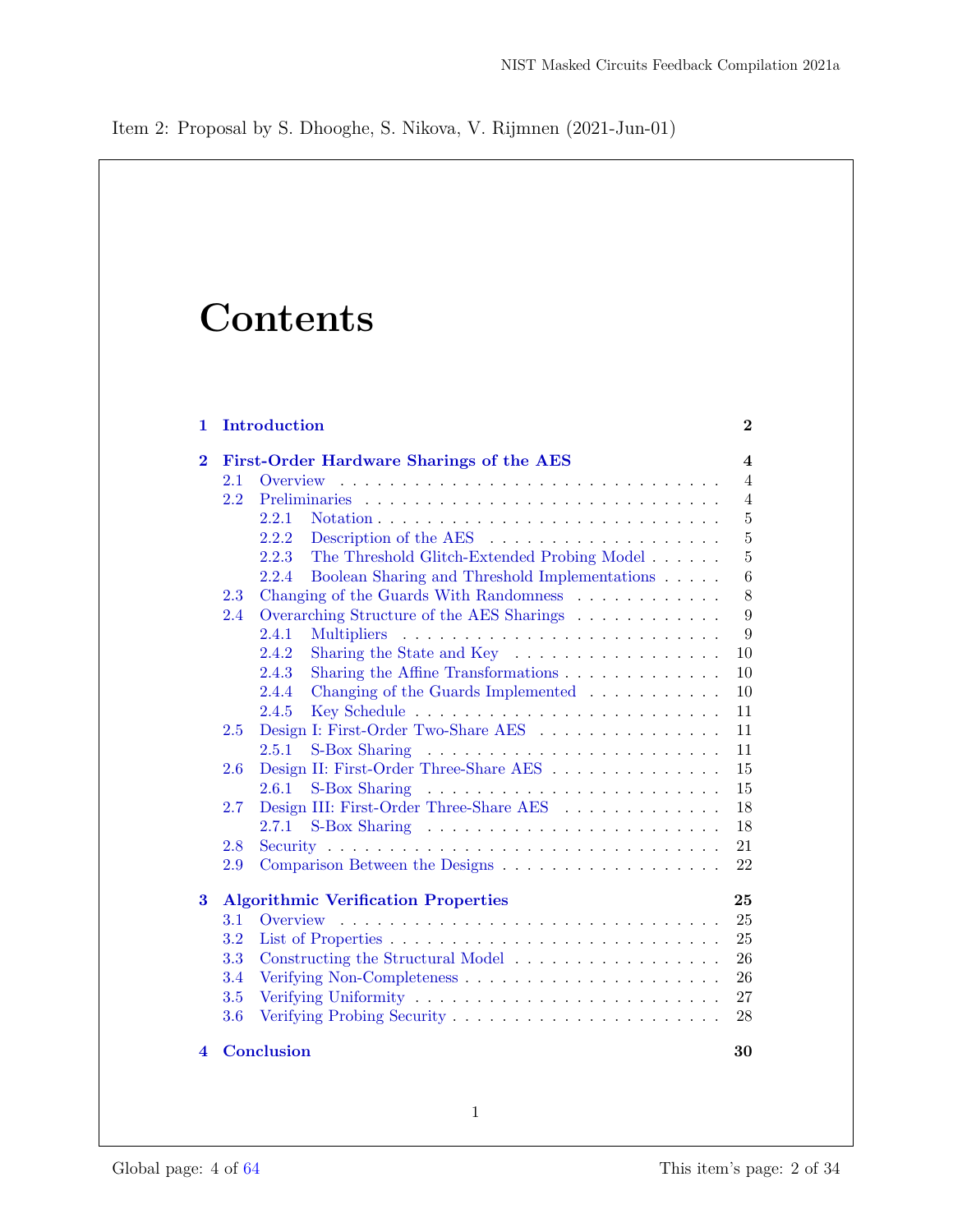# Chapter 1

# Introduction

In this document we give a proposal to support the standardization effort for threshold cryptography on a single device. The proposal consists of two parts.

The first part involves a standardized sharing of the AES. This means the detailed provision of shared functions which provide provable algorithmic protection in the glitch-extended probing model. We propose three different first-order sharings of the AES to provide designers with possible trade-offs between the number of shares, which affects the area of the implementation, and the number of register stages, which affects the latency of the design. The designs have low randomness requirements to allow for the use of efficient and high-secure random bit generators. Second-order sharings could be added in the future.

The second part includes algorithmic properties which have to be verified on a netlist (since we focus only on ASIC related countermeasures) in order to guarantee security in the considered adversary model. These properties are detailed in a way that the readers can design a tool verifying the properties.

Certification is currently lacking from this proposal. However, we think it is important and could be a valuable part of the standard by providing a procedure on how to practically evaluate the security of a shared implementation. Our opinion is that the certification should at least be based on the procedure of ISO/IEC 17825:2016 extended with the proposal given in the paper by Whitnall et al. [WO19]. We believe that it has to use higher-order and multivariate test vector leakage assessment  $[CDG+13]$  over sufficiently many power traces of an ASIC implementation.

Our goal in the first part of the proposal is to reduce a part of the industry's design cycle of secured applications. However, it does not tackle how to securely implement a generic function, instead the second part is intended to help with this. In other words, industry should still be free to design their own sharings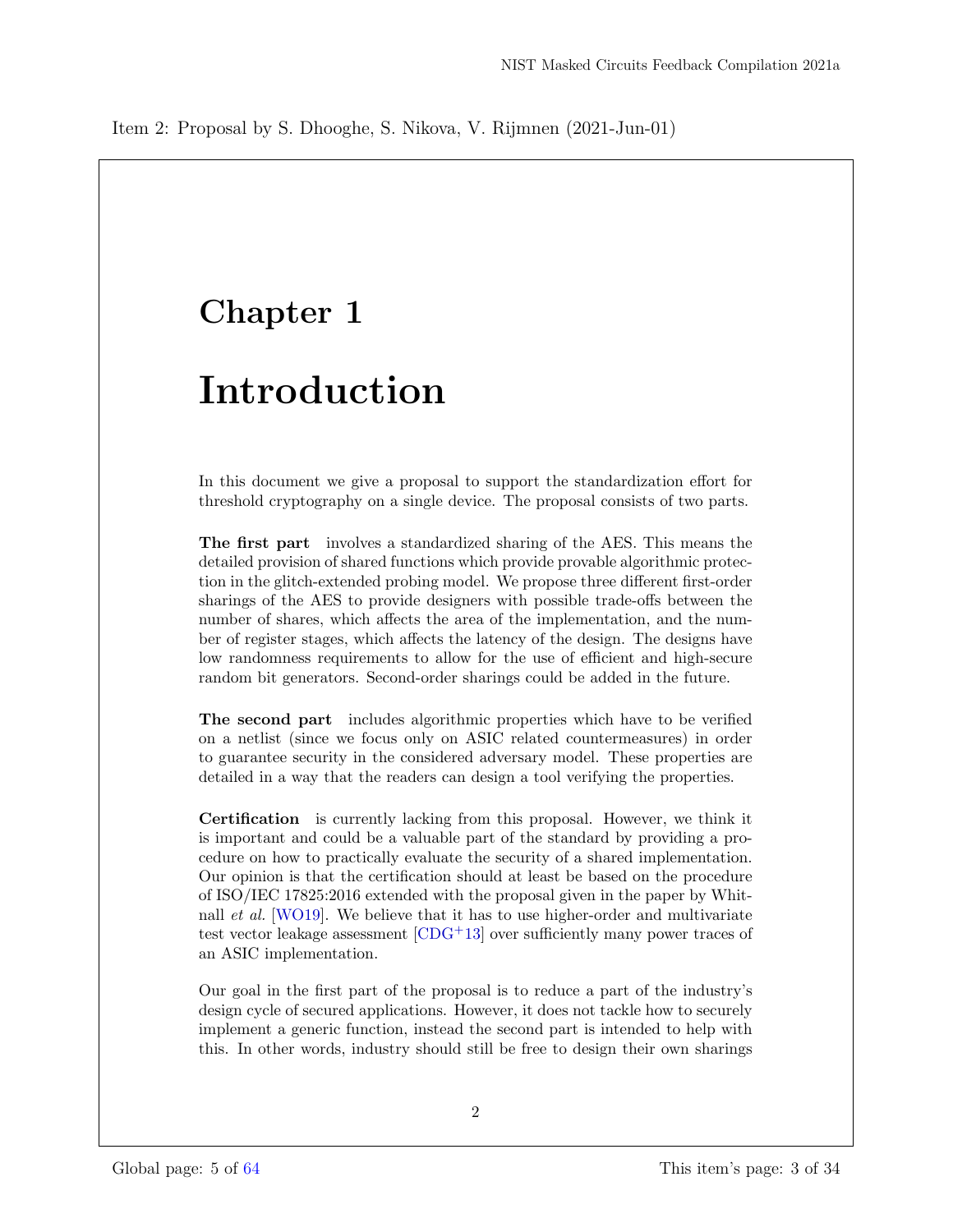to keep/obtain market advantage and the second part of the proposal has to be used as a tool to verify the security of implementation of any design.

The verification tool from the second part can help both industry and certification labs with reducing the time for practically verifying an implementation by allowing to test netlist first. Currently, we propose three properties such that potential bugs are quickly found. We believe both the academic and industry communities can help expand these properties, resulting in a public software leading to improved efficiency and, more importantly, the efficacy of the verification.

Last but not least, over time, we believe the netlist verification can better predict certification lab evaluation results and over time further simplify the design and evaluation cycle. We provide security claims only for ASIC physical implementations profile. Although the proposed techniques are applicable also to FPGA and software implementation profiles, there will be no guarantees because certain assumptions of the adversarial model we consider might be violated.

## Notation

Throughout the document we denote bits by subscript and shares by superscript. We denote the most significant bit by a bigger subscript. For example, given  $(a_1, ..., a_8)$  then  $a_8$  denotes the most significant bit and  $a_1$  the least significant. We denote stochastic variables by capital letters. The symbols  $\oplus$ ,  $\otimes$  denote addition and multiplication in the respective finite field, e.g. XOR and AND in  $\mathbb{F}_2$ .

We consider sharing schemes where each secret variable  $x$  in the circuit is split into shares  $\bar{x} = (x^{\bar{1}}, x^2, \dots, x^{s_x})$  such that  $x = \sum_{i=1}^{s_x} x^i$  over a binary finite field. Let  $F: \mathbb{F}_2^n \to \mathbb{F}_2^m$ , then the function  $\overline{F}: \mathbb{F}_2^{ns_x} \to \mathbb{F}_2^{ms_y}$ , where we assume  $s_x$  shares per input bit and  $s_y$  shares per output bit, will be called a *sharing* of F. Each component of the shared function will be denoted by a superscript, e.g.  $F^i$ .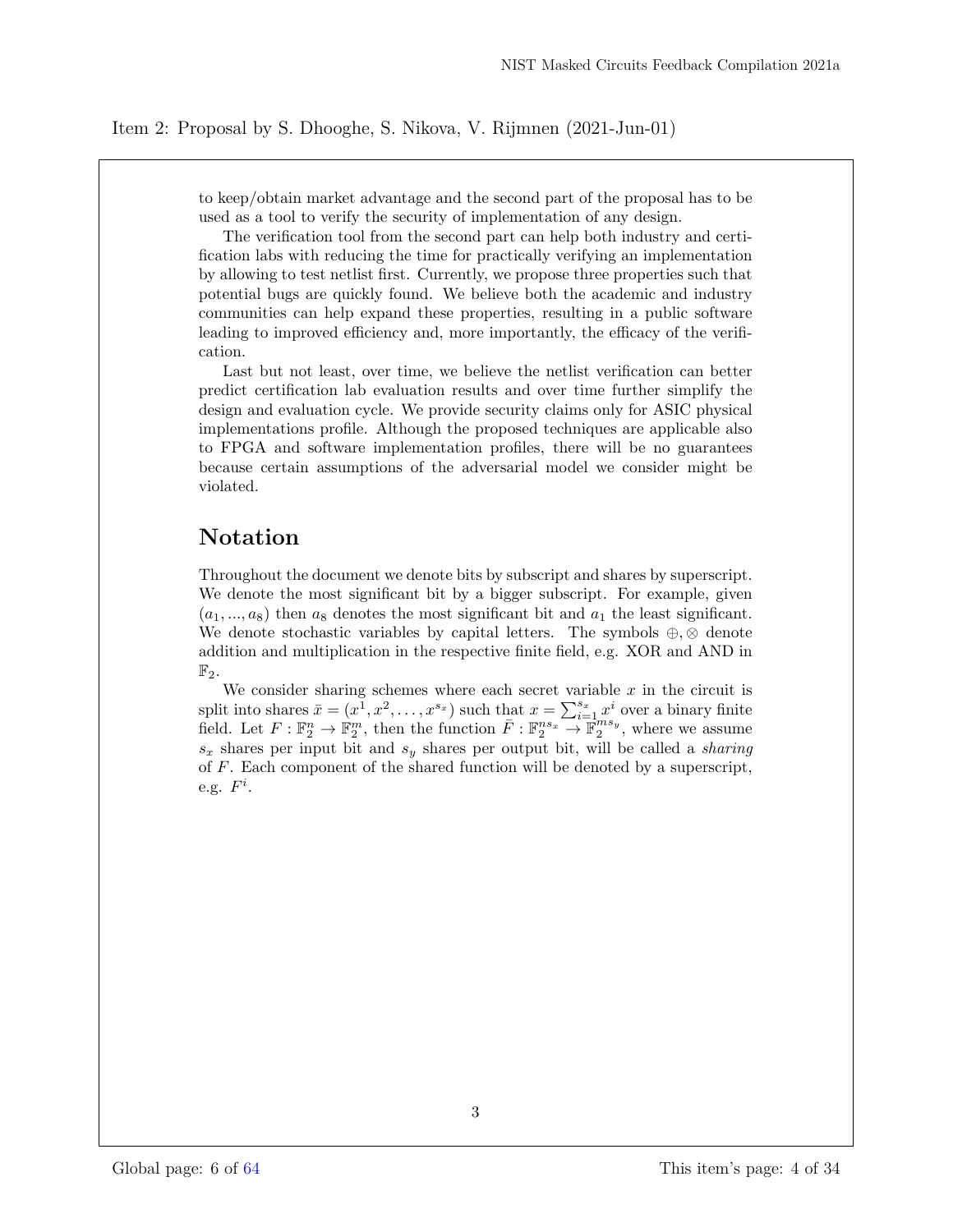# Chapter 2

# First-Order Hardware Sharings of the AES

## 2.1 Overview

In this Chapter, we provide three variants of first-order sharings of the AES to be used in hardware ASIC implementations, each trading off the number of register stages with the number of shares. The sharings are written out in detail to aid the implementation. Software providing the input/output functionality of the shared S-boxes can be found on GitLab.

Currently, no implementation costs (i.e. GE count) are included, instead rough estimates of XOR-gates, AND-gates and registers are given in Table 2.1. In addition Table 2.1 provides the number of register stages, the required randomness and the number of shares used.

The Chapter starts with introduction of AES, the probing with glitches adversarial model, and threshold implementations in Section 2.2. We then introduce a slight generalization of the changing of the guards technique in Section 2.3. Since the three introduced sharings have certain similarities, we introduce those in Section 2.4. Section 2.5 provides design I: the AES sharing with 2 shares targeting minimal area. Section 2.6 provides design II: a sharing with 3 shares targeting a trade-off between area and latency. Section 2.7 provides design III: a sharing with 3 shares targeting lower latency. A proof of the designs' security in the considered adversarial model is given in Section 2.8. Finally we provide a brief comparison of the three designs in Section 2.9.

## 2.2 Preliminaries

In this section we go over the used notation, introduce the AES, the probing side-channel security model, and threshold implementations.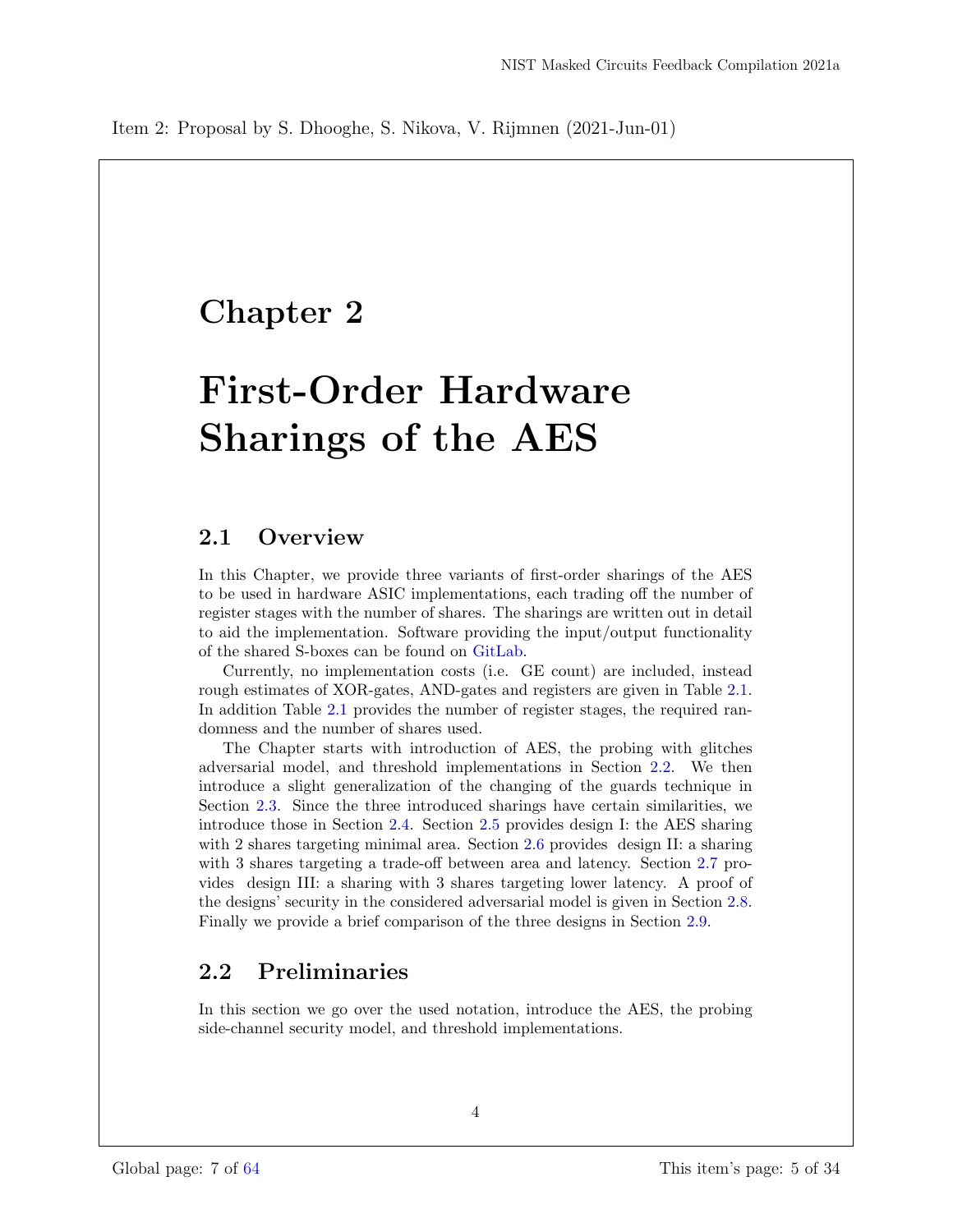## 2.2.1 Notation

We denote bits by subscript and shares by superscript. We denote the most significant bit by a bigger subscript. For example, given  $(a_1, ..., a_8)$  then  $a_8$ denotes the most significant bit and  $a_1$  the least significant. The symbols  $\oplus$ , ⊗ denote addition and multiplication in the respective finite field, e.g. XOR and AND in  $\mathbb{F}_2$ .

### 2.2.2 Description of the AES

We quickly introduce the AES cipher designed by Daemen and Rijmen [DR20] and standardized by NIST [FIPS197]. There are three levels of security 128, 192, and 256. AES consists of a 128-bit state and 128, 192, or 256-bit key, respectively, divided into bytes. The cipher is composed of 10, 12, or 14 rounds, respectively, each applying an addition of a subkey, a bricklayer of S-Boxes, a ShiftRows operation, and a MixColumns operation. The AES S-Box consists of an inversion in the field  $\mathbb{F}_{2^8}$  and the application of an affine layer. This is visually represented in Figure 2.1.



Figure 2.1: Representation of the AES.

The key schedule for AES-128, which operates on 4 columns of 32 bits each, is depicted in Figure 2.2. For each round of the AES state function, there is a parallel round of the key schedule. We provide a description for the AES-128 key schedule. Denote  $V_j$ , with  $j \in \{1, ..., 4\}$ , the j<sup>th</sup> word of the key state at round i and  $W_j$  the j<sup>th</sup> word of the key state at round  $i + 1$ . Then a round of the key schedule is defined as

$$
W_1 = V_1 \oplus RotWord(SubWord(V_4)) + C_{i+1},
$$
  
\n
$$
W_2 = V_2 \oplus W_1,
$$
  
\n
$$
W_3 = V_3 \oplus W_2,
$$
  
\n
$$
W_4 = V_4 \oplus W_3.
$$
\n(2.1)

With RotWord the left circular shift, SubWord the application of four AES Sboxes, and  $C_{i+1}$  the round constants for round  $i+1$ .

## 2.2.3 The Threshold Glitch-Extended Probing Model

This section introduces the threshold probing model.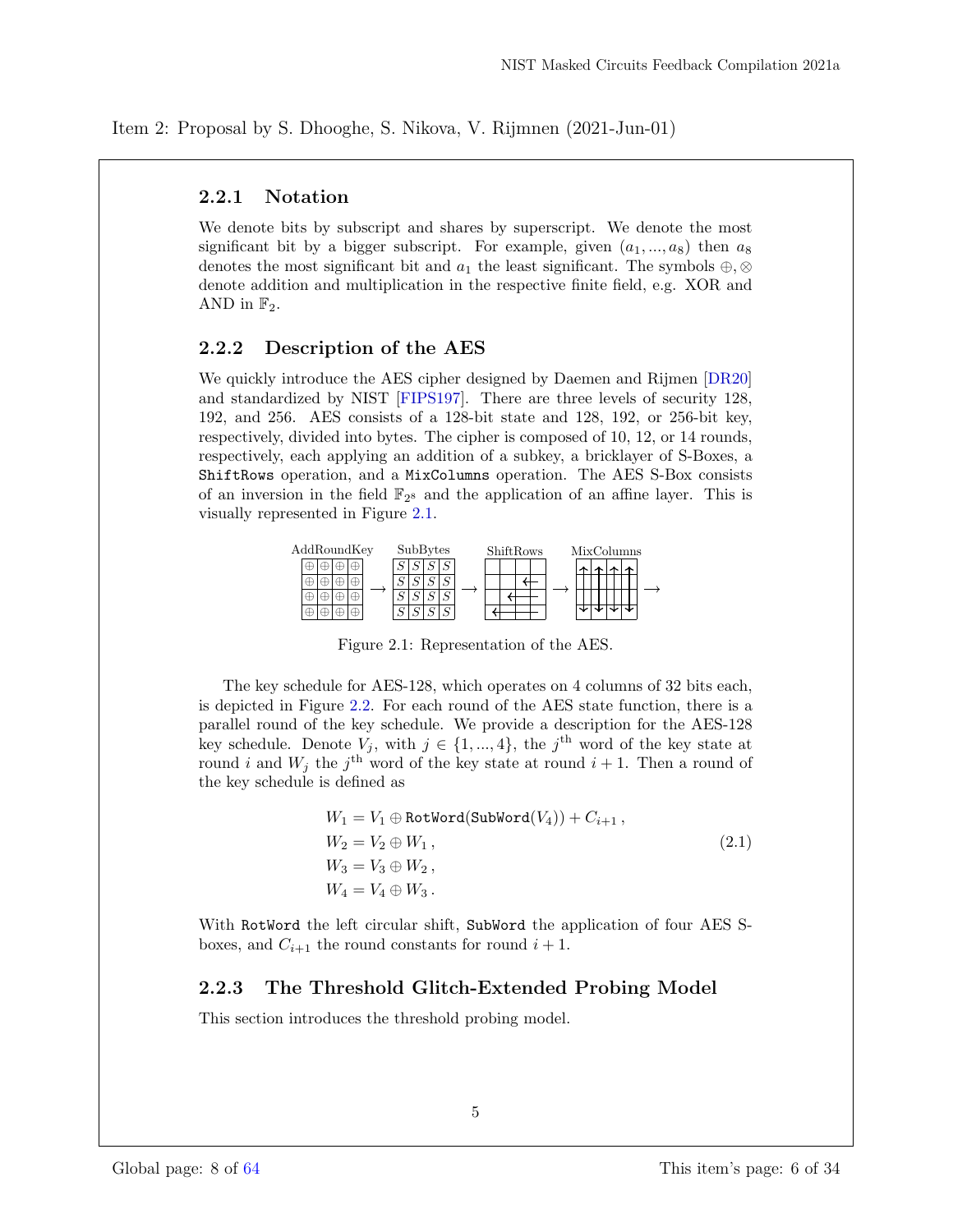

Figure 2.2: The AES-128 key schedule. The  $i<sup>th</sup>$  round constants are denoted by  $C_i \in \mathbb{F}_2^{32}$  and S denotes the AES S-box.

**Threshold Probing.** A  $d^{\text{th}}$ -order threshold probing adversary A, as first proposed by Ishai et al. [ISW03], can view the values present on up to d gates or wires in a circuit implementing a cipher during a single execution (cipher evaluation). We note that by "probe" we do not mean a physical probe such as an EM probe. Instead, the word probe is used as an abstract concept through which an adversary can perfectly observe a part of the computation.

The adversary  $A$  is computationally unbounded, and must specify the location of the probes before querying the circuit. However, the adversary can change the location of the probes over multiple cipher queries. The adversary's interaction with the circuit is mediated through encoder and decoder algorithms, neither of which can be probed.

Glitches. The above model is extended to capture the effect of glitches on hardware. Whereas one of the adversary's probes normally results in the value of a single wire, a glitch-extended probe allows obtaining all the registered inputs leading to the gate/wire which is probed. This extension of the probing model has been discussed in the work of Reparaz *et al.*  $[RBN+15]$  and formalized by Faust *et al.*  $[FGP+18]$ . The formulation of the latter work is as follows: "For any  $\epsilon$ -input circuit gadget G, combinatorial recombinations (aka glitches) can be modeled with specifically  $\epsilon$ -extended probes so that probing any output of the function allows the adversary to observe all its  $\epsilon$  inputs."

### 2.2.4 Boolean Sharing and Threshold Implementations

Boolean sharing was independently introduced by Goubin and Patarin [GP99] and Chari et al. [CJRR99]. It serves as a sound and widely-deployed countermeasure against side-channel attacks. The technique is based on splitting each secret variable  $x \in \mathbb{F}_2$  in the circuit into shares  $\bar{x} = (x^1, x^2, \dots, x^{s_x})$  such that  $x = \sum_{i=1}^{s_x} x^i$  over  $\mathbb{F}_2$ . A random Boolean sharing of a fixed secret is uniform if all sharings of that secret are equally likely.

There are several approaches to sharing a circuit. In this proposal, we make use of threshold implementations, proposed by Nikova et al. [NRR06]. In particular, we focus on "first-order threshold implementations" as those which protect against first-order side-channel attacks. The interested reader is referred to the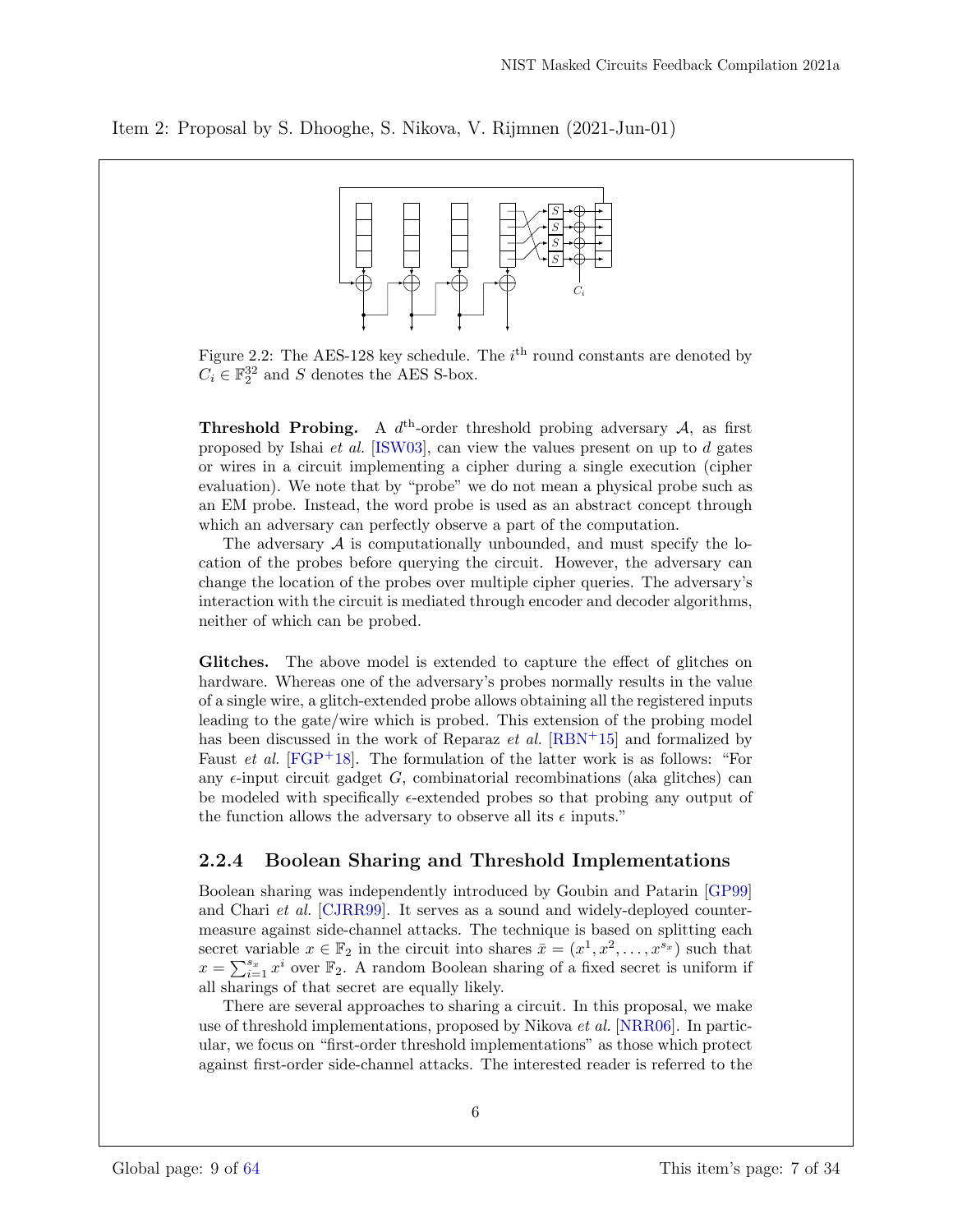works by Bilgin *et al.* [BGN<sup>+</sup>14] and Beyne *et al.* [BDZ20] for more information on how to use threshold implementations to secure against higher-order attacks. In the following, the main properties of threshold implementations as introduced by Nikova et al. are reviewed.

A threshold implementation consists of several layers of Boolean functions, as shown in Figure 2.3. As for any shared design, a black-box encoder function generates a uniform random sharing of the input before it enters the shared circuit and the output shares are recombined by a decoder function. At the end of each layer, synchronization is ensured by means of registers which are assumed to stop glitches.



Figure 2.3: Schematic illustration of a threshold implementation assuming an equal number of input and output shares.

Let  $\bar{F}$  be a layer in the threshold implementation corresponding to a part of the circuit  $F: \mathbb{F}_2^n \to \mathbb{F}_2^m$ . For example, F might be the linear layer of a block cipher. The function  $\tilde{F}: \mathbb{F}_2^{ns_x} \to \mathbb{F}_2^{\hat{m}s_y}$ , where we assume  $s_x$  shares per input bit and  $s_y$  shares per output bit, will be called a *sharing* of F. The i<sup>th</sup> share of the function  $\overline{F}$  is denoted by  $F^i : \mathbb{F}_2^{ns_x} \to \mathbb{F}_2^m$ , for  $i \in \{1, ..., s_y\}$ . Sharings can have a number of properties that are relevant in the security argument for a threshold implementation; these properties are summarized in Definition 1.

Definition 1 (Properties of first-order threshold implementations [NRR06]). Let  $F: \mathbb{F}_2^n \to \mathbb{F}_2^m$  be a function and  $\overline{F}: \mathbb{F}_2^{ns_x} \to \mathbb{F}_2^{ms_y}$  be a sharing of F. The sharing  $\bar{F}$  is said to be

- 1. correct if  $\sum_{i=1}^{s_y} F^i(x^1,\ldots,x^{s_x}) = F(x)$  for all  $x \in \mathbb{F}_2^n$  and for all shares  $x^1, \ldots, x^{s_x} \in \mathbb{F}_2^n$  such that  $\sum_{i=1}^{s_x} x^i = x$ ,
- 2. non-complete if any function  $F<sup>i</sup>$  depends on at most  $s_x 1$  input shares measured between register stages,
- 3. uniform if  $\overline{F}$  maps a uniform random sharing of any  $x \in \mathbb{F}_2^n$  to a uniform random sharing of  $F(x) \in \mathbb{F}_2^m$ .

In a threshold implementation, all input/outputs of the functions are stored in registers, which separate the layers. Therefore placing a glitch-extended probe in a layer of a threshold implementation returns only the inputs of the probed shared Boolean function. If all layers of a threshold implementation are noncomplete and uniform, the resulting shared circuit can be proven secure in the first-order probing model with glitches [DNR19].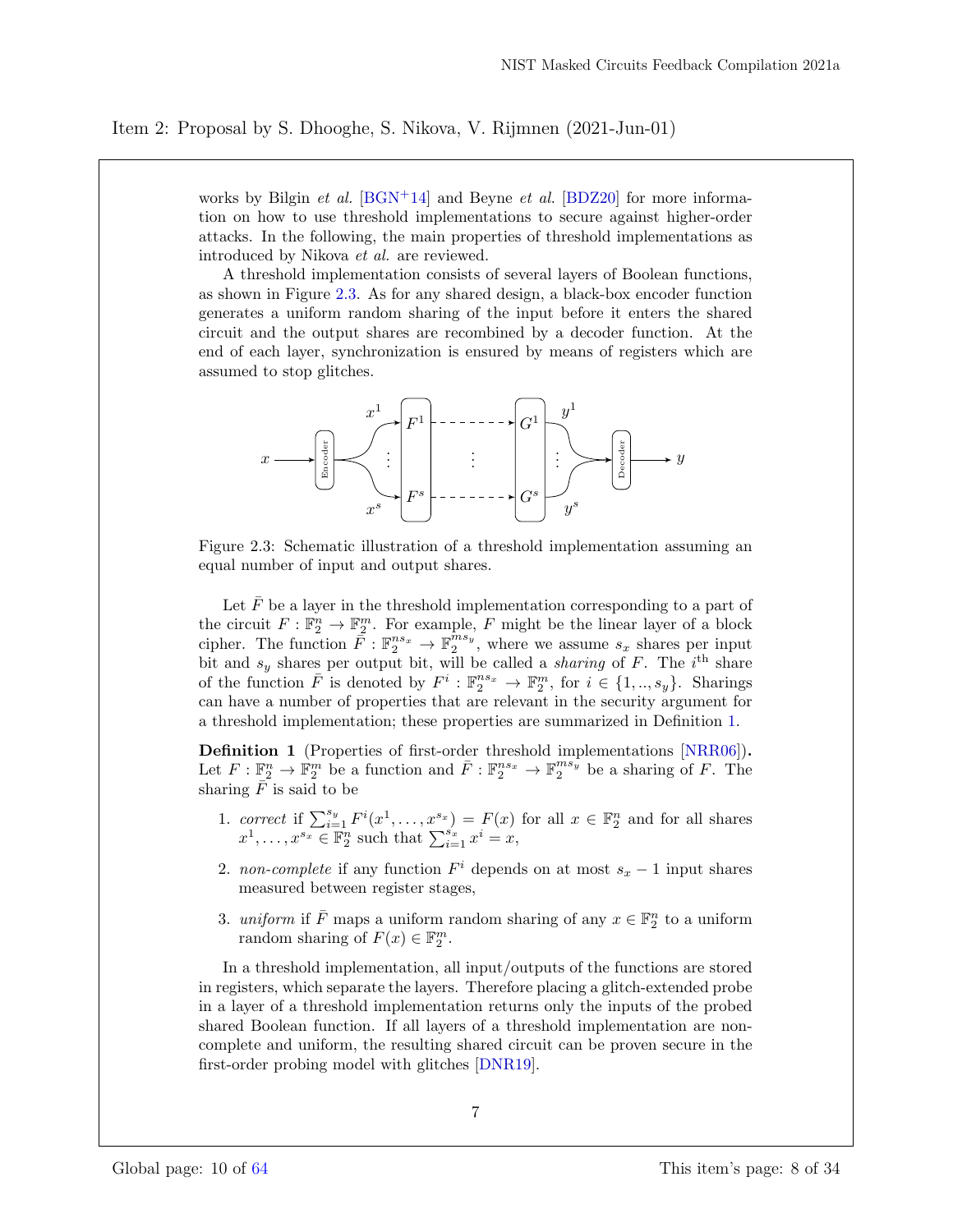## 2.3 Changing of the Guards With Randomness

The changing of the guards method proposed by Daemen [Dae17] is a technique that transforms a non-complete sharing into a uniform and non-complete sharing. The technique works by embedding the sharing into a Feistel-like structure. In this paper, we slightly generalize the method by considering a first-order probing secure sharing. Such a sharing potentially requires multiple register stages and extra randomness to guarantee its security. The adapted changing of the guards method still ensures uniformity and first-order probing security while allowing the re-use of the randomness. An example of the method with two shares is shown in Figure 2.4.



Figure 2.4: Changing of the guards method with two shares where the shared S-box  $\bar{S}$  uses the randomness  $\bar{r}$ .

We give the changing of the guards method formally.

**Definition 2.** The changing of the guards method applied to a shared map  $\bar{S}$ given inputs  $(a^1, ..., a^s)$ ,  $(b^1, ..., b^{s-1})$ , and randomness  $\bar{r}$  is calculated as follows

$$
\bar{r}' = \bar{r} \tag{2.2}
$$

$$
a'^{1} = S^{1}(a^{1}, ..., a^{s}, \bar{r}) \oplus b^{1}, \quad \dots \quad , \quad a'^{s-1} = S^{s-1}(a^{1}, ..., a^{s}, \bar{r}) \oplus b^{s-1}, \quad (2.3)
$$

$$
a'^s = S^s(a^1, ..., a^s, \bar{r}) \oplus b^1 \oplus ... \oplus b^{s-1}
$$
\n(2.4)

$$
b'^1 = a^1, \quad \dots \quad , \quad b'^{s-1} = a^{s-1} \,. \tag{2.5}
$$

In general we refer to the  $(b^1, ..., b^{s-1})$  as the *guards* of the shared S-box  $\overline{S}$ .

We show that the changing of the guards construction with randomness retains the correctness and probing security properties from  $\overline{S}$ , but makes the sharing uniform.

Theorem 2.3.1. The method from Definition 2 is correct, first-order probing secure, and uniform.

*Proof.* Correctness of the construction follows from the correctness of  $\overline{S}$  and the fact that each share  $b^i$  is added to two different output shares in Equations 2.3-2.4.

First-order probing security of the construction, assuming a joint uniform input, follows from the first-order probing security of  $\overline{S}$  and the facts that the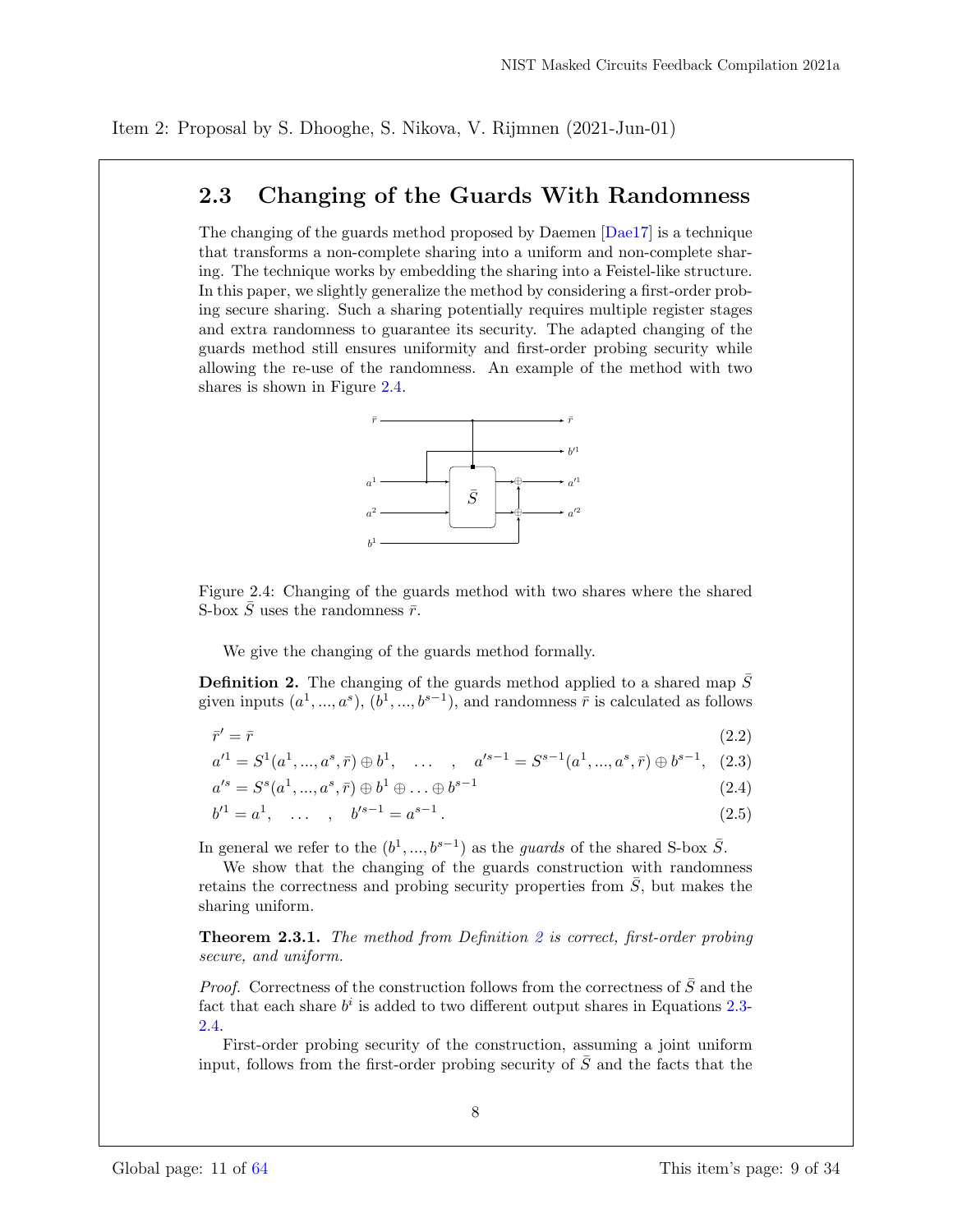share  $b^s$  is not used in the construction and that each share  $b'^i$  is calculated using only one share  $a^i$  using Equations 2.3-2.4.

For the proof of uniformity, we first take an arbitrary input secret a. We show that the above construction is invertible. In other words, given the secret  $a$ and the outputs  $(a'^1, ..., a'^s), (b'^1, ..., b'^{s-1}), \bar{r}'$ , we show it is possible to construct the inputs  $(a^1, ..., a^s), (b^1, ..., b^{s-1}), \bar{r}.$ 

Since the input secret a is given, we can construct the inputs  $(a^1, ..., a^s)$  from  $(b'1, ..., b'^{s-1})$  using Equation 2.5. From  $\bar{r}'$  we can evidently construct  $\bar{r}$  since the two are equal (see Equation 2.2). By running  $(a^1, ..., a^s)$  and  $\bar{r}$  through  $\bar{S}$ and XORing the output  $(a'^1, ..., a'^s) =$ , we can also construct  $(b^1, ..., b^s)$  (see Equations 2.3-2.4) which concludes the proof.  $\Box$ 

Thus, the changing of the guards method allows for the transformation of any first-order probing secure sharing into a uniform one which allows the re-use of the randomness used in the S-box.

## 2.4 Overarching Structure of the AES Sharings

In this section we provide the common parts of all first-order designs. Only the sharing of the S-box differs for each design. These are detailed in Sections 2.5, 2.6, and 2.7.

### 2.4.1 Multipliers

Since we share the S-box using the tower field approach by Canright [Can05], in the computation of the sharing of the S-box, we make use of multipliers over  $\mathbb{F}_{2^2}$  and  $\mathbb{F}_{2^4}$ . We note that these equations only hold for the multipliers in the shared S-box and not for any other operation in the AES like the MixColumns. We recall the equations for the multiplication over  $\mathbb{F}_{2^2}$ . These map the two 2-bit inputs  $(a_1, a_2), (b_1, b_2)$  to the 2-bit output  $(c_1, c_2)$  as follows:

$$
c_1 = (a_2 \oplus a_1) \otimes (b_2 \oplus b_1) \oplus (a_1 \otimes b_1)
$$
  
\n
$$
c_2 = (a_2 \oplus a_1) \otimes (b_2 \oplus b_1) \oplus (a_2 \otimes b_2)
$$
\n(2.6)

We then recall the equations for the multiplication over  $\mathbb{F}_{2^4}$ . This maps the two 4-bit inputs  $(a_1, a_2, a_3, a_4), (b_1, b_2, b_3, b_4)$  to the 4-bit output  $(c_1, c_2, c_3, c_4)$ as follows: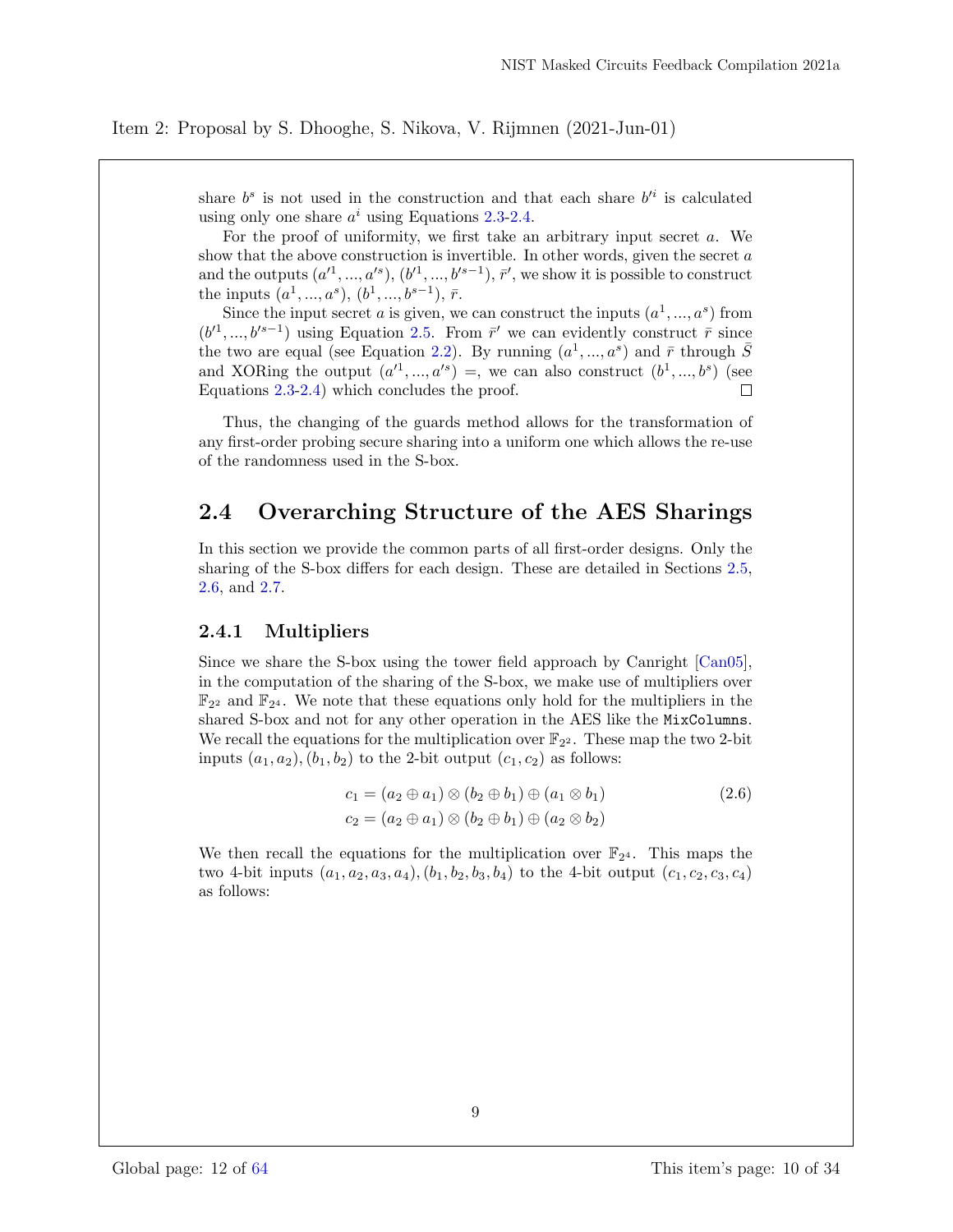$$
c_1 = (a_4 \otimes b_4) \oplus (a_2 \otimes b_4) \oplus (a_3 \otimes b_3) \oplus (a_1 \otimes b_3) \oplus (a_4 \otimes b_2) \oplus (a_1 \otimes b_2)
$$
  
\n
$$
\oplus (a_3 \otimes b_1) \oplus (a_2 \otimes b_1) \oplus (a_1 \otimes b_1)
$$
  
\n
$$
c_2 = (a_4 \otimes b_4) \oplus (a_3 \otimes b_4) \oplus (a_2 \otimes b_4) \oplus (a_1 \otimes b_4) \oplus (a_4 \otimes b_3) \oplus (a_2 \otimes b_3)
$$
  
\n
$$
\oplus (a_4 \otimes b_2) \oplus (a_3 \otimes b_2) \oplus (a_2 \otimes b_2) \oplus (a_4 \otimes b_1) \oplus (a_1 \otimes b_1)
$$
  
\n
$$
c_3 = (a_3 \otimes b_4) \oplus (a_2 \otimes b_4) \oplus (a_4 \otimes b_3) \oplus (a_3 \otimes b_3) \oplus (a_1 \otimes b_3) \oplus (a_4 \otimes b_2)
$$
  
\n
$$
\oplus (a_2 \otimes b_2) \oplus (a_3 \otimes b_1) \oplus (a_1 \otimes b_1)
$$
  
\n
$$
c_4 = (a_4 \otimes b_4) \oplus (a_2 \otimes b_4) \oplus (a_1 \otimes b_4) \oplus (a_3 \otimes b_3) \oplus (a_2 \otimes b_3) \oplus (a_4 \otimes b_2)
$$
  
\n
$$
\oplus (a_3 \otimes b_2) \oplus (a_2 \otimes b_2) \oplus (a_1 \otimes b_2) \oplus (a_4 \otimes b_1) \oplus (a_2 \otimes b_1)
$$

## 2.4.2 Sharing the State and Key

For the sharing of the AES state and key, we use classical Boolean sharing. The key and state are each extended by  $8 \cdot (s - 1)$  random bits, with s the number of shares, for the changing of the guards technique as introduced in Section 2.3.

For two-share designs, each byte of the state or key  $x$  is shared using a random byte  $r$  as follows:

$$
x^1 = x \oplus r \tag{2.8}
$$

For three-share designs, each byte of the state or key  $x$  is shared using random bytes  $(r_1, r_2)$  as follows:

$$
x^{1} = x \oplus r_{1} \oplus r_{2} \qquad x^{2} = r_{1} \qquad x^{3} = r_{2} \qquad (2.9)
$$

### 2.4.3 Sharing the Affine Transformations

The sharing of the linear transformations (like MixColumns, ShiftRows, or the affine layer in the S-box) is simply done share-wise. Constants are added to the first share of the relevant variable.

### 2.4.4 Changing of the Guards Implemented

In this section we explain how to implement the changing of the guards method. We instantiate an extra random sharing of zero at the start of execution. The output of each shared S-box is reshared using the current guards. The guards are then replaced by the input of that shared S-box.

For two-share designs, given a guard g, a shared S-box with inputs  $(a^1, a^2)$ and the changing of the guards is calculated as follows:

$$
a'^1 = S^1(a^1, a^2) \oplus g \qquad \qquad a'^2 = S^2(a^1, a^2) \oplus g, \qquad (2.10)
$$

the guard is then replaced as follows

$$
g' = a^1. \tag{2.11}
$$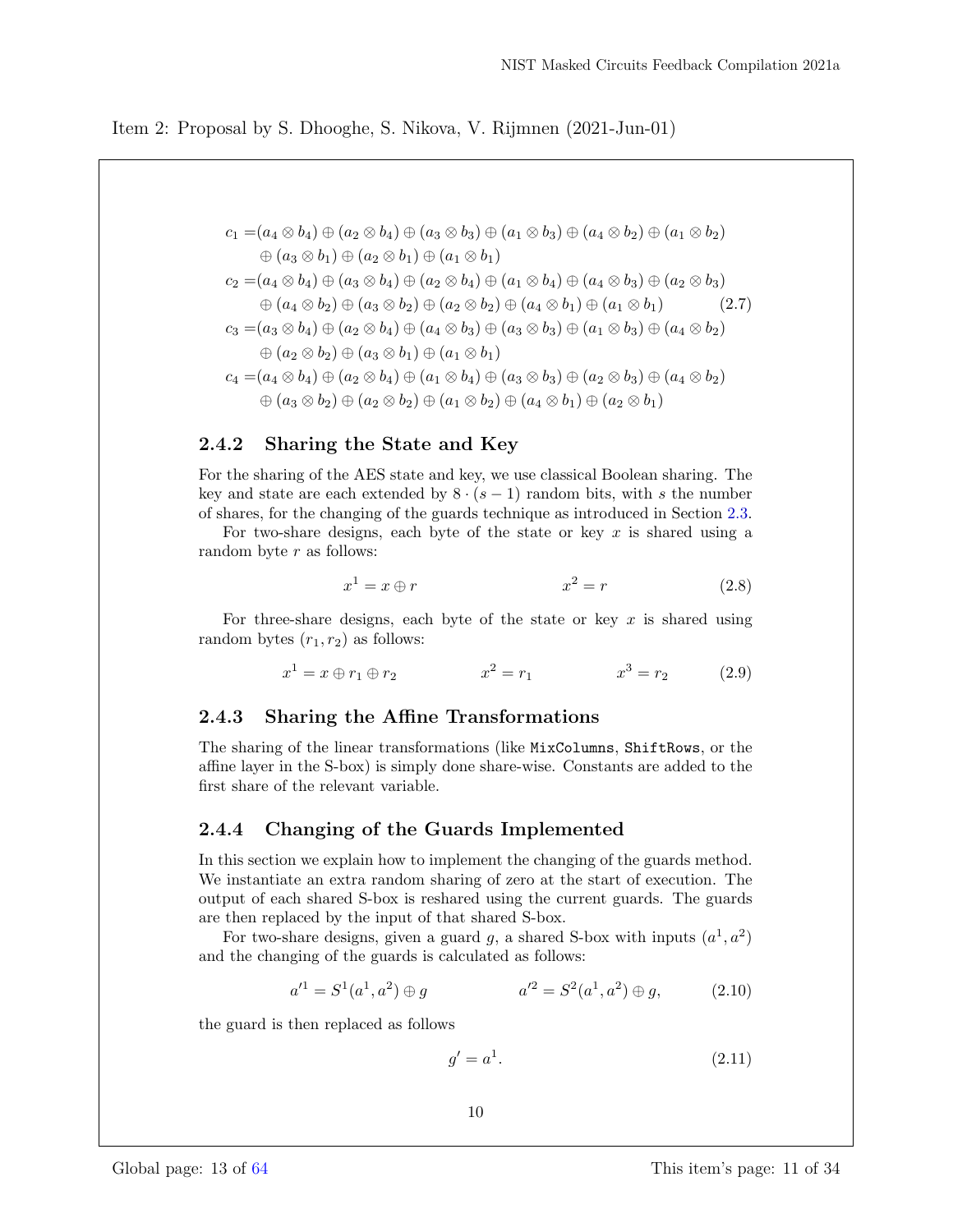For three-share designs, given guards  $g^1, g^2$ , a shared S-box with inputs  $(a<sup>1</sup>, a<sup>2</sup>, a<sup>3</sup>)$  and the changing of the guards is calculated as follows:

$$
a'^{1} = S^{1}(a^{1}, a^{2}, a^{3}) \oplus g^{1} \qquad a'^{2} = S^{2}(a^{1}, a^{2}, a^{3}) \oplus g^{2} \qquad (2.12)
$$
  

$$
a'^{3} = S^{3}(a^{1}, a^{2}, a^{3}) \oplus g^{1} \oplus g^{2},
$$

the guards are then replaced as follows

$$
g'^1 = a^1 \qquad \qquad g'^2 = a^2. \tag{2.13}
$$

The designer is free to choose which guards are used to refresh an S-box. For example, the designer can choose to calculate the S-boxes row by row or column by column, it does not affect the first-order probing security of the design.

### 2.4.5 Key Schedule

The AES S-boxes in the key schedule are shared in the same way as the one from the state function, this is detailed in Sections 2.5, 2.6, and 2.7. The shared linear layers work share-wise. Finally, a changing of the guards structure is applied over the S-boxes in SubWord, this changing of the guards method follows the explanation above. The guards used in the state function can also be used in the key schedule. Meaning that the changing of the guards technique can be used across both the state function as the key schedule.

In case the shared key schedule is run to refresh the shared secret key, one first refreshes the shared master key after which, the shared key schedule is run to produce the refreshed round keys.

Thus, for two-share designs the key  $(k^1, k^2)$  is refreshed using 128 fresh random bits  $r$ , as follows:

$$
k'^{1} = k^{1} \oplus r \qquad k'^{2} = k^{2} \oplus r \qquad (2.14)
$$

For three-share designs the key  $(k^1, k^2, k^3)$  is refreshed using 256 fresh random bits  $(r_1, r_2)$ , as follows:

$$
k'^1 = k^1 \oplus r_1 \oplus r_2 \qquad k'^2 = k^2 \oplus r_1 \qquad k'^3 = k^3 \oplus r_2 \qquad (2.15)
$$

## 2.5 Design I: First-Order Two-Share AES

This section describes the first S-box design of a two-share first-order AES. Compared to the three-share AES in Sections 2.6 and 2.7, this sharing is lower in the number of logic gates and higher in the number of register stages.

### 2.5.1 S-Box Sharing

The method is shown in Figure 2.5 and is divided into six stages and uses 54 random bits in total. These random bits can be re-used over all shared S-boxes in both the AES state function as the key schedule.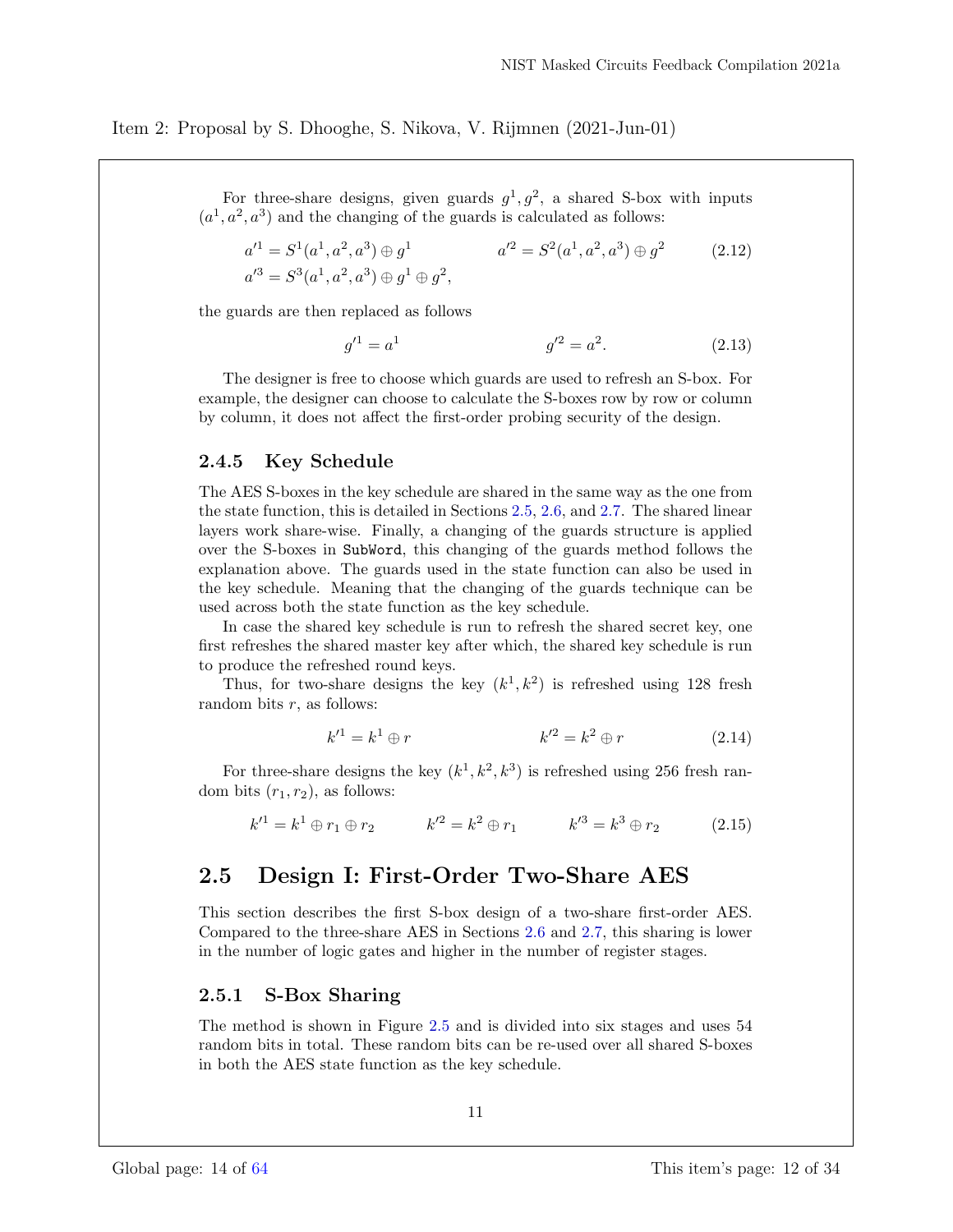

Item 2: Proposal by S. Dhooghe, S. Nikova, V. Rijmnen (2021-Jun-01)

Figure 2.5: Representation of the S-box of design I. Register stages are denoted by dashed vertical lines.

#### First Stage.

The first operation occurring in the decomposed S-box performs a change of basis through a linear map. Its sharing requires instantiating this linear map once for each share. This mapping is implemented in combinational logic and it maps the 8-bit input  $(a_1^i, ..., a_8^i)$  to the 8-bit output  $(y_1^i, ..., y_8^i)$  for each share  $i \in \{1,2\}$  as follows:

$$
y_1^i = a_8^i \oplus a_7^i \oplus a_6^i \oplus a_3^i \oplus a_2^i \oplus a_1^i
$$
  
\n
$$
y_2^i = a_7^i \oplus a_6^i \oplus a_5^i \oplus a_1^i
$$
  
\n
$$
y_3^i = a_7^i \oplus a_6^i \oplus a_2^i \oplus a_1^i
$$
  
\n
$$
y_4^i = a_8^i \oplus a_7^i \oplus a_6^i \oplus a_1^i
$$
  
\n
$$
y_5^i = a_8^i \oplus a_5^i \oplus a_4^i
$$
  
\n
$$
y_6^i = a_1^i
$$
  
\n
$$
y_7^i = a_7^i \oplus a_6^i \oplus a_1^i
$$
  
\n
$$
y_8^i = a_7^i \oplus a_6^i \oplus a_1^i
$$
  
\n
$$
y_9^i = a_7^i \oplus a_6^i \oplus a_1^i
$$
  
\n
$$
y_9^i = a_7^i \oplus a_6^i \oplus a_1^i
$$
  
\n
$$
y_9^i = a_7^i \oplus a_6^i \oplus a_2^i \oplus a_1^i
$$
  
\n(2.16)

#### Second Stage.

We consider the parallel application of nonlinear multiplication and affine Square Scaling (Sq. Sc.) as one single function  $d = b \otimes c \oplus SqSc(b \oplus c)$ . The affine square scaling  $SqSc$  maps the 4-bit input  $(x_1, ..., x_4)$  to the 4-bit output  $(y_1, ..., y_4)$  as follows:

$$
y_1 = x_1
$$
  
\n $y_2 = x_1 \oplus x_2$   
\n $y_3 = x_2 \oplus x_4$   
\n $y_4 = x_1 \oplus x_3$   
\n(2.17)

For the parallel multiplier and square scaling with random nibbles  $(r_1, ..., r_4)$ , the resulting equations are given by:

$$
d1 = b1 \otimes c1 \oplus SqSc(b1 \oplus c1) \oplus r1 \qquad d3 = b2 \otimes c1 \oplus r3 \qquad (2.18)
$$
  

$$
d2 = b1 \otimes c2 \oplus r2 \qquad d4 = b2 \otimes c2 \oplus SqSc(b2 \oplus c2) \oplus r4
$$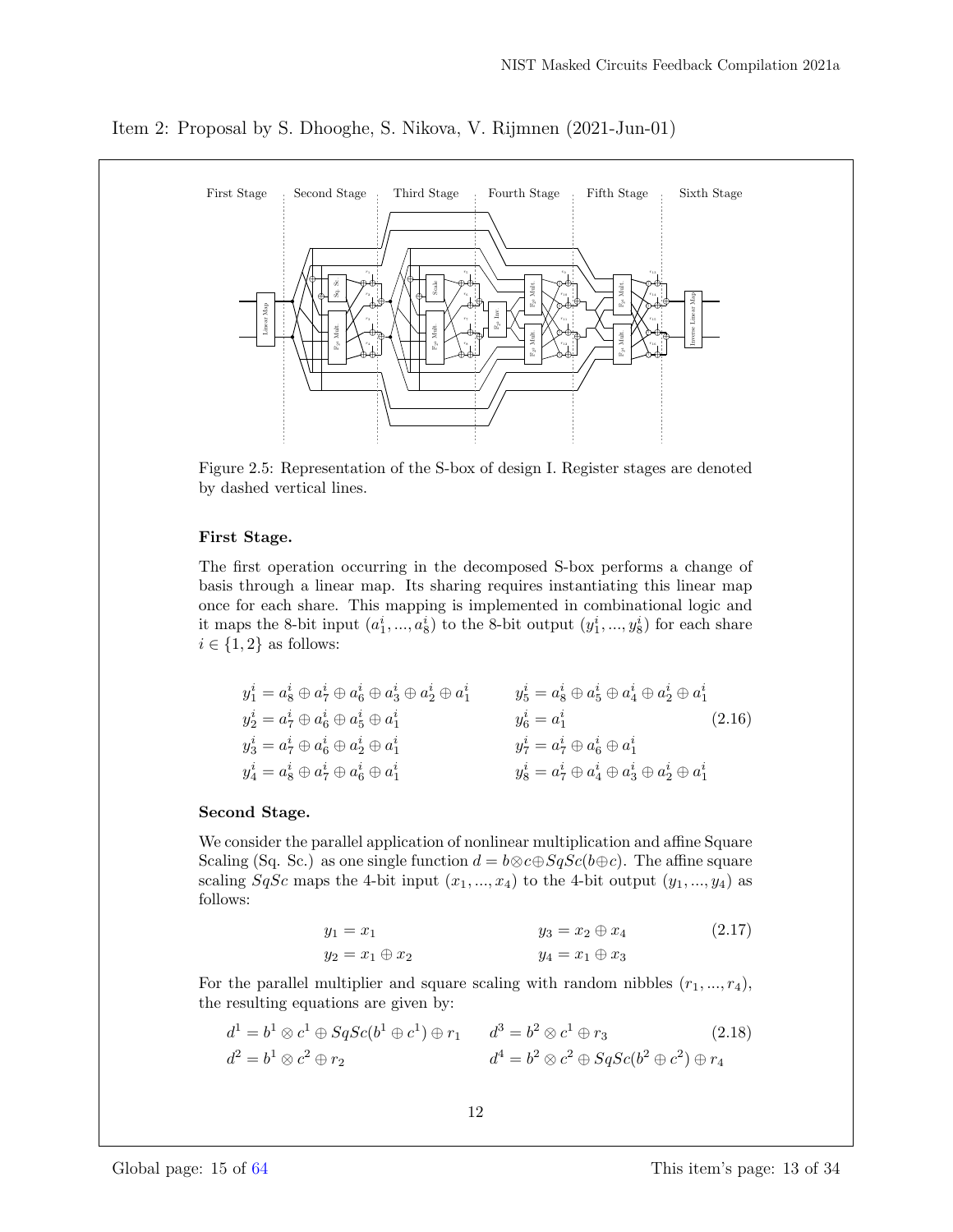where  $r_4 = r_1 \oplus r_2 \oplus r_3$ .

#### Third Stage.

This stage is similar to the second stage. First, the four output shares  $(d^1, ..., d^4)$ from the previous stage are compressed to reduce the number of output shares back to two. More specifically, the shares  $(d^1, ..., d^4)$  are mapped to  $(e^1, e^2)$  as follows:

$$
e^{1} = d^{1} \oplus d^{2} \qquad \qquad e^{2} = d^{3} \oplus d^{4} \qquad (2.19)
$$

These nibbles are then split in 2-bit couples for further operation. The Scaling operation  $(Sc)$  replaces the similar affine Square Scaling and is executed alongside the multiplication in  $\mathbb{F}_{2^2}$  as one function  $h = f \otimes g \oplus Sc(f \oplus g)$ . The scaling operation maps a 2-bit input  $(x_1, x_2)$  to the 2-bit output  $(y_1, y_2)$  as follows:

$$
y_1 = x_1 \oplus x_2 \qquad \qquad y_2 = x_2 \qquad (2.20)
$$

For the parallel multiplier and scaling with random two-bits  $(r_5, ..., r_8)$ , the resulting equations are given by:

$$
h1 = f1 \otimes g1 \oplus Sc(f1 \oplus g1) \oplus r5 \t h3 = f2 \otimes g1 \oplus r7 \t (2.21)
$$
  
\n
$$
h2 = f1 \otimes g2 \oplus r6 \t h4 = f2 \otimes g2 \oplus Sc(f2 \oplus g2) \oplus r8
$$

where  $r_8 = r_5 \oplus r_6 \oplus r_7$ .

#### Fourth Stage.

First, the four output shares  $(h^1, ..., h^4)$  from the previous stage are compressed to reduce the number of output shares back to two. More specifically, the shares  $(h<sup>1</sup>, ..., h<sup>4</sup>)$  are mapped to  $(k<sup>1</sup>, k<sup>2</sup>)$  as follows:

$$
k^1 = h^1 \oplus h^2 \qquad k^2 = h^3 \oplus h^4 \qquad (2.22)
$$

The rest of the fourth stage is composed of an inversion and two parallel multiplications in  $\mathbb{F}_{2}$ . The inversion  $Inv$  in  $\mathbb{F}_{2}$  is linear and is implemented by swapping the bits using wires. The inversion operation maps a 2-bit input  $(x_1, x_2)$  to the 2-bit output  $(y_1, y_2)$  as follows:

$$
y_1 = x_2 \t\t y_2 = x_1 \t\t (2.23)
$$

The outputs of the multiplications are concatenated, denoted by  $\mathcal{F}$  in Figure 2.5, to form 4-bit values in  $\mathbb{F}_{2^4}$ . For the inversion and the parallel multipliers  $l =$  $f \otimes Inv(k)$  and  $m = Inv(k) \otimes g$  the resulting equations are given by:

$$
l^{1} = f^{1} \otimes Inv(k^{1})
$$
  
\n
$$
l^{2} = f^{1} \otimes Inv(k^{2})
$$
  
\n
$$
l^{3} = f^{2} \otimes Inv(k^{1})
$$
  
\n
$$
l^{4} = f^{2} \otimes Inv(k^{2})
$$
  
\n
$$
m^{1} = Inv(k^{1}) \otimes g^{1}
$$
  
\n
$$
m^{2} = Inv(k^{1}) \otimes g^{2}
$$
  
\n
$$
m^{3} = Inv(k^{2}) \otimes g^{1}
$$
  
\n
$$
m^{4} = Inv(k^{2}) \otimes g^{2}
$$
  
\n
$$
(2.24)
$$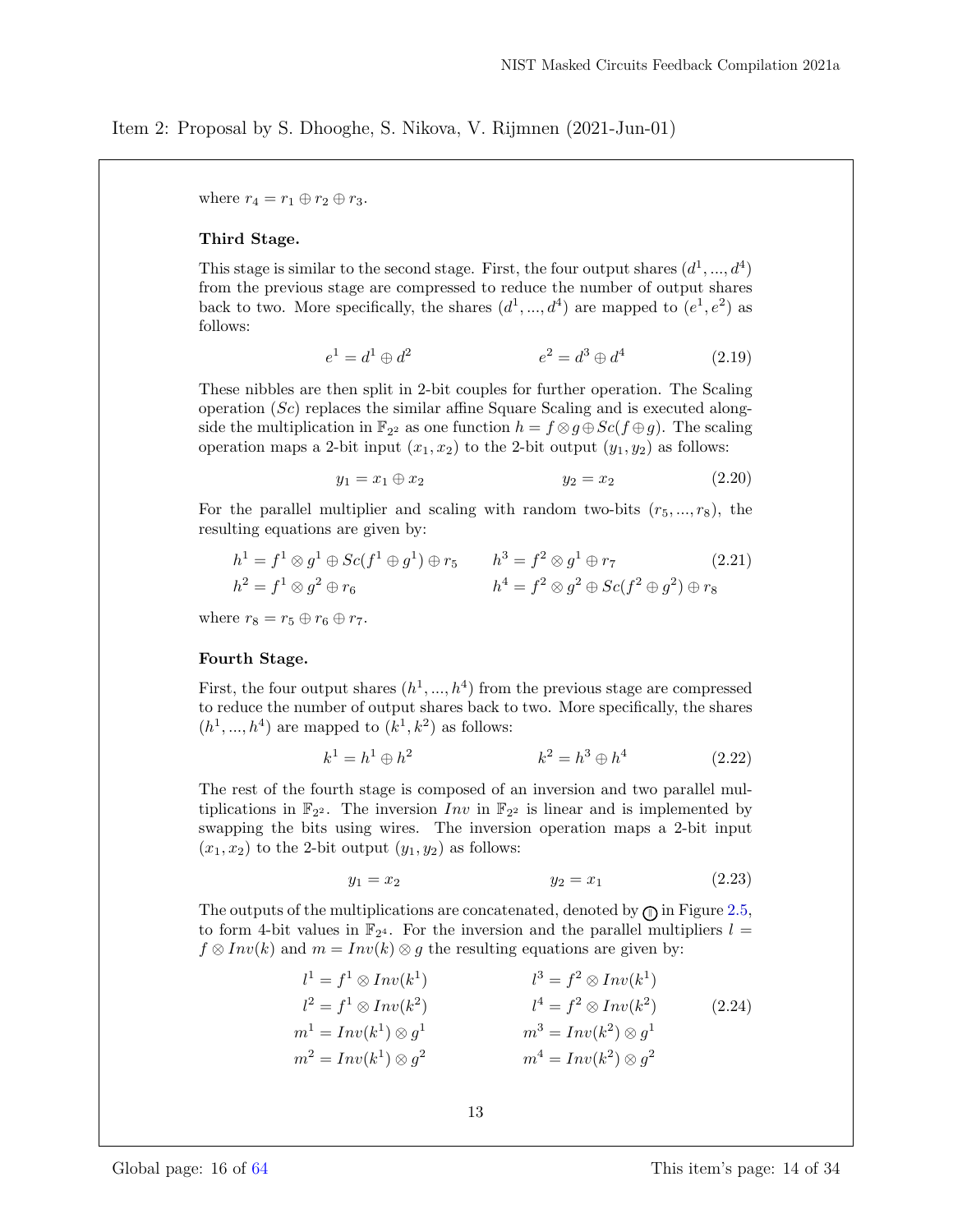The two outputs of the parallel multipliers are then concatenated  $l$  being the most significant bits and  $m$  the least significant. The concatenated bits are refreshed with the random nibbles  $(r_9, ..., r_{12})$ , as follows:

$$
n^{1} = l^{1} \oplus m^{1} \oplus r_{9}
$$
  
\n
$$
n^{2} = l^{2} \oplus m^{2} \oplus r_{10}
$$
  
\n
$$
n^{3} = l^{3} \oplus m^{3} \oplus r_{11}
$$
  
\n
$$
n^{4} = l^{4} \oplus m^{4} \oplus r_{12}
$$
  
\n(2.25)

where  $r_{12} = r_9 \oplus r_{10} \oplus r_{11}$ .

#### Fifth Stage.

Stage 5 is similar to stage 4. The difference of the two stages lies in the absence of the inversion operation and the multiplications being performed in  $\mathbb{F}_{2^4}$  instead of  $\mathbb{F}_{2^2}$ . First, the four output shares  $(n^1, ..., n^4)$  from the previous stage are compressed to reduce the number of output shares back to two. More specifically, the shares  $(n^1, ..., n^4)$  are mapped to  $(o^1, o^2)$  as follows:

$$
o^1 = n^1 \oplus n^2 \qquad \qquad o^2 = n^3 \oplus n^4 \qquad (2.26)
$$

For the parallel multipliers  $p = b \otimes o$  and  $q = o \otimes c$  the resulting equations are given by:

$$
p1 = b1 \otimes o1 \np2 = b1 \otimes o2 \nq1 = o1 \otimes c1 \nq2 = o1 \otimes c2 \nq3 = o2 \otimes o2 \nq4 = o2 \otimes c2
$$
\n(2.27)

The two outputs of the parallel multipliers are then concatenated  $p$  being the most significant bits and  $q$  the least significant. The concatenated bits are refreshed with the random nibbles  $(r_{13}, ..., r_{16})$ , as follows:

$$
s^{1} = p^{1} \oplus q^{1} \oplus r_{13} \qquad s^{3} = p^{3} \oplus q^{3} \oplus r_{15} \qquad (2.28)
$$
  

$$
s^{2} = p^{2} \oplus q^{2} \oplus r_{14} \qquad s^{4} = p^{4} \oplus q^{4} \oplus r_{16}
$$

where  $r_{16} = r_{13} \oplus r_{14} \oplus r_{15}$ .

The additional XORs from the changing of the guards method, described in Section 2.4.4, can already by added at this stage. Denoting this values by  $t^1$ , then this addition is performed as follows:

$$
s'^{1} = s^{1} \oplus t^{1}
$$
  
\n
$$
s'^{2} = s^{2}
$$
  
\n
$$
s'^{3} = s^{3}
$$
  
\n
$$
s'^{4} = s^{4} \oplus t^{1}
$$
  
\n(2.29)

#### Sixth Stage.

First, the four output shares  $(s^1, ..., s^4)$  from the previous stage are compressed to reduce the number of output shares back to two. More specifically, the shares  $(s<sup>1</sup>,...,s<sup>4</sup>)$  are mapped to  $(t<sup>1</sup>,t<sup>2</sup>)$  as follows:

$$
t^1 = s^1 \oplus s^2 \qquad \qquad t^2 = s^3 \oplus s^4 \qquad (2.30)
$$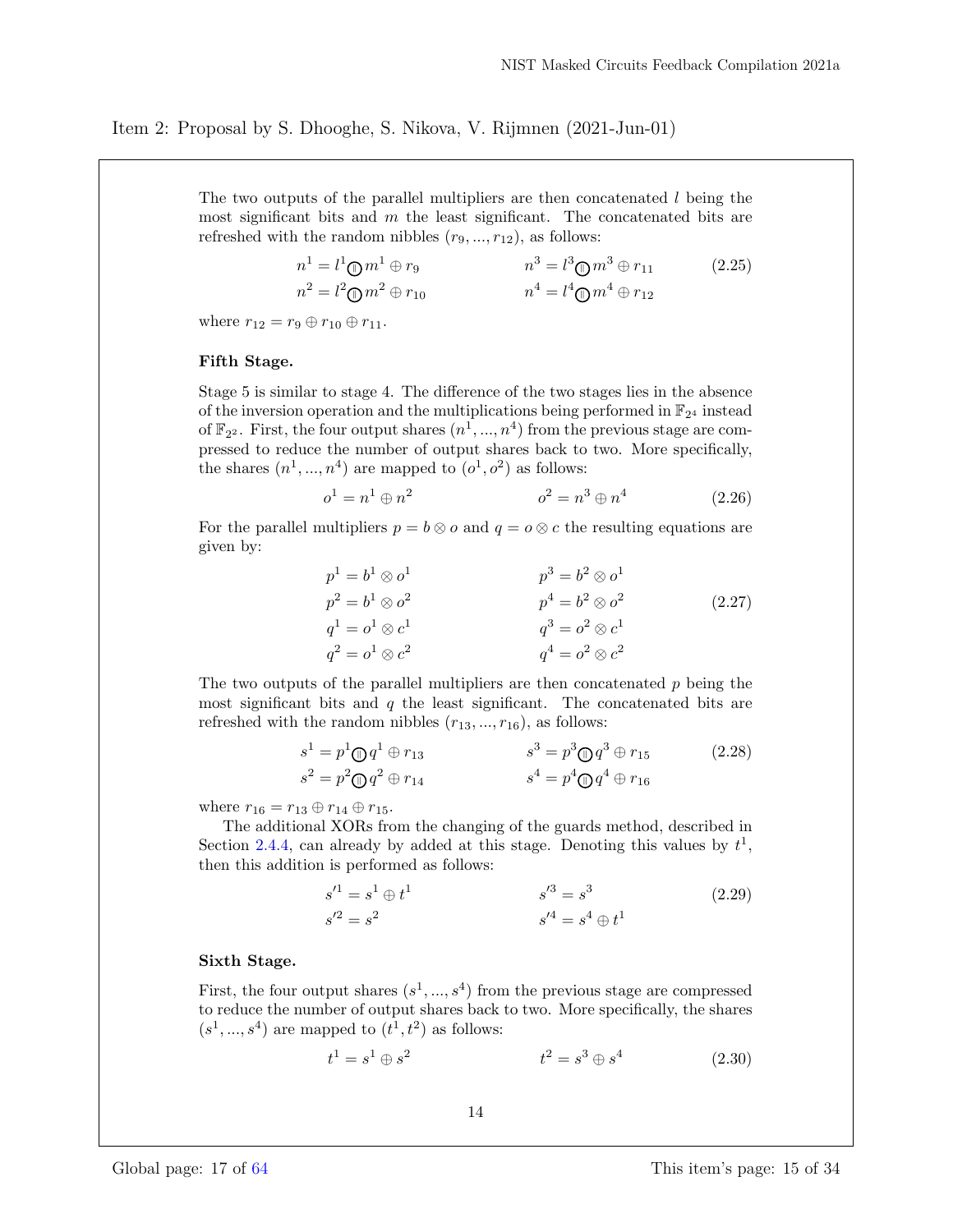

Item 2: Proposal by S. Dhooghe, S. Nikova, V. Rijmnen (2021-Jun-01)

Figure 2.6: Representation of the S-box of design II. Register stages are denoted by dashed vertical lines.

Then, the inverse linear map (including the AES affine transformation) is performed. This linear function maps the 8-bit input  $(t_1^i, ..., t_8^i)$  to the 8-bit output  $(y_1^i, ..., y_8^i)$  for each share *i* as follows:

| $y_1^i = t_6^i \oplus t_4^i$              | $y_5^i=t_8^i\oplus t_7^i\oplus t_6^i\oplus t_5^i\oplus t_4^i$       |        |
|-------------------------------------------|---------------------------------------------------------------------|--------|
| $y_2^i = t_8^i \oplus t_4^i$              | $y_6^i = t_7^i \oplus t_6^i \oplus t_4^i \oplus t_3^i \oplus t_1^i$ | (2.31) |
| $y_3^i = t_7^i \oplus t_1^i$              | $y_7^i = t_6^i \oplus t_5^i \oplus t_2^i$                           |        |
| $y_4^i = t_8^i \oplus t_6^i \oplus t_4^i$ | $y_8^i=t_7^i\oplus t_5^i\oplus t_2^i$                               |        |

The constant 0x63 is then added to the first share.

## 2.6 Design II: First-Order Three-Share AES

This section describes the second S-box design of a three-share first-order AES. Compared to the two-share AES in Section 2.5, this sharing is higher in the number of logic gates and lower in the number of register stages.

## 2.6.1 S-Box Sharing

The method is shown in Figure 2.6 and is divided into five stages and uses 36 random bits in total. These random bits can be re-used over all shared S-boxes in both the AES state function as the key schedule.

## First Stage.

The first operation occurring in the decomposed S-box performs a change of basis through a linear map. Its sharing requires instantiating this linear map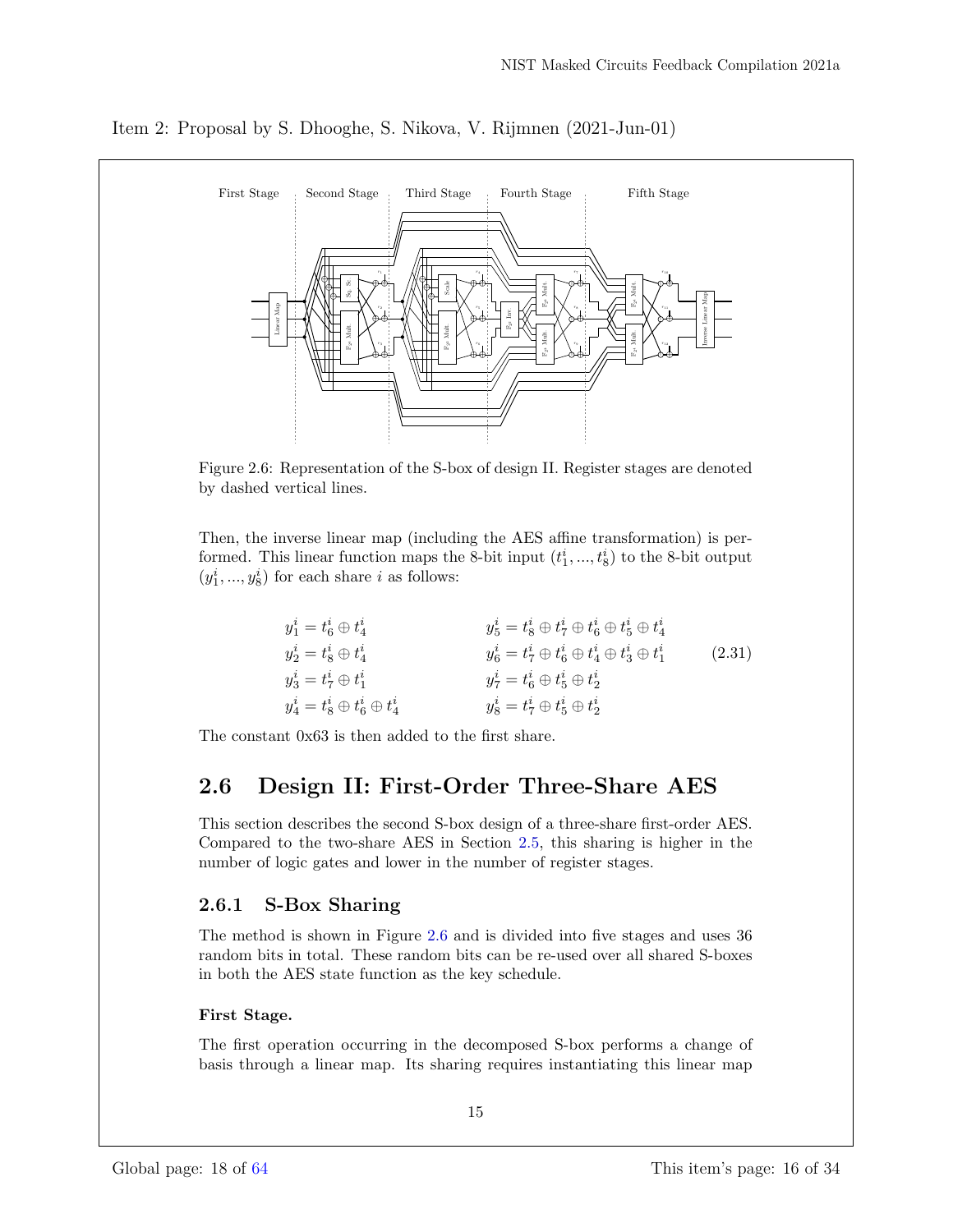once for each share. This mapping is implemented in combinational logic and it maps the 8-bit input  $(a_1^i, ..., a_8^i)$  to the 8-bit output  $(y_1^i, ..., y_8^i)$  for each share  $i \in \{1, 2, 3\}$  as follows:

$$
y_1^i = a_8^i \oplus a_7^i \oplus a_6^i \oplus a_3^i \oplus a_2^i \oplus a_1^i
$$
  
\n
$$
y_2^i = a_7^i \oplus a_6^i \oplus a_5^i \oplus a_1^i
$$
  
\n
$$
y_3^i = a_7^i \oplus a_6^i \oplus a_2^i \oplus a_1^i
$$
  
\n
$$
y_4^i = a_8^i \oplus a_7^i \oplus a_6^i \oplus a_2^i
$$
  
\n
$$
y_5^i = a_8^i \oplus a_5^i \oplus a_1^i
$$
  
\n
$$
y_6^i = a_1^i
$$
  
\n
$$
y_7^i = a_7^i \oplus a_6^i \oplus a_1^i
$$
  
\n
$$
y_8^i = a_7^i \oplus a_6^i \oplus a_1^i
$$
  
\n
$$
y_9^i = a_7^i \oplus a_6^i \oplus a_1^i
$$
  
\n
$$
y_9^i = a_7^i \oplus a_6^i \oplus a_1^i
$$
  
\n
$$
y_9^i = a_7^i \oplus a_6^i \oplus a_1^i
$$
  
\n
$$
y_9^i = a_7^i \oplus a_6^i \oplus a_1^i
$$
  
\n(2.32)

#### Second Stage.

We consider the parallel application of nonlinear multiplication and affine Square Scaling (Sq. Sc.) as one single function  $d = b \otimes c \oplus S q S c (b \oplus c)$ . The affine square scaling  $SqSc$  maps the 4-bit input  $(x_1, ..., x_4)$  to the 4-bit output  $(y_1, ..., y_4)$  as follows:

$$
y_1 = x_1
$$
  
\n $y_2 = x_1 \oplus x_2$   
\n $y_3 = x_2 \oplus x_4$   
\n $y_4 = x_1 \oplus x_3$   
\n(2.33)

For the parallel multiplier and square scaling with random nibbles  $(r_1, r_2, r_3)$ , the resulting equations are given by:

$$
d1 = b1 \otimes c1 \oplus b1 \otimes c2 \oplus b2 \otimes c1 \oplus SqSc(b1 \oplus c1) \oplus r1
$$
  
\n
$$
d2 = b2 \otimes c2 \oplus b2 \otimes c3 \oplus b3 \otimes c2 \oplus SqSc(b2 \oplus c2) \oplus r2
$$
 (2.34)  
\n
$$
d3 = b3 \otimes c3 \oplus b3 \otimes c1 \oplus b1 \otimes c3 \oplus SqSc(b3 \oplus c3) \oplus r3
$$

where  $r_3 = r_1 \oplus r_2$ .

#### Third Stage.

This stage is similar to the second stage. The nibbles are split in 2-bit couples for further operation. The Scaling operation  $(Sc)$  replaces the similar affine Square Scaling and is executed alongside the multiplication in  $\mathbb{F}_{2^2}$  as one function  $h =$  $f \otimes g \oplus Sc(f \oplus g)$ . The scaling operation maps a 2-bit input  $(x_1, x_2)$  to the 2-bit output  $(y_1, y_2)$  as follows:

$$
y_1 = x_1 \oplus x_2 \qquad \qquad y_2 = x_2 \qquad \qquad (2.35)
$$

For the parallel multiplier and scaling with random two-bits  $(r_4, r_5, r_6)$ , the resulting equations are given by:

$$
h1 = f1 \otimes g1 \oplus f1 \otimes g2 \oplus f2 \otimes g1 \oplus Sc(f1 \oplus g1) \oplus r4
$$
  
\n
$$
h2 = f2 \otimes g2 \oplus f2 \otimes g3 \oplus f3 \otimes g2 \oplus Sc(f2 \oplus g2) \oplus r5
$$
 (2.36)  
\n
$$
h3 = f3 \otimes g3 \oplus f3 \otimes g1 \oplus f1 \otimes g3 \oplus Sc(f3 \oplus g3) \oplus r6
$$

where  $r_6 = r_4 \oplus r_5$ .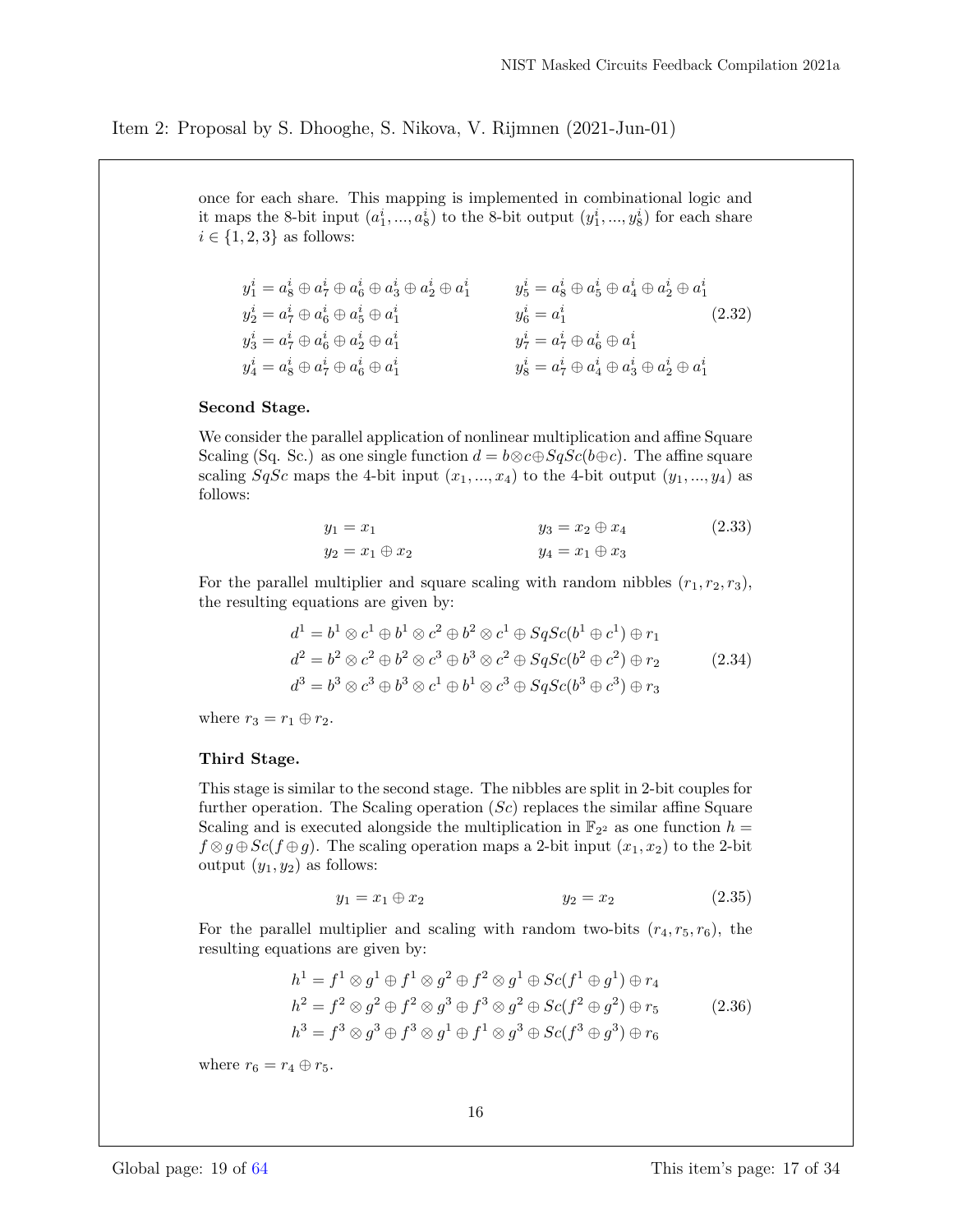#### Fourth Stage.

The fourth stage is composed of an inversion and two parallel multiplications in  $\mathbb{F}_{2^2}$ . The inversion  $Inv$  in  $\mathbb{F}_{2^2}$  is linear and is implemented by swapping the bits. The inversion operation maps a 2-bit input  $(x_1, x_2)$  to the 2-bit output  $(y_1, y_2)$  as follows:

$$
y_1 = x_2 \t\t y_2 = x_1 \t\t (2.37)
$$

The outputs of the multiplications are concatenated, denoted by  $\mathcal{F}$  in Figure 2.6, to form 4-bit values in  $\mathbb{F}_{2^4}$ . For the inversion and the parallel multipliers  $l =$  $f \otimes Inv(h)$  and  $m = Inv(h) \otimes g$  the resulting equations are given by:

$$
l^{1} = f^{1} \otimes Inv(h^{1}) \oplus f^{1} \otimes Inv(h^{2}) \oplus f^{2} \otimes Inv(h^{1})
$$
  
\n
$$
l^{2} = f^{2} \otimes Inv(h^{2}) \oplus f^{2} \otimes Inv(h^{3}) \oplus f^{3} \otimes Inv(h^{2})
$$
  
\n
$$
l^{3} = f^{3} \otimes Inv(h^{3}) \oplus f^{3} \otimes Inv(h^{1}) \oplus f^{1} \otimes Inv(h^{3})
$$
  
\n
$$
m^{1} = Inv(h^{1}) \otimes g^{1} \oplus Inv(h^{1}) \otimes g^{2} \oplus Inv(h^{2}) \otimes g^{1}
$$
  
\n
$$
m^{2} = Inv(h^{2}) \otimes g^{2} \oplus Inv(h^{2}) \otimes g^{3} \oplus Inv(h^{3}) \otimes g^{2}
$$
  
\n
$$
m^{3} = Inv(h^{3}) \otimes g^{3} \oplus Inv(h^{3}) \otimes g^{1} \oplus Inv(h^{1}) \otimes g^{3}
$$

The two outputs of the parallel multipliers are then concatenated  $l$  being the most significant bits and  $m$  the least significant. The concatenated bits are refreshed with the random nibbles  $(r_7, r_8, r_9)$ , as follows:

$$
n1 = l1 \oplus m1 \oplus r7
$$
  
\n
$$
n2 = l2 \oplus m2 \oplus r8
$$
  
\n
$$
n3 = l3 \oplus m3 \oplus r9
$$
\n(2.39)

where  $r_9 = r_7 \oplus r_8$ .

#### Fifth Stage.

Stage 5 is similar to stage 4. The difference of the two stages lies in the absence of the inversion operation and the multiplications being performed in  $\mathbb{F}_{2^4}$  instead of  $\mathbb{F}_{2^2}$ . For the parallel multipliers  $p = b \otimes n$  and  $q = n \otimes c$  the resulting equations are given by:

$$
p^{1} = b^{1} \otimes n^{1} \oplus b^{1} \otimes n^{2} \oplus b^{2} \otimes n^{1}
$$
  
\n
$$
p^{2} = b^{2} \otimes n^{2} \oplus b^{2} \otimes n^{3} \oplus b^{3} \otimes n^{2}
$$
  
\n
$$
p^{3} = b^{3} \otimes n^{3} \oplus b^{3} \otimes n^{1} \oplus b^{1} \otimes n^{3}
$$
  
\n
$$
q^{1} = n^{1} \otimes c^{1} \oplus n^{1} \otimes c^{2} \oplus n^{2} \otimes c^{1}
$$
  
\n
$$
q^{2} = n^{2} \otimes c^{2} \oplus n^{2} \otimes c^{3} \oplus n^{3} \otimes c^{2}
$$
  
\n
$$
q^{3} = n^{3} \otimes c^{3} \oplus n^{3} \otimes c^{1} \oplus n^{1} \otimes c^{3}
$$
  
\n(2.40)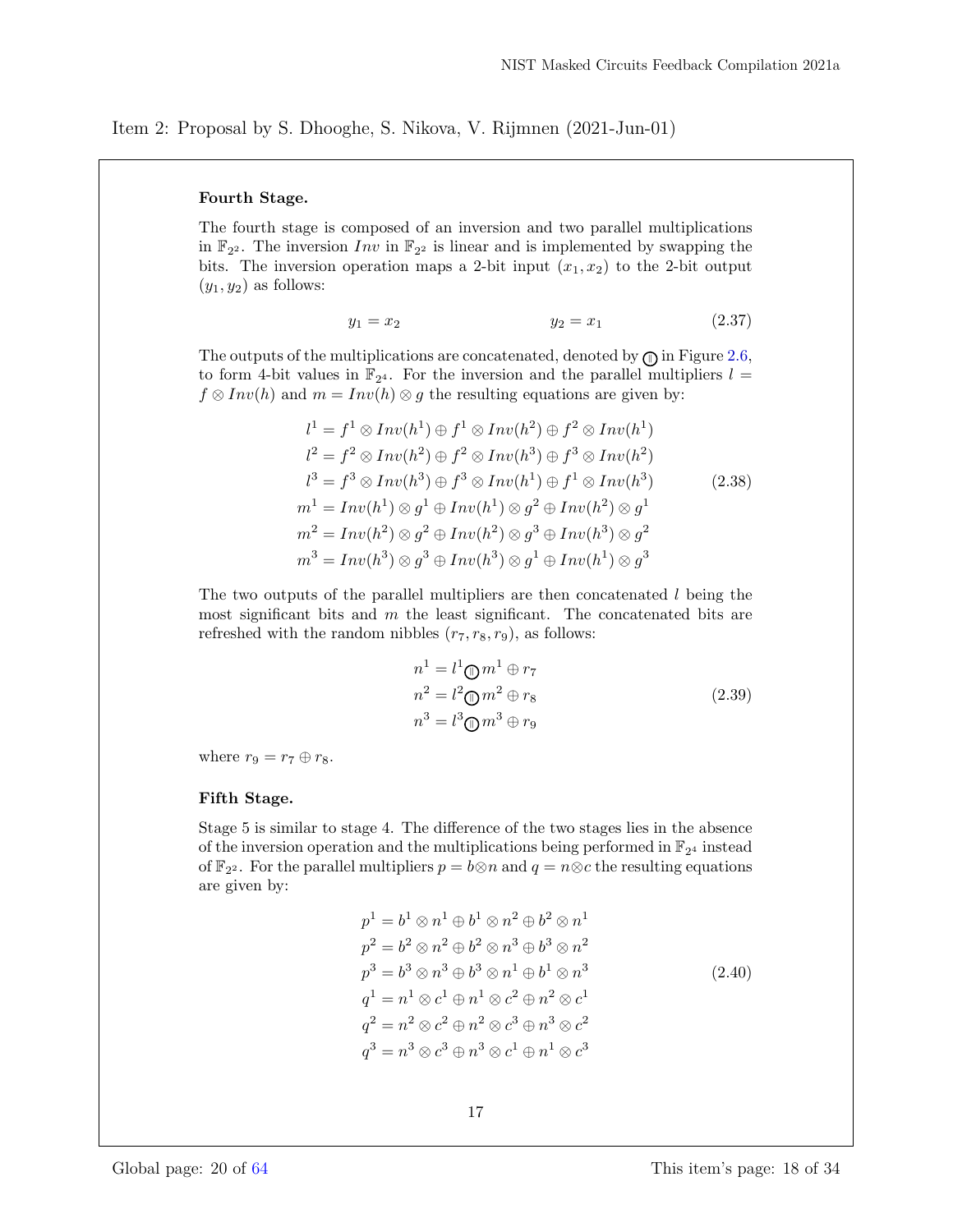The two outputs of the parallel multipliers are then concatenated  $p$  being the most significant bits and  $q$  the least significant. The concatenated bits are refreshed with the random nibbles  $(r_{10}, r_{11}, r_{12})$ , as follows:

$$
s1 = p1 \oplus q1 \oplus r10
$$
  
\n
$$
s2 = p2 \oplus q2 \oplus r11
$$
  
\n
$$
s3 = p3 \oplus q3 \oplus r12
$$
\n(2.41)

where  $r_{10} = r_{11} \oplus r_{12}$ .

Finally, the inverse linear map (including the AES affine transformation) is performed. This linear function maps the 8-bit input  $(s_1^i, ..., s_8^i)$  to the 8-bit output  $(y_1^i, ..., y_8^i)$  for each share *i* as follows:

| $y_1^i = s_6^i \oplus s_4^i$              | $y_5^i = s_8^i \oplus s_7^i \oplus s_6^i \oplus s_5^i \oplus s_4^i$                   |        |
|-------------------------------------------|---------------------------------------------------------------------------------------|--------|
| $y_2^i = s_8^i \oplus s_4^i$              | $y_{6}^{i}=s_{7}^{i}\oplus s_{6}^{i}\oplus s_{4}^{i}\oplus s_{3}^{i}\oplus s_{1}^{i}$ | (2.42) |
| $y_3^i = s_7^i \oplus s_1^i$              | $y_7^i = s_6^i \oplus s_5^i \oplus s_2^i$                                             |        |
| $y_4^i = s_8^i \oplus s_6^i \oplus s_4^i$ | $y_8^i = s_7^i \oplus s_5^i \oplus s_2^i$                                             |        |

The constant 0x63 is then added to the first share.

## 2.7 Design III: First-Order Three-Share AES

This section describes the third S-box design of a three-share first-order AES. Compared to the three-share AES in Section 2.6, this sharing is even higher in the number of logic gates and lower in the number of register stages.

### 2.7.1 S-Box Sharing

The method is shown in Figure 2.7 and is divided into four stages and uses 40 random bits in total. These random bits can be re-used over all shared S-boxes in both the AES state function as the key schedule.

#### First Stage.

The first operation occurring in the decomposed S-box performs a change of basis through a linear map. Its sharing requires instantiating this linear map once for each share. This mapping is implemented in combinational logic and it maps the 8-bit input  $(a_1^i, ..., a_8^i)$  to the 8-bit output  $(y_1^i, ..., y_8^i)$  for each share  $i \in \{1, 2, 3\}$  as follows: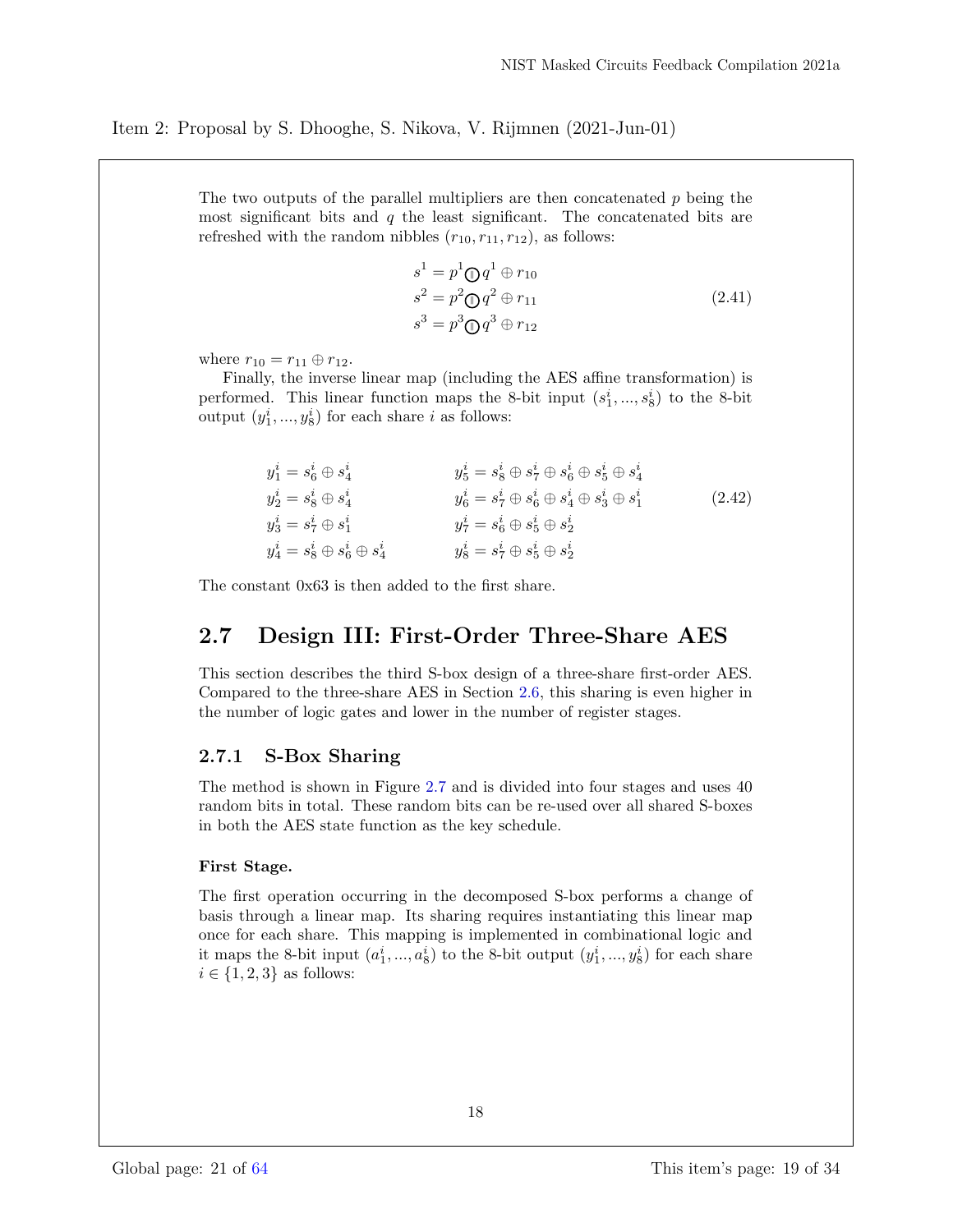

Item 2: Proposal by S. Dhooghe, S. Nikova, V. Rijmnen (2021-Jun-01)

Figure 2.7: Representation of the S-box of design III. Register stages are denoted by dashed vertical lines.

| $y_1^i = a_8^i \oplus a_7^i \oplus a_6^i \oplus a_3^i \oplus a_2^i \oplus a_1^i$ | $y_5^i = a_8^i \oplus a_5^i \oplus a_4^i \oplus a_2^i \oplus a_1^i$ |        |
|----------------------------------------------------------------------------------|---------------------------------------------------------------------|--------|
| $y_2^i = a_7^i \oplus a_6^i \oplus a_5^i \oplus a_1^i$                           | $y_6^i = a_1^i$                                                     | (2.43) |
| $y_3^i = a_7^i \oplus a_6^i \oplus a_2^i \oplus a_1^i$                           | $y_7^i = a_7^i \oplus a_6^i \oplus a_1^i$                           |        |
| $y^i_4=a^i_8\oplus a^i_7\oplus a^i_6\oplus a^i_1$                                | $y_8^i = a_7^i \oplus a_4^i \oplus a_3^i \oplus a_2^i \oplus a_1^i$ |        |

#### Second Stage.

We consider the parallel application of nonlinear multiplication and affine Square Scaling (Sq. Sc.) as one single function  $d = b \otimes c \oplus S q S c (b \oplus c)$ . The affine square scaling  $SqSc$  maps the 4-bit input  $(x_1, ..., x_4)$  to the 4-bit output  $(y_1, ..., y_4)$  as follows:

$$
y_1 = x_1
$$
  
\n $y_2 = x_1 \oplus x_2$   
\n $y_3 = x_2 \oplus x_4$   
\n $y_4 = x_1 \oplus x_3$   
\n(2.44)

For the parallel multiplier and square scaling with random nibbles  $(r_1, r_2, r_3, r_4)$ , the resulting equations are given by:

$$
d1 = b1 \otimes c1 \oplus b1 \otimes c2 \oplus b2 \otimes c1 \oplus SqSc(b1 \oplus c1) \oplus r1
$$
  
\n
$$
d2 = b2 \otimes c2 \oplus b2 \otimes c3 \oplus b3 \otimes c2 \oplus SqSc(b2 \oplus c2) \oplus r2
$$
  
\n
$$
d3 = b3 \otimes c3 \oplus b3 \otimes c1 \oplus b1 \otimes c3 \oplus SqSc(b3 \oplus c3) \oplus r3
$$
  
\n
$$
d4 = r4
$$
 (2.45)

where  $r_4 = r_1 \oplus r_2 \oplus r_3$ . Extra randomness is used to temporarily increase the number of shares in order to improve latency.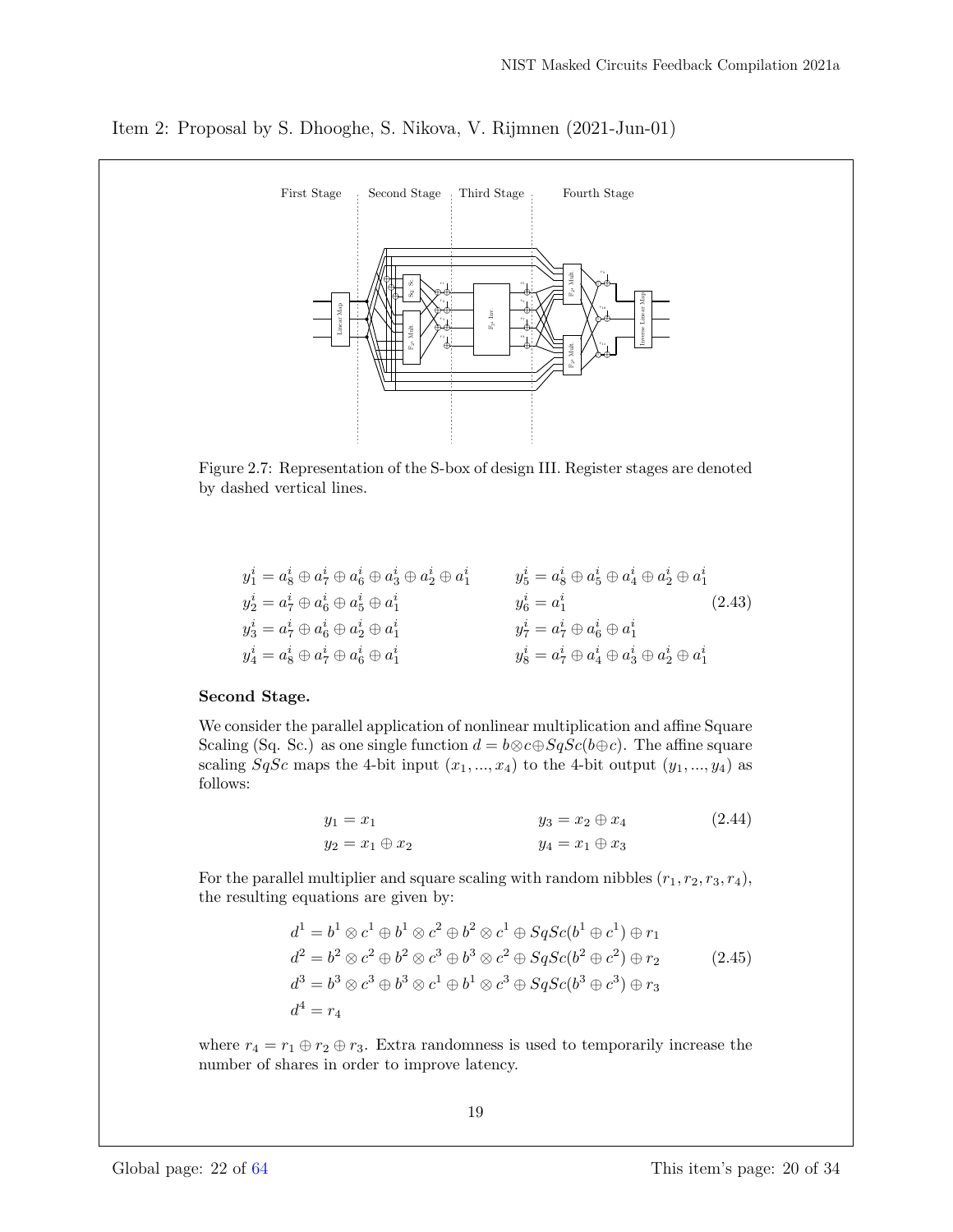#### Third Stage.

The third stage is composed of an inversion in  $\mathbb{F}_{2^4}$ . For the inversion Inv in  $\mathbb{F}_{2^4}$ , the resulting equations are given by:

$$
y_1 = x_1 \otimes x_3 \oplus x_1 \otimes x_4 \oplus x_2 \otimes x_3 \otimes x_4 \oplus x_2 \otimes x_4 \oplus x_3
$$
  
\n
$$
y_2 = x_1 \otimes x_3 \otimes x_4 \oplus x_1 \otimes x_4 \oplus x_2 \otimes x_4 \oplus x_3 \oplus x_4
$$
  
\n
$$
y_3 = x_1 \otimes x_2 \otimes x_4 \oplus x_1 \otimes x_3 \oplus x_1 \oplus x_2 \otimes x_3 \oplus x_2 \otimes x_4
$$
  
\n
$$
y_4 = x_1 \otimes x_2 \otimes x_3 \oplus x_1 \oplus x_2 \otimes x_3 \oplus x_2 \otimes x_4 \oplus x_2
$$
  
\n(2.46)

As the equations for the sharing are too large, we simply explain how to share a cubic and quadratic term. Consider the cubic term  $xyz$ , the i<sup>th</sup> share is calculated as follows, where the convention is used that the superscripts wrap around at four.

$$
xyz^{i} = x^{i}y^{i}z^{i} \oplus x^{i}y^{i+1}z^{i} \oplus x^{i}y^{i}z^{i+1} \oplus x^{i}y^{i+1}z^{i+1} \oplus x^{i}y^{i+1}z^{i+2} \oplus x^{i}y^{i+2}z^{i+1}
$$
  
\n
$$
\oplus x^{i}y^{i}z^{i+2} \oplus x^{i}y^{i+2}z^{i} \oplus x^{i}y^{i+2}z^{i+2} \oplus x^{i+2}y^{i+1}z^{i} \oplus x^{i+1}y^{i+2}z^{i}
$$
  
\n
$$
\oplus x^{i+2}y^{i}z^{i+1} \oplus x^{i+1}y^{i}z^{i+2} \oplus x^{i+2}y^{i+1}z^{i+1} \oplus x^{i+2}y^{i+2}z^{i+1}
$$
  
\n
$$
\oplus x^{i+2}y^{i+1}z^{i+2} \qquad (2.47)
$$

The  $i<sup>th</sup>$  share of a quadratic term  $xy$  is calculated as follows:

$$
xy^{i} = x^{i}y^{i} \oplus x^{i}y^{i+1} \oplus x^{i+1}y^{i} \oplus x^{i}y^{i+2} \oplus x^{i+2}y^{i}
$$
 (2.48)

The linear terms are added share-wise.

The output of the inversion  $(e^1, ..., e^4)$  is then refreshed with the random nibbles  $(r_5, r_6, r_7, r_8)$ , as follows:

$$
f1 = e1 \oplus r5
$$
  
\n
$$
f2 = e2 \oplus r6
$$
  
\n
$$
f3 = e3 \oplus r7
$$
  
\n
$$
f4 = e4 \oplus r8
$$
  
\n(2.49)

where  $r_8 = r_5 \oplus r_6 \oplus r_7$ .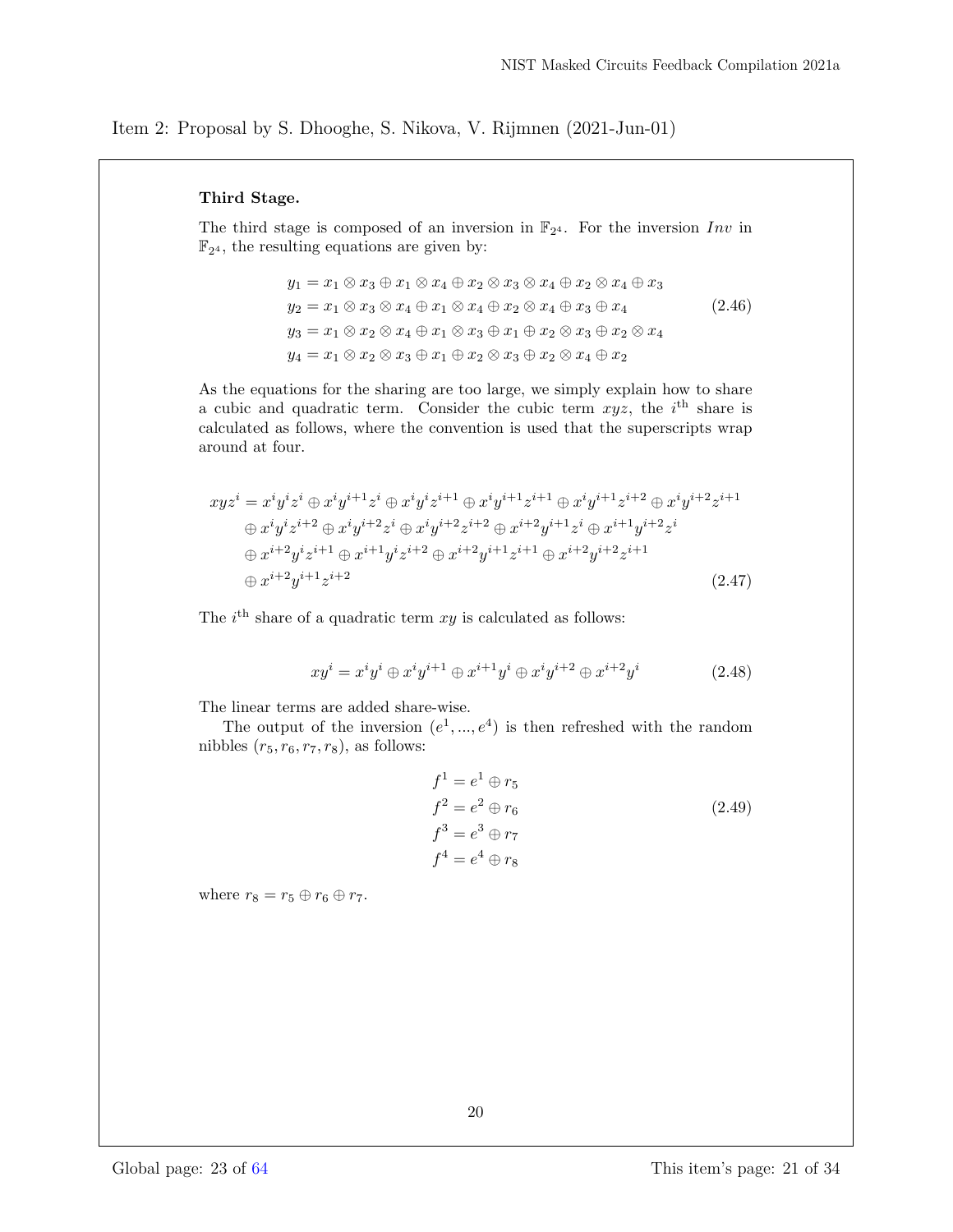#### Fourth Stage.

In the fourth stage we have two parallel multipliers over  $\mathbb{F}_{2^4}$ . For the parallel multipliers  $g = b \otimes f$  and  $h = f \otimes c$  the resulting equations are given by:

$$
g^{1} = b^{1} \otimes f^{1} \oplus b^{1} \otimes f^{2} \oplus b^{1} \otimes f^{3} \oplus b^{2} \otimes f^{1}
$$
  
\n
$$
g^{2} = b^{2} \otimes f^{2} \oplus b^{2} \otimes f^{3} \oplus b^{2} \otimes f^{4} \oplus b^{3} \otimes f^{2}
$$
  
\n
$$
g^{3} = b^{3} \otimes f^{3} \oplus b^{3} \otimes f^{4} \oplus b^{3} \otimes f^{1} \oplus b^{1} \otimes f^{4}
$$
  
\n
$$
h^{1} = f^{1} \otimes c^{1} \oplus f^{1} \otimes c^{2} \oplus f^{1} \otimes c^{3} \oplus f^{2} \otimes c^{1}
$$
  
\n
$$
h^{2} = f^{2} \otimes c^{2} \oplus f^{2} \otimes c^{3} \oplus f^{2} \otimes c^{4} \oplus f^{3} \otimes c^{2}
$$
  
\n
$$
h^{3} = f^{3} \otimes c^{3} \oplus f^{3} \otimes c^{4} \oplus f^{3} \otimes c^{1} \oplus f^{1} \otimes c^{4}
$$
  
\n(2.50)

The two outputs of the parallel multipliers are then concatenated  $g$  being the most significant bits and  $h$  the least significant. The concatenated bits are refreshed with the random nibbles  $(r_9, r_{10}, r_{11})$ , as follows:

$$
k1 = g1 \oplus h1 \oplus r9
$$
  
\n
$$
k2 = g2 \oplus h2 \oplus r10
$$
  
\n
$$
k3 = g3 \oplus h3 \oplus r11
$$
\n(2.51)

where  $r_{11} = r_{10} \oplus r_9$ .

Finally, the inverse linear map (including the AES affine transformation) is performed. This linear function maps the 8-bit input  $(k_1^i, ..., k_8^i)$  to the 8-bit output  $(y_1^i, ..., y_8^i)$  for each share *i* as follows:

$$
y_1^i = k_6^i \oplus k_4^i
$$
  
\n
$$
y_2^i = k_8^i \oplus k_4^i
$$
  
\n
$$
y_2^i = k_8^i \oplus k_4^i
$$
  
\n
$$
y_3^i = k_7^i \oplus k_1^i
$$
  
\n
$$
y_4^i = k_8^i \oplus k_6^i
$$
  
\n
$$
y_5^i = k_8^i \oplus k_6^i \oplus k_4^i
$$
  
\n
$$
y_6^i = k_7^i \oplus k_6^i \oplus k_4^i
$$
  
\n
$$
y_7^i = k_6^i \oplus k_5^i \oplus k_2^i
$$
  
\n
$$
y_8^i = k_7^i \oplus k_5^i \oplus k_2^i
$$
  
\n
$$
y_9^i = k_7^i \oplus k_5^i \oplus k_2^i
$$
  
\n(2.52)

The constant 0x63 is then added to the first share.

## 2.8 Security

In this section we argue the first-order probing security of the three designs. We show this by arguing that the designs are threshold implementations, see Definition 1. We refer to Dhooghe et al. [DNR19] for the proof that a threshold implementation is first-order robust probing secure.

The shared S-boxes are first-order probing secure due to the extra randomness added to each register stage. This refreshing works as follows. Given an input  $(a^1, ..., a^s)$ , an arbitrary shared map  $\overline{F}$ , and randomness  $r^1, ..., r^{s-1}$ , refreshing is done as follows, for  $i \in \{1, ..., s - 1\}$ 

$$
a'^{i} = F^{i}(a^{1},...,a^{s}) \oplus r^{i}, \qquad a'^{s} = F^{s}(a^{1},...,a^{s}) \oplus r^{1} \oplus ... \oplus r^{s-1}.
$$
 (2.53)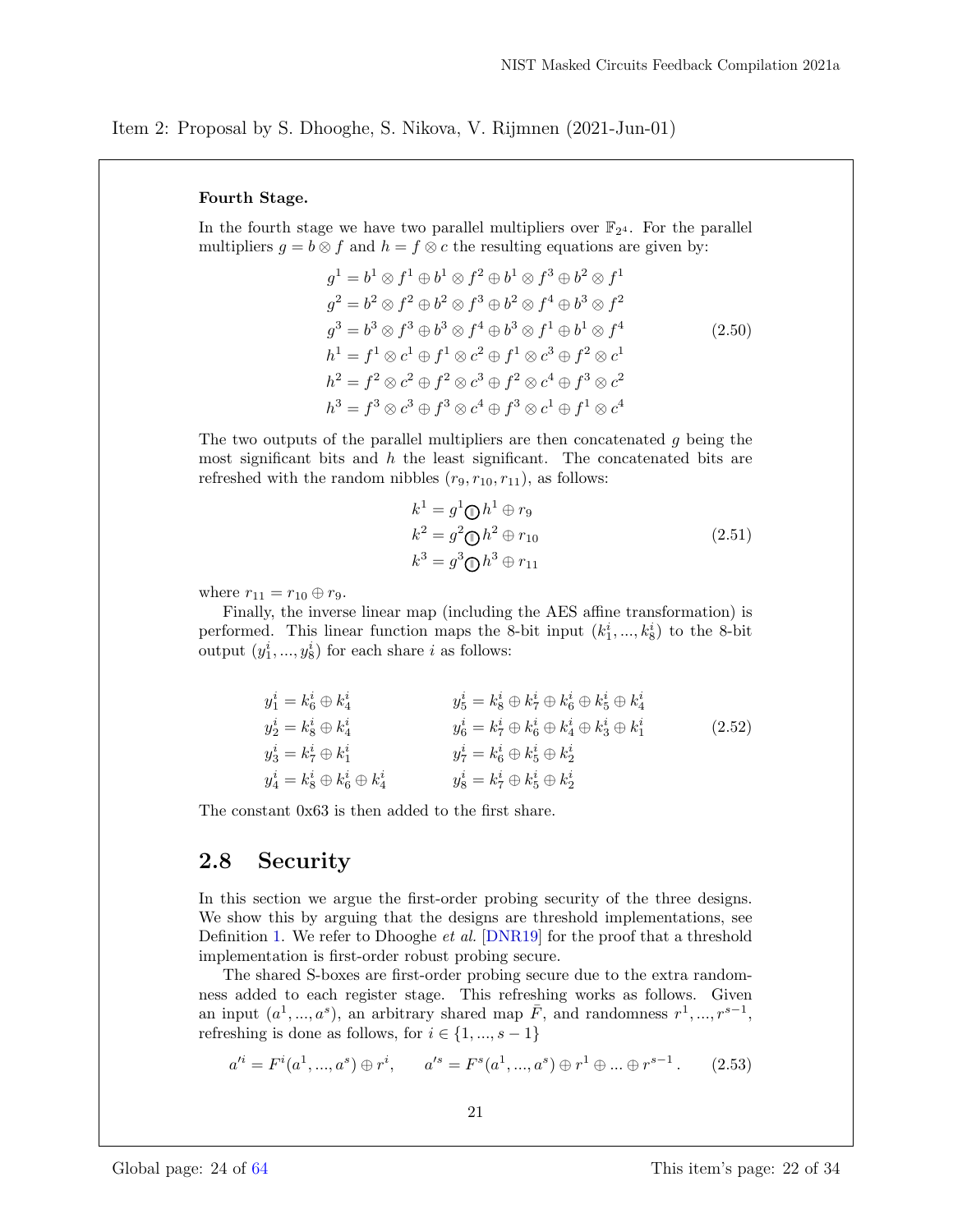**Lemma 2.8.1.** The refreshing following Equation  $(2.53)$  gives a uniform output.

*Proof.* We show that the function, taking  $(a^1, ..., a^s)$  and  $(r^1, ..., r^{s-1})$  as input and  $(a^1, ..., a^s)$ ,  $F^i(a^1, ..., a^s) \oplus r^i$  for  $i \in \{1, ..., s - 1\}$ , and  $F^s(a^1, ..., a^s) \oplus r^1 \oplus$  $\dots \oplus r^{s-1}$  as output, is invertible. Removing the  $(a^1, ..., a^s)$  then gives a balanced (or uniform) output of the refreshing detailed in Equation 2.53.

The derivation is straightforward. Since  $(a^1, ..., a^s)$  is given in the output, one can calculate  $F^{i}(a^{1},...,a^{s})$  for  $i \in \{1,...,s\}$ . Subtracting this from the output  $(a^1, ..., a^{s-1})$  then gives  $(r^1, ..., r^{s-1})$  showing the map is invertible.

Theorem 2.8.2. Designs I, II, and III from Sections 2.5,2.6, and 2.7 are threshold implementations as given by Definition 1.

*Proof.* First, each design uses a changing of the guards method. We refer to Theorem 2.3.1 for the proof that the shared input and output of each shared S-box is uniform.

Since the linear layers of the construction are evidently non-complete, since they work share-wise, and uniform, since the unshared linear functions are permutations, these comply to the properties from Definition 1.

We then show that the shared S-box from designs I, II, and III are first-order probing secure. Since a probe in the designs can only view one shared S-box, it suffices to show that each stage in the shared S-box complies to the threshold implementation properties.

Each stage in the shared S-box either maps a part of the input to the output (such as in the outer wires of Figure 2.5) or the output is shared using the randomness  $\bar{r}$ . Due to the changing of the guards structure this randomness  $\bar{r}$ is joint uniform with the input of the shared S-box. From Lemma 2.8.1, we find that each stage of the shared S-box of design I, II, or III is uniform.

The non-completeness is verified on sight from the equations given in Sections 2.5,2.6, 2.7. More specifically, it can be seen that each multiplication or inversion in the designs is shared in a non-complete way.

As a result, the shared S-boxes from designs I, II, and III are itself threshold implementations and thus first-order robust probing secure.  $\Box$ 

## 2.9 Comparison Between the Designs

We compare the three designs in terms of the number of shares, stages, logic gates, and randomness cost. The comparison can be viewed in Table 2.1. We give a more detailed analysis for each design separately. While we only provide rough unoptimized numbers for the number of logic gates, they still allow for a comparison between the designs.

**Design I.** We give the cost of each stage separately.

– The first stage requires 48 XOR gates and 16 registers.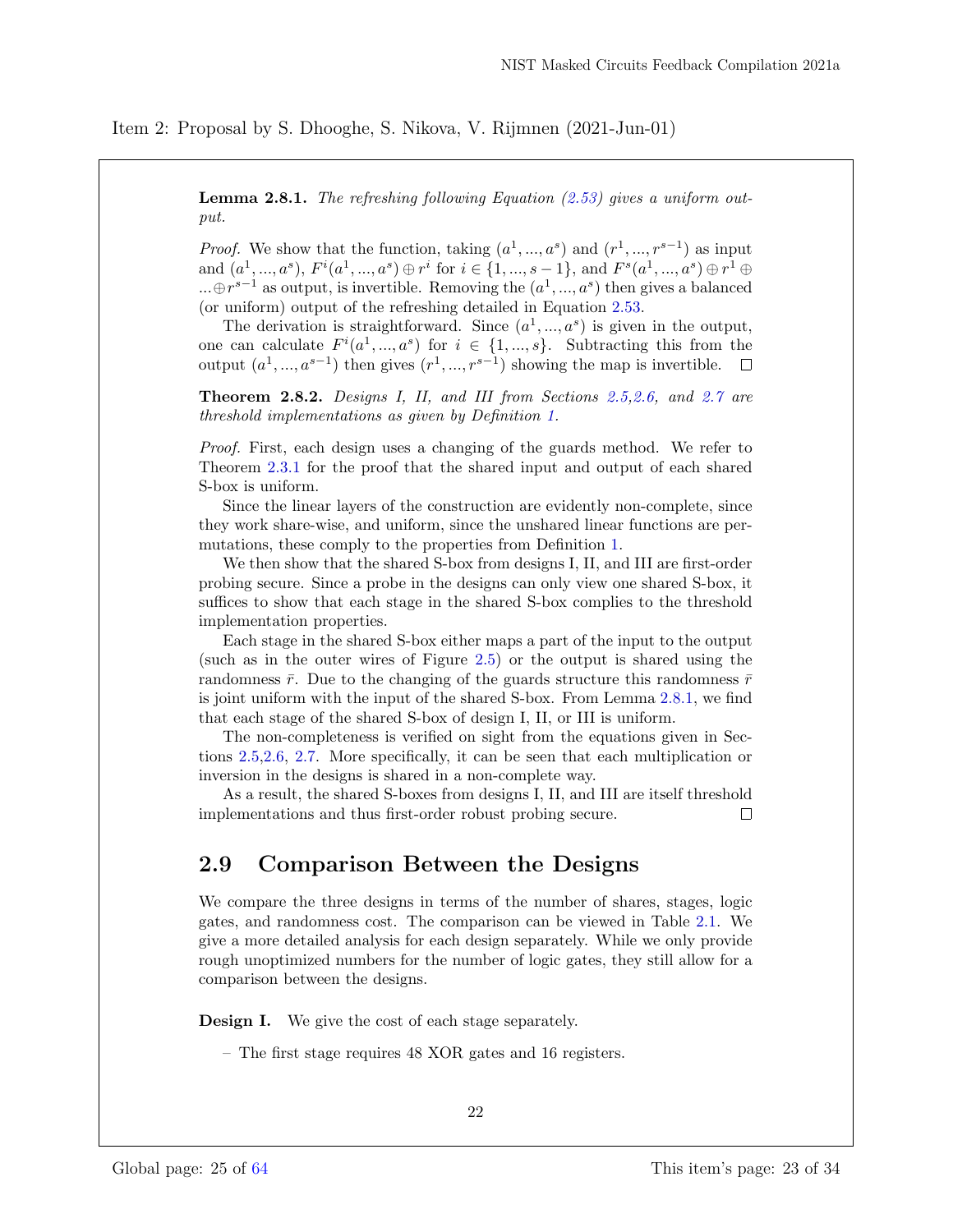- The second stage requires 38 XOR gates, 4  $\mathbb{F}_{2^4}$  multipliers, and 32 registers.
- The third stage requires 26 XOR gates,  $4 \mathbb{F}_{2^2}$  multipliers, and 32 registers.
- The fourth stage requires 20 XOR gates, 16  $\mathbb{F}_{2^2}$  multipliers, and 32 registers.
- The fifth stage requires 40 XOR gates, 16  $\mathbb{F}_{2^4}$  multipliers, and 32 registers.
- The sixth stage requires 54 XOR gates.

Concerning the randomness cost, design I requires 128 bits to share the plaintext, 128 bits to share the key, 8 bits to instantiate the changing of the guards, and 54 bits for the shared S-box (which are re-used every S-box). Thus, the design requires a total of 318 random bits per encryption.

Design II. We give the cost of each stage separately.

- The first stage requires 72 XOR gates and 24 registers.
- The second stage requires 69 XOR gates, 9  $\mathbb{F}_{2^4}$  multipliers, and 36 registers.
- The third stage requires 33 XOR gates,  $9 \mathbb{F}_{2^2}$  multipliers, and 42 registers.
- The fourth stage requires 60 XOR gates, 36  $\mathbb{F}_{2^2}$  multipliers, and 36 registers.
- The fifth stage requires 175 XOR gates and 36  $\mathbb{F}_{2^4}$  multipliers.

Concerning the randomness cost, design II requires 256 bits to share the plaintext, 256 bits to share the key, 16 bits to instantiate the changing of the guards, and 36 bits for the shared S-box (which are re-used every S-box). Thus, the design requires a total of 564 random bits per encryption.

Design III. We give the cost of each stage separately.

- The first stage requires 72 XOR gates and 24 registers.
- The second stage requires 69 XOR gates, 9  $\mathbb{F}_{2^4}$  multipliers, and 40 registers.
- The third stage requires 480 XOR gates, 712 AND gates, and 40 registers.
- The fourth stage requires 115 XOR gates and 48  $\mathbb{F}_{2^4}$  multipliers.

Concerning the randomness cost, design III requires 256 bits to share the plaintext, 256 bits to share the key, 16 bits to instantiate the changing of the guards, and 40 bits for the shared S-box (which are re-used every S-box). Thus, the design requires a total of 568 random bits per encryption.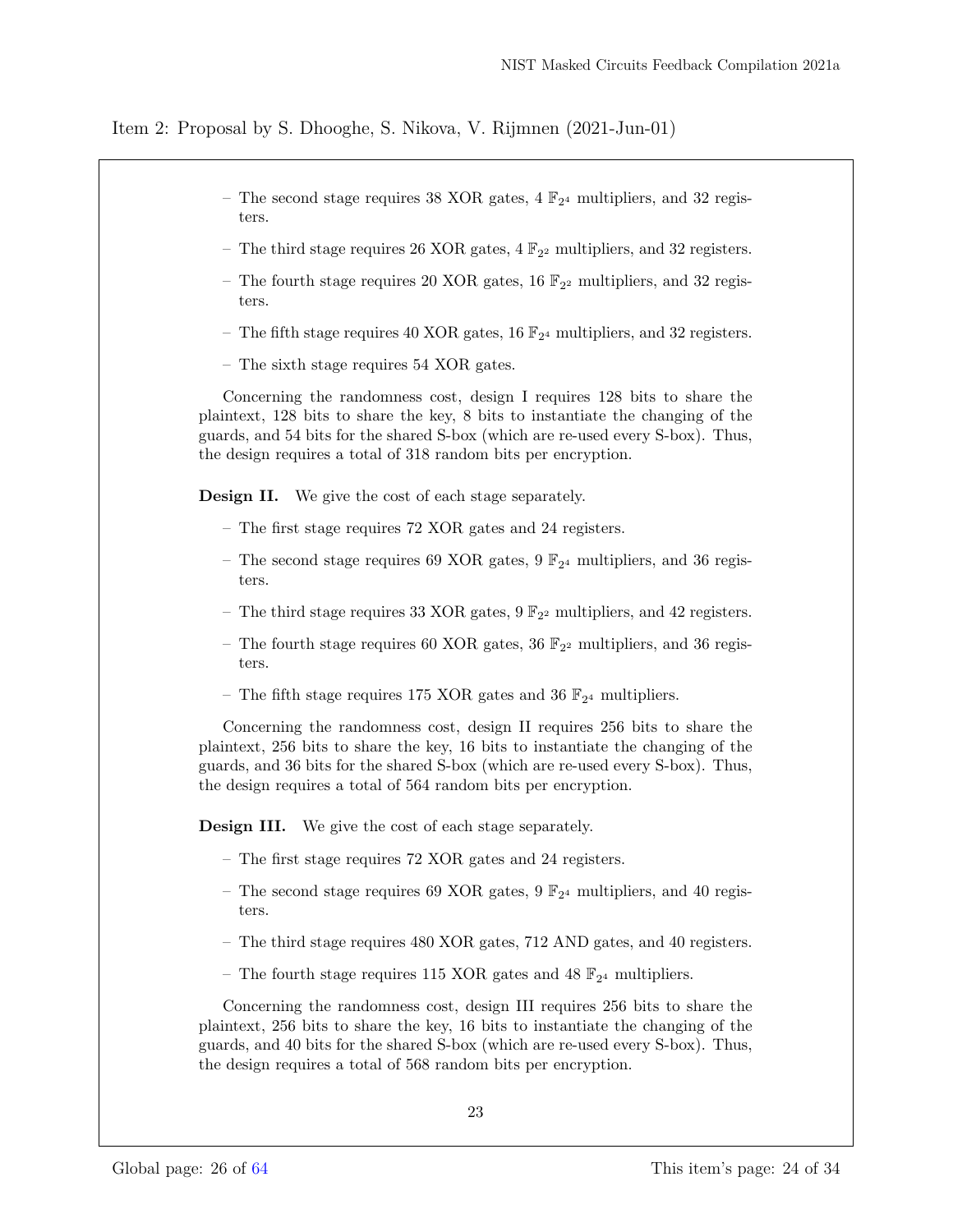|                    |                |               |      |      |      | shares stages XOR AND reg. total randomness |
|--------------------|----------------|---------------|------|------|------|---------------------------------------------|
| Design I $(2.5)$   | $\sim 2$       | 6.            | 1546 | 880- | -144 | 318                                         |
| Design II $(2.6)$  | -3             | $\mathcal{D}$ | 2299 | 1980 | -138 | 564                                         |
| Design III $(2.7)$ | $-3^{\dagger}$ | 4             | 2788 | 2992 | 104  | 568                                         |

Table 2.1: The number of shares, register stages, XORs, AND gates, and bit registers the shared S-box requires and how many random bits the entire AES design needs, including the masking of the plaintext and key.

† One stage in the design works on four shares.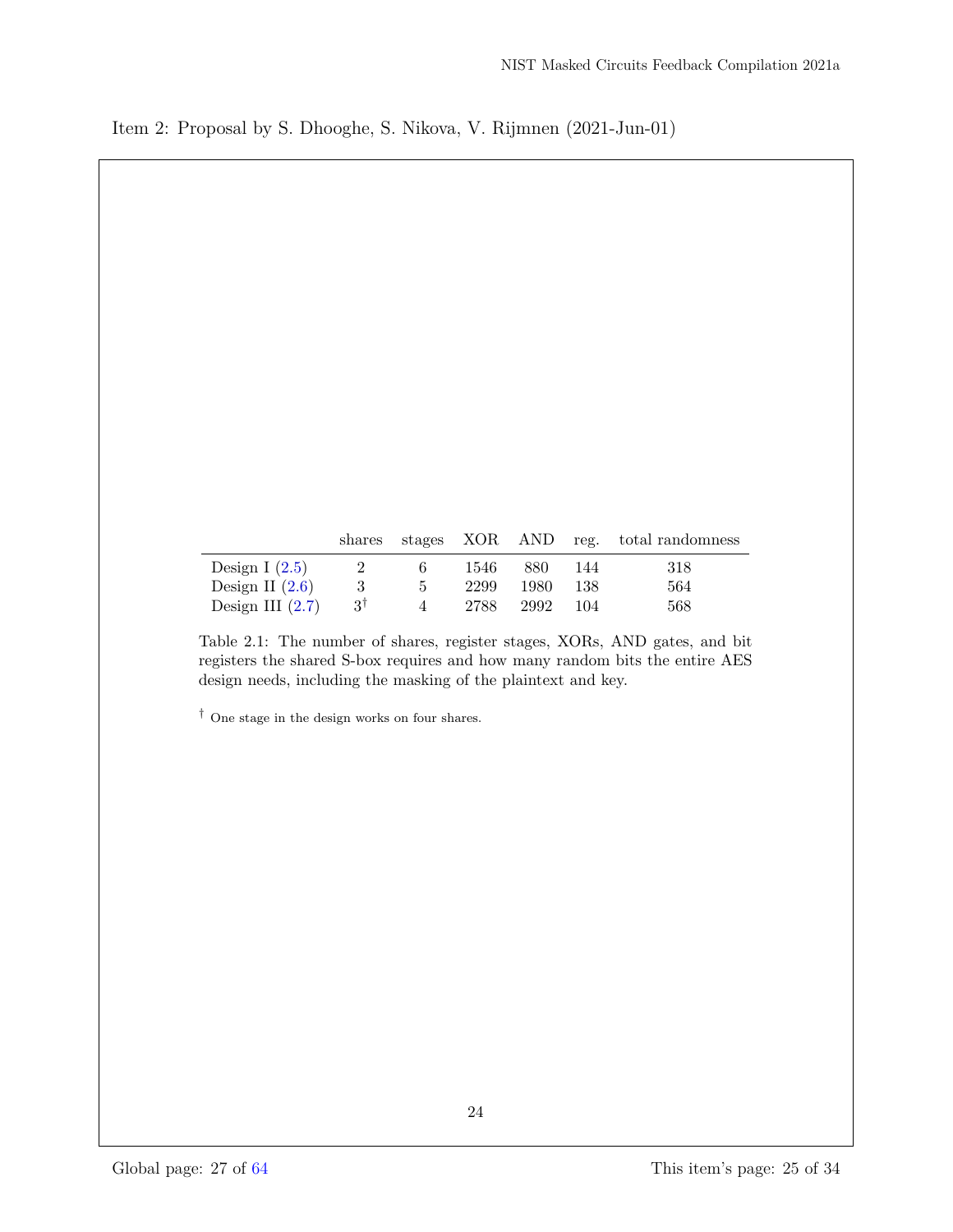# Chapter 3

# Algorithmic Verification Properties

## 3.1 Overview

The aim of this chapter is to specify algorithmic verification properties which can be used to verify whether the sharing is correctly implemented. The goal is twofold to shorten and ease the design cycle and to reduce the need for lab evaluation experiments.

We explain these properties such that it should be clear how to verify them given a netlist. The properties also return where the algorithmic errors occur such that the designer can correct them.

Whereas in the previous chapter only first-order security was discussed, with higher-order security to be added in the future, this chapter handles general higher-order security.

## 3.2 List of Properties

We consider the verification for probing security order  $d$ . We consider the following three properties to verify a sharing of the AES was implemented safely.

- Register to register non-completeness of order d.
- Input and output uniformity.
- Glitch-extended probing security of order d.

To reduce complexity, it suffices to verify the properties of the shared AES S-box instead of the entire design. The above properties capture higher-order univariate and single cipher-round multivariate attacks, but do not cover multiround attacks as such a verification would be too computationally intensive. We also assume the sharing of the linear layers is done share-wise and as such need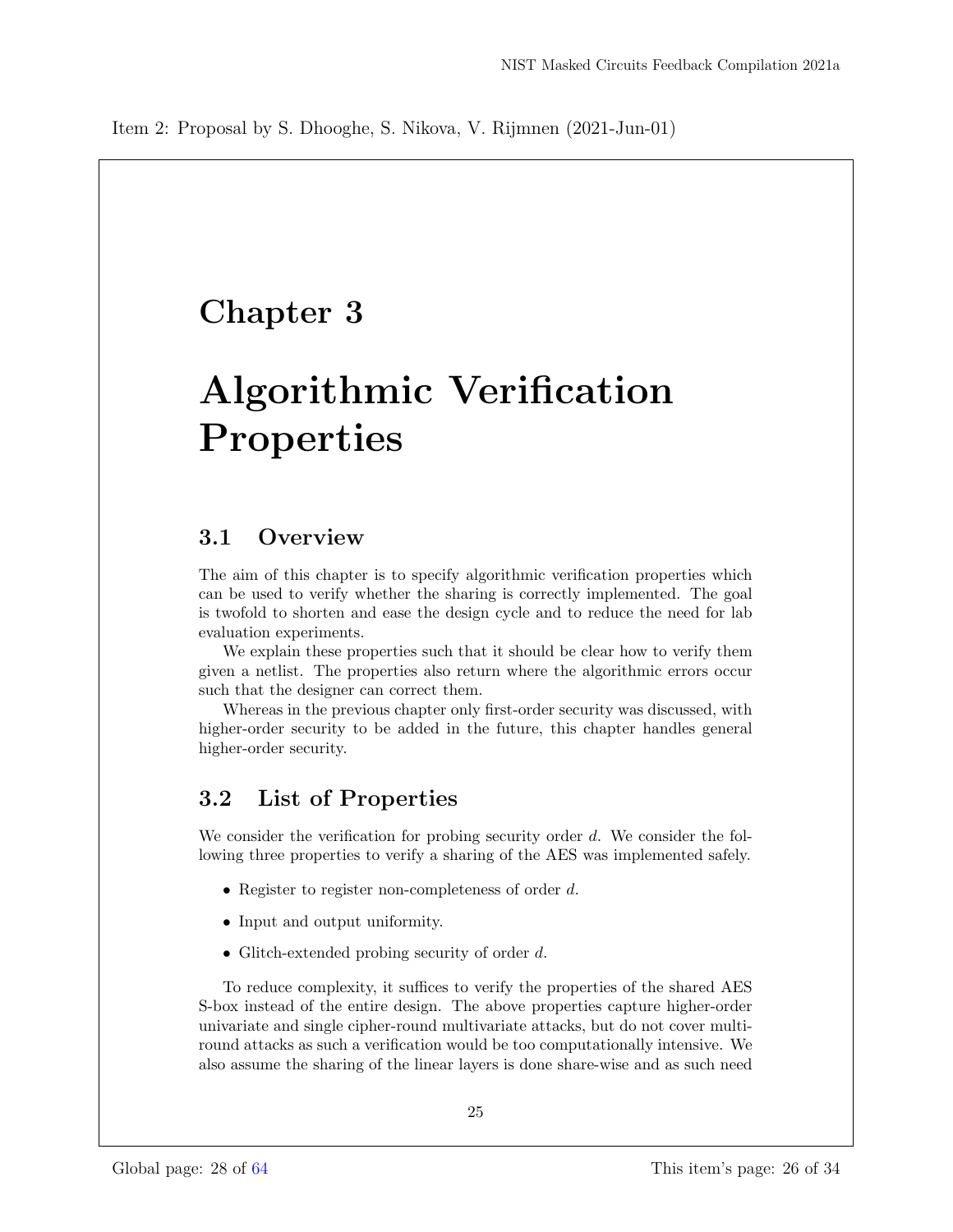no explicit verification. However, we note to take care when placing registers before or after the linear layer in order to avoid non-completeness issues.

## 3.3 Constructing the Structural Model

The verification properties in this chapter are described to operate on netlists. These can be extracted from HDL written in VHDL or Verilog. This netlist should be parsed, and a structural model of the circuit in the shape of a Binary Decision Diagram (BDD) should be built using wires, pins, and gates as objects connected to one another.

Additionally, a header should be made in which important data for the tool is specified. The data should include the names of the sensitive inputs, the outputs of every layer of registers, random numbers, and the outputs to be analyzed.

## 3.4 Verifying Non-Completeness

We describe the verification of non-completeness using the work by Arribas et al. [ANR18]. The first-order non-completeness property was already discussed in Definition 1 in the previous chapter. We recall the mathematical definition of the more general  $d^{\text{th}}$ -order non-completeness property.

**Definition 3** ( $d^{\text{th}}$ -Order Non-Completeness). The sharing  $\bar{F}$  is said to be  $d^{\text{th}}$ order non-complete if any function in d or fewer components of the shared function  $F^i$  depends on at most  $s_x - 1$  input shares.

The above property needs to hold between every two register stages. The verification of "first-order non-completeness" is done by collecting the input dependencies of every primary output (at a register stage) with a recursive search through the binary decision tree. For each output, one should check whether all shares for the same variable are included. This is to be repeated for every register stage. If this is the case, the design fails non-completeness.

We provide the properties in a matrix notation. Consider the function in the netlist has  $m$  outputs and  $n$  inputs. Construct a binary matrix

$$
A = \begin{bmatrix} a_{1,1} & a_{1,2} & \dots & a_{1,n} \\ a_{2,1} & a_{2,2} & \dots & a_{2,n} \\ \vdots & \vdots & \ddots & \vdots \\ a_{m,1} & a_{m,2} & \dots & a_{m,n} \end{bmatrix} .
$$
 (3.1)

In case the *i*<sup>th</sup> output depends on the *j*<sup>th</sup> input, then  $a_{i,j} = 1$ . The designer specifies which variables are secret and which are the shares. The tool then checks for each row in the matrix whether all shares of a value occur in the matrix. In case this is true, then the sharing fails the verification and the tool returns the output variable for which non-completeness failed.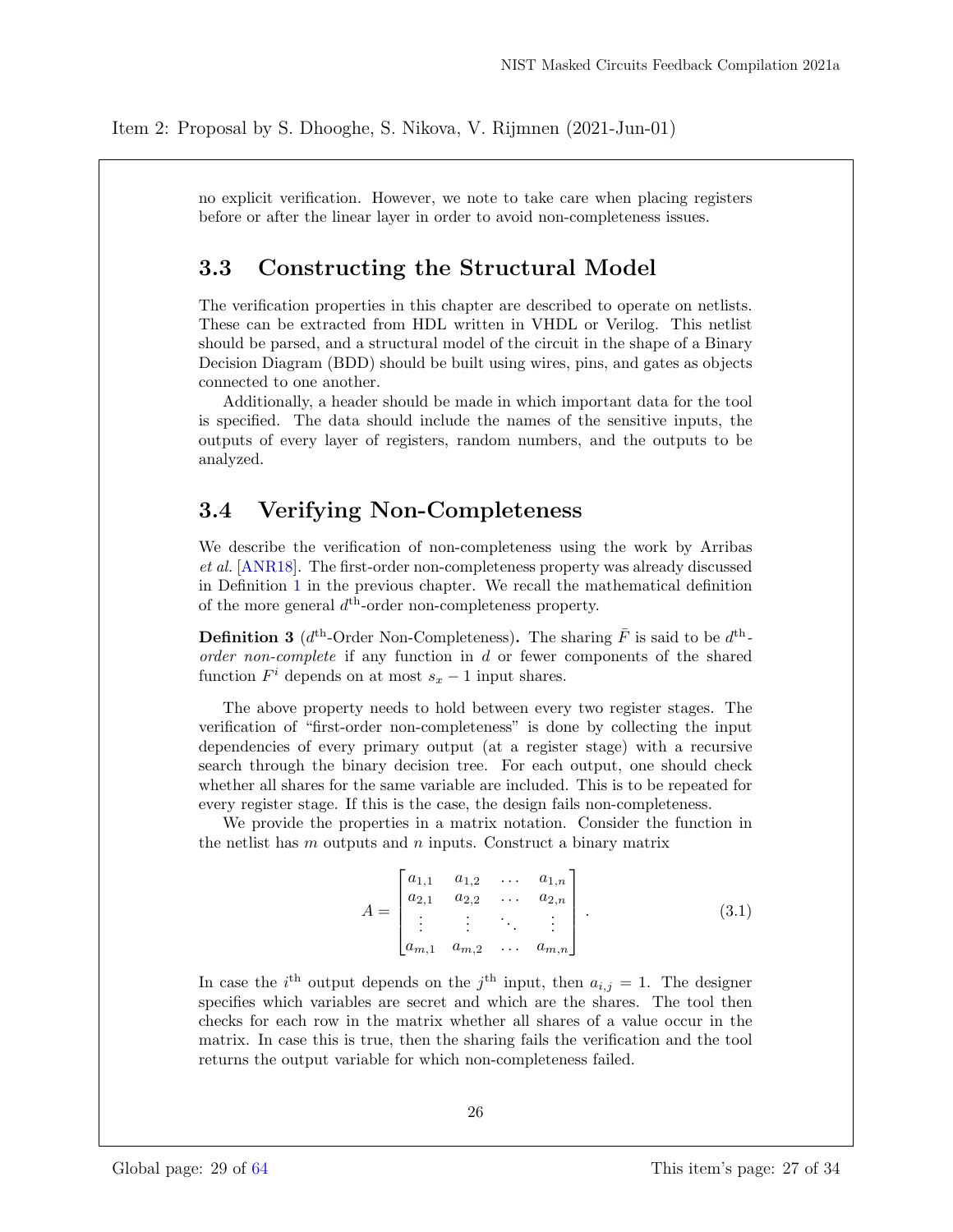This is generalized to  $d<sup>th</sup>$ -order non-completeness by considering all possible combinations of  $d$  outputs. The difference now is that the dependencies of the  $d$  outputs are combined. If any combination of  $d$  output variables fail noncompleteness, the design fails the property. For the matrix method. The tool simply builds the same matrix but then considers all combinations of d rows. Rows are combined by taking the OR between the values on the same column. Afterwards, the regular non-completeness check is performed as specified above.

## 3.5 Verifying Uniformity

We describe the verification of uniformity as described in the work by Arribas et al. [ANR18]. The definition of uniformity was given in Definition 1 from thre previous chapter.

The uniformity property is verified between the shared input and output of the shared AES S-box. To verify the property, one should calculate the output distribution of the shared S-box by simulating all possible shared inputs. The frequencies of occurrence of each output vector should be calculated for the different input sharings. If all frequencies are the same for every unshared input, then the module is said to preserve uniformity.

The property is evaluated by checking whether for certain unshared inputs, every shared output has the same frequency of occurrence when all possible sharings of this input are evaluated. This is repeated for every possible unshared input together with, if added, all random bits specified. This is specified in Algorithm 1. This algorithm uses the function Frequency which takes an array and an integer and returns how many times the integer occurs in the array.

#### Algorithm 1: Uniformity Verification.

```
Input: m to n-bit S-box \overline{S} taking r-bit randomness.
Output: Boolean denoting the uniformity of \overline{S}.
for \bar{x} \in \mathbb{F}_2^m do
    for \bar{r} \in \mathbb{F}_2^r do
         output.append(\bar{S}_{\bar{r}}(\bar{x}));end
end
for i = 1 to 2^n do
    if Frequency(output, i) \neq 2^{m-n} then
        return False;
    end
end
return True;
```
In case the verification fails, the designer should be notified that the implemented shared S-box fails uniformity.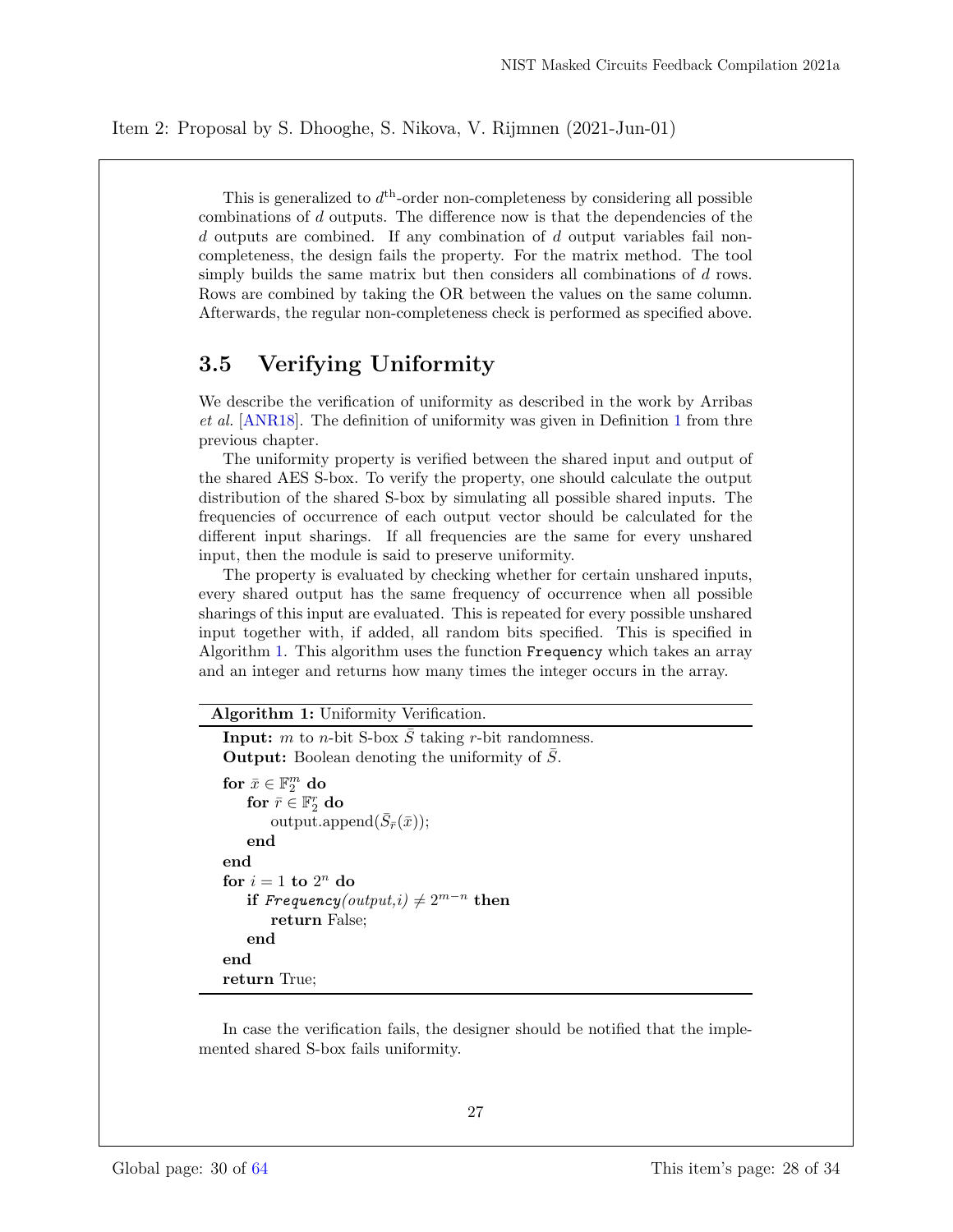## 3.6 Verifying Probing Security

The verification of the  $d<sup>th</sup>$ -order probing security property is explained from the work by Knichel *et al.* [KSM20]. The properties explored in this section have the purpose to provide some necessary conditions the sharing requires to resist some basic forms of higher-order univariate or multivariate attacks.

We recall from Section 2.2.3, that in the d-probing security model, an adversary can probe (observe) up to d intermediate values during the processing of sensitive information. Probing security is defined as the probes being statistically independent of any sensitive (random) input. More precisely, the joint distribution of the considered set of probes has to be independent of the joint distribution of all sensitive inputs. This can be formally defined as:

**Definition 4** (*d*-Probing Security). A shared S-box  $\overline{S}$  with secret input set  $X \in \mathbb{F}_2^n$  is d-probing secure, if and only if for any observation set  $Q$  containing d wires, X is statistically independent of the observation set, i.e., the following condition holds:

$$
Pr[Q|X] = Pr[Q]. \tag{3.2}
$$

Since the design is a made for a hardware implementations, physical default in terms of glitches should be taken into consideration as discussed in Section 2.2.3. Therefore, a probe not only accesses the field element of the driving gate but also can access all stable field elements of the last synchronization points which drive the probed gate (having a path to the driving gate in the circuit graph). The verification considers this extension called "glitch-extended probing".

The verification takes all possible  $d$  combinations of wires across the entire shared AES S-box and checks whether these have statistical dependence on the unshared input of the S-box. This can be achieved by simulating the shared S-box for all possible shared inputs and verifying the probabilistic property of Definition 4 for each d-set of wires. For this verification, we go over the definition of a probability mass function and joint mass functions. The probability mass function provides the probability of all possible values for a set of discrete random variables based on their probability distribution

Definition 5 (Probability Mass Function). Let X be a set of discrete random variables. The probability mass function  $p_{\mathbf{X}}(x)$  is defined as:

$$
p_{\mathbf{X}}(x) = \Pr[\mathbf{X} = x]. \tag{3.3}
$$

Based on this, given two arbitrary sets of discrete random variables, the joint probability mass function between these two variable sets then is defined as follows.

**Definition 6** (Joint Probability Mass Function). Let  $X, Y$  be two sets of discrete random variables. The joint probability mass function  $p_{\mathbf{X},\mathbf{Y}}(x, y)$  is defined as:

$$
p_{\mathbf{X},\mathbf{Y}}(x,y) = \Pr[\mathbf{X} = x \text{ and } \mathbf{Y} = y]. \tag{3.4}
$$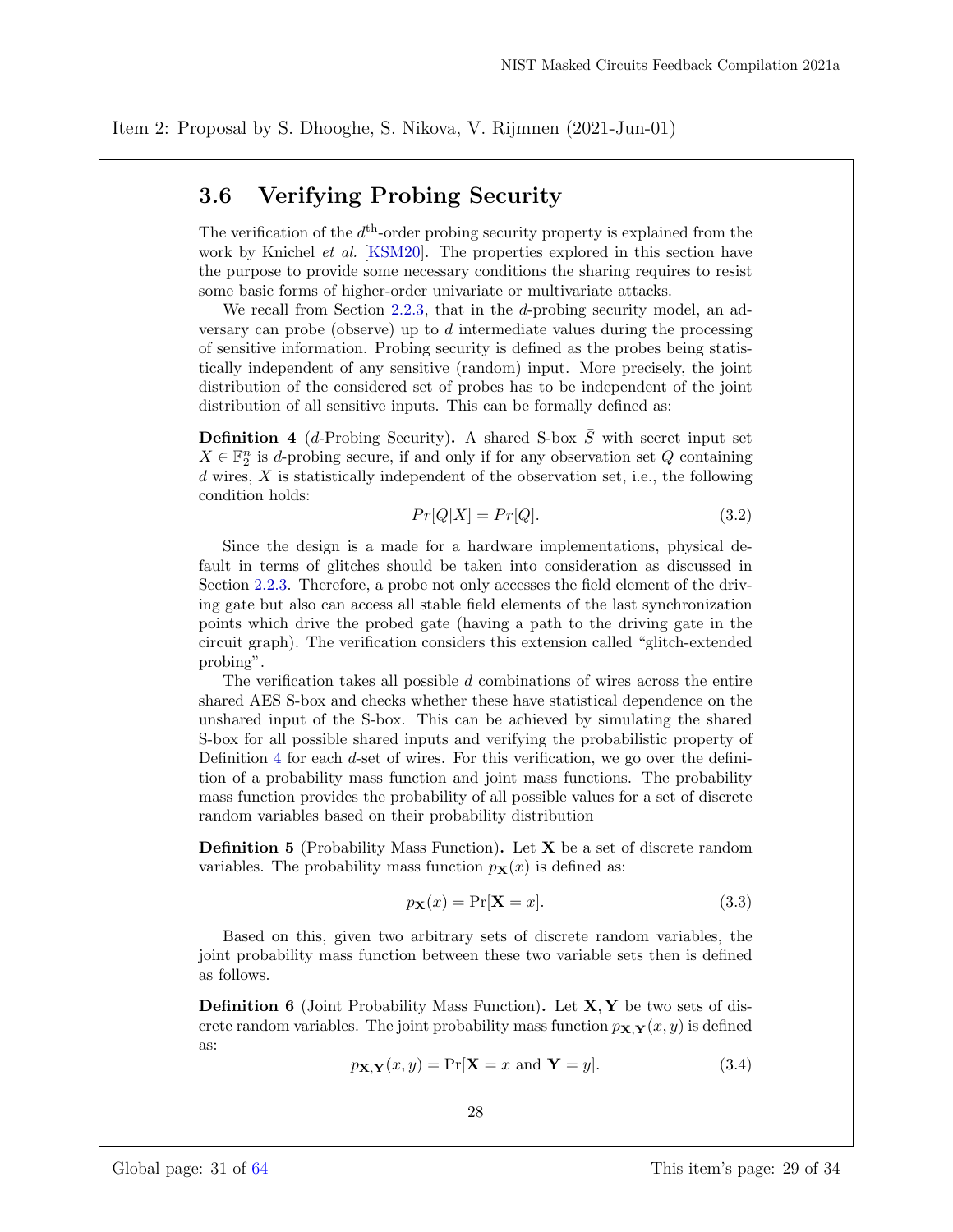The above mass functions should be calculated using histograms going over all  $X, Y$  and pairs  $(X, Y)$  for the joint probability mass function.

Verifying statistical dependence is then done using the following theorem as outlined by Knichel et al. [KSM20].

**Theorem 3.6.1.** Let  $X, Y$  be two sets of binary random variables. Then  $X$  and Y are statistically independent, if and only if  $p_{\mathbf{X}',\mathbf{Y}'}(a, b) = p_{\mathbf{X}'}(a) \cdot p_{\mathbf{Y}'}(b)$  for any fixed values a and b and every possible combination of  $X' \subset X$  and  $Y' \subset Y$ .

The above theorem can then be used for a verification algorithm for probing security. This is outlined in Algorithm 2. Since the shared circuit consists of binary variables, verifying the mass distributions  $p_{\mathbf{X}}(a)$  for  $a = 1$  is sufficient.

#### Algorithm  $2: d$ -Probing Verification.

**Input:**  $X$  – Set of *n* secret variables. Output: Either True or a set of probes failing d-probing security. foreach probing set **Q** with  $|Q| = d$  do for  $t = 1$  to n do foreach  $X' \subset X$  with  $|X'| = t$  do if  $p_{\mathbf{Q},\mathbf{X}'}(1,1) \neq p_{\mathbf{Q}}(1) \cdot p_{\mathbf{X}'}(1)$  then return Q; end end end end return True;

In case the verification finds a flaw, it should return the set of probes which provoked it. That way the designer can debug the implementation. The tool can choose to either stop after one flaw is found or return all possible flaws.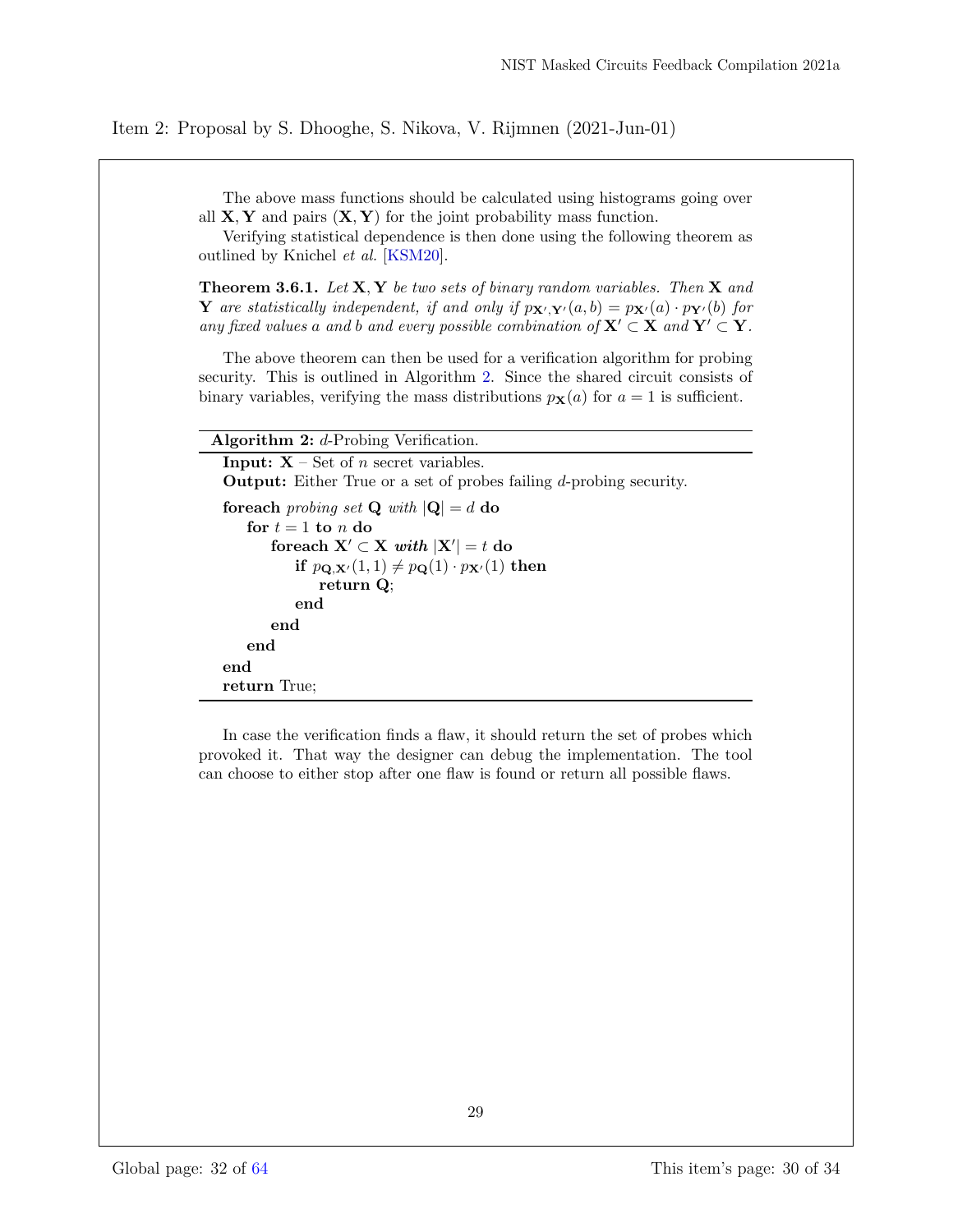# Chapter 4

# Conclusion

We explained the key points which should be included in the standardization effort for threshold cryptography on a single device. Additionally, we proposed some solutions for the first two parts.

The first part involves the proposition of several maskings of the AES. We believe a standard way to mask the AES is beneficial for both industry as academia to either ease the design cycle or to have a standard research object. The second part involves algorithmic properties to verify whether a netlist has some cryptographic qualities. These properties can be transformed into a (potentially open source) tool which can be improved by both industry as academia. Over time, we believe such a tool can grow out to significantly reduce costs in industry as well as push forward research.

Currently, we did not discuss practical verification such as test vector leakage assessment. However, we believe standard lab practices and testing procedures should be included in the standard.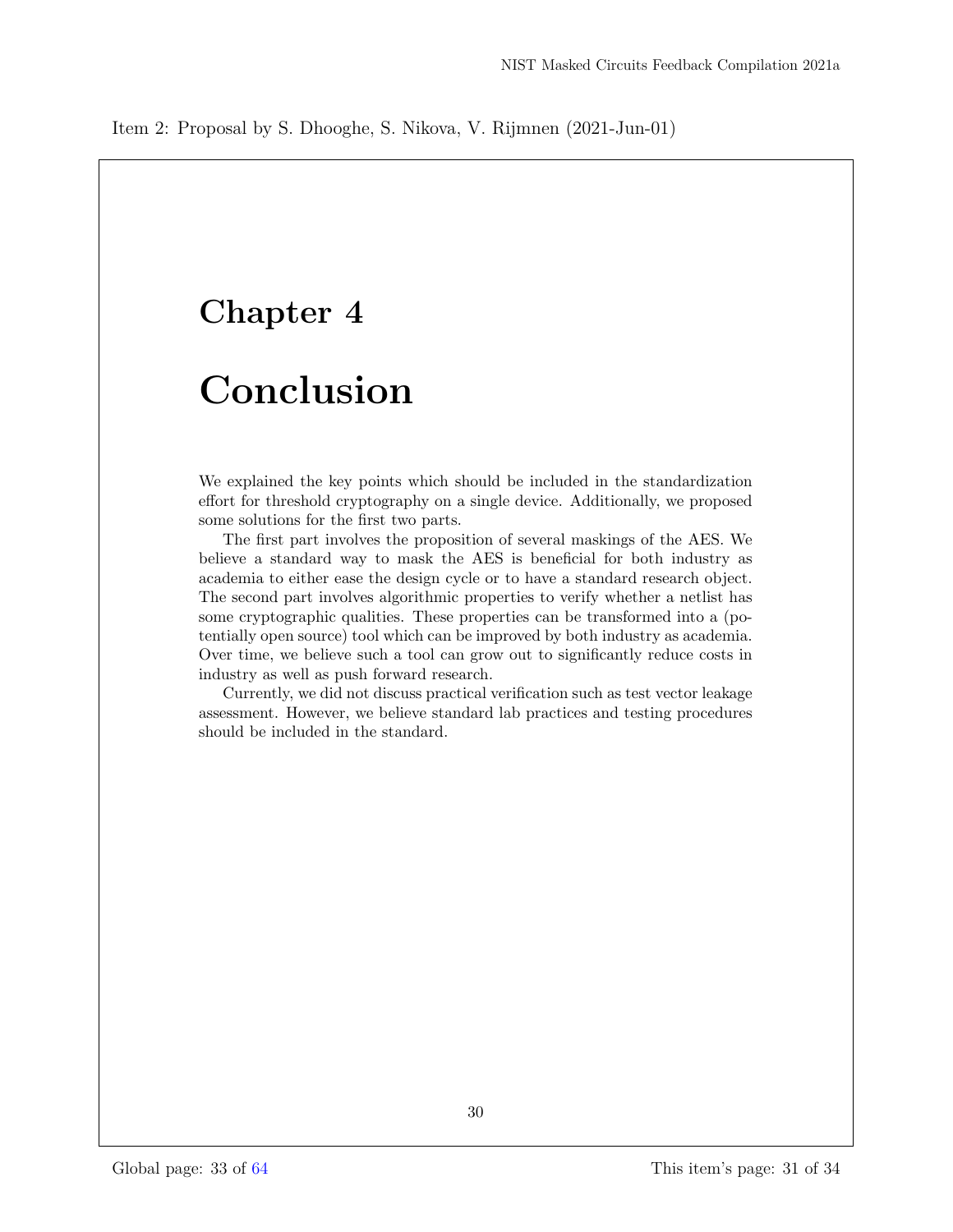# Bibliography

- [ANR18] V. Arribas, S. Nikova, and V. Rijmen. Vermi: Verification tool for masked implementations. In 25th IEEE International Conference on Electronics, Circuits and Systems, ICECS 2018, Bordeaux, France, December 9-12, 2018, pages 381–384. IEEE, 2018. doi:10.1109/ICECS.2018.8617841.
- [BDZ20] T. Beyne, S. Dhooghe, and Z. Zhang. Cryptanalysis of masked ciphers: A not so random idea. In ASIACRYPT 2020, Part I, LNCS, pages 817–850. Springer, Heidelberg, Dec. 2020. doi:10.1007/978-3- 030-64837-4˙27.
- [BGN<sup>+</sup>14] B. Bilgin, B. Gierlichs, S. Nikova, V. Nikov, and V. Rijmen. Higherorder threshold implementations. In P. Sarkar and T. Iwata, editors, ASIACRYPT 2014, Part II, volume 8874 of LNCS, pages 326–343. Springer, Heidelberg, Dec. 2014. doi:10.1007/978-3-662-45608-8˙18.
- [Can05] D. Canright. A very compact S-box for AES. In J. R. Rao and B. Sunar, editors, CHES 2005, volume 3659 of LNCS, pages 441–455. Springer, Heidelberg, Aug. / Sept. 2005. doi:10.1007/11545262˙32.
- [CDG<sup>+</sup>13] J. Cooper, E. DeMulder, G. Goodwill, J. Jaffe, G. Kenworthy, and P. Rohatgi. Test vector leakage assessment (tvla) methodology in practice, 2013.
- [CJRR99] S. Chari, C. S. Jutla, J. R. Rao, and P. Rohatgi. Towards sound approaches to counteract power-analysis attacks. In M. J. Wiener, editor, CRYPTO'99, volume 1666 of LNCS, pages 398-412. Springer, Heidelberg, Aug. 1999. doi:10.1007/3-540-48405-1˙26.
- [Dae17] J. Daemen. Changing of the guards: A simple and efficient method for achieving uniformity in threshold sharing. In W. Fischer and N. Homma, editors, *CHES 2017*, volume 10529 of *LNCS*, pages 137– 153. Springer, Heidelberg, Sept. 2017. doi:10.1007/978-3-319-66787- 4˙7.
- [DNR19] S. Dhooghe, S. Nikova, and V. Rijmen. Threshold implementations in the robust probing model. In B. Bilgin, S. Petkova-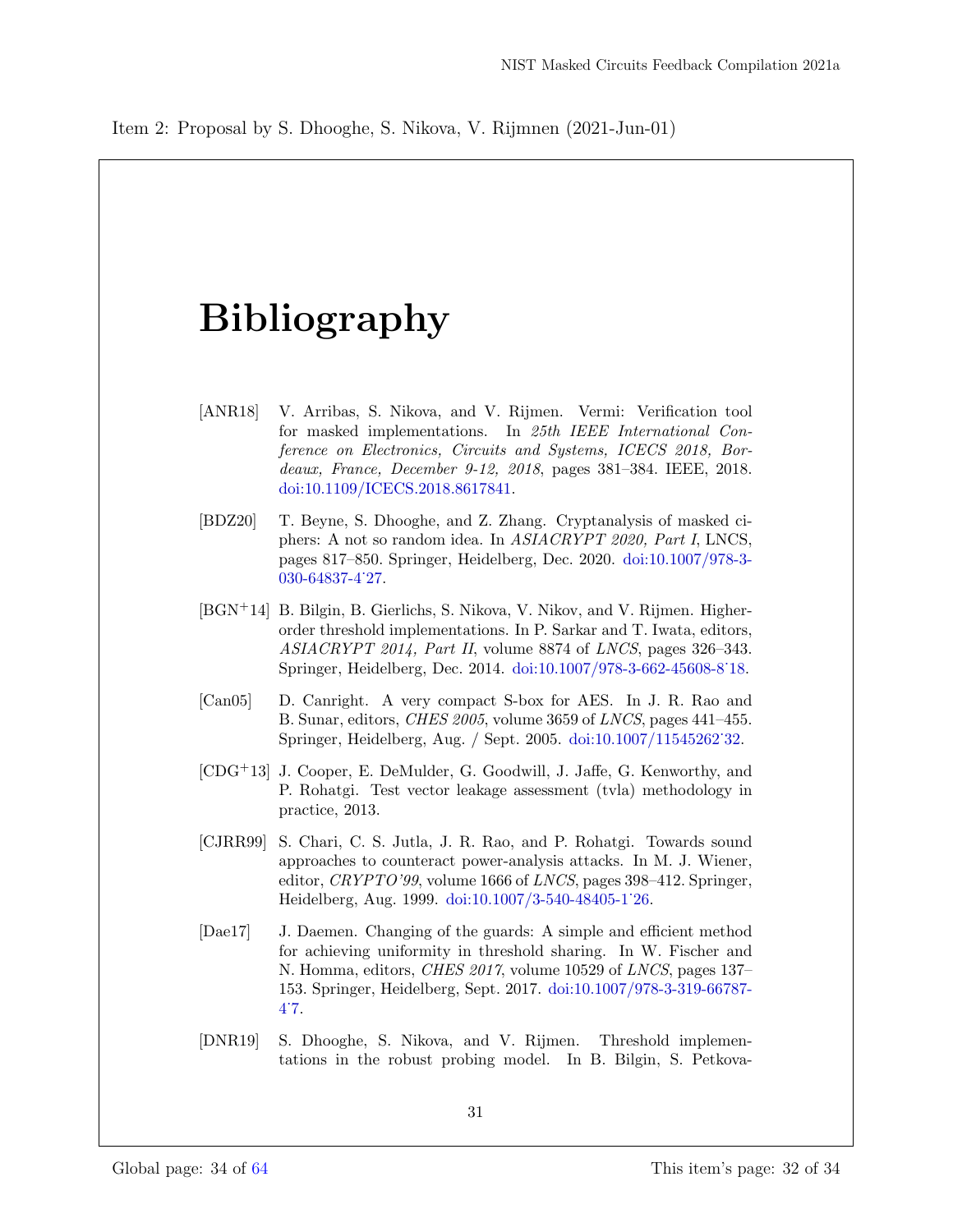Nikova, and V. Rijmen, editors, Proceedings of ACM Workshop on Theory of Implementation Security Workshop, TIS@CCS 2019, London, UK, November 11, 2019, pages 30–37. ACM, 2019. doi:10.1145/3338467.3358949.

- [DR20] J. Daemen and V. Rijmen. The Design of Rijndael The Advanced Encryption Standard (AES), Second Edition. Information Security and Cryptography. Springer, 2020.
- [FGP<sup>+</sup>18] S. Faust, V. Grosso, S. M. D. Pozo, C. Paglialonga, and F.-X. Standaert. Composable masking schemes in the presence of physical defaults & the robust probing model. IACR TCHES,  $2018(3):89-120$ , 2018. doi:10.13154/tches.v2018.i3.89-120. https://tches.iacr. org/index.php/TCHES/article/view/7270.
- [FIPS197] National Institute of Standards and Technology. Advanced Encryption Standard (AES). National Institute of Standards and Technology (NIST), FIPS PUB 197, U.S. Department of Commerce, Nov. 2001.
- [GP99] L. Goubin and J. Patarin. DES and differential power analysis (the "duplication" method). In Çetin Kaya. Koç and C. Paar, editors, CHES'99, volume 1717 of LNCS, pages 158–172. Springer, Heidelberg, Aug. 1999. doi:10.1007/3-540-48059-5˙15.
- [ISW03] Y. Ishai, A. Sahai, and D. Wagner. Private circuits: Securing hardware against probing attacks. In D. Boneh, editor, CRYPTO 2003, volume 2729 of LNCS, pages 463–481. Springer, Heidelberg, Aug. 2003. doi:10.1007/978-3-540-45146-4˙27.
- [KSM20] D. Knichel, P. Sasdrich, and A. Moradi. SILVER statistical independence and leakage verification. In S. Moriai and H. Wang, editors, Advances in Cryptology - ASIACRYPT 2020 - 26th International Conference on the Theory and Application of Cryptology and Information Security, Daejeon, South Korea, December 7-11, 2020, Proceedings, Part I, volume 12491 of Lecture Notes in Computer Science, pages 787–816. Springer, 2020. doi:10.1007/978-3- 030-64837-4 26.
- [NRR06] S. Nikova, C. Rechberger, and V. Rijmen. Threshold implementations against side-channel attacks and glitches. In P. Ning, S. Qing, and N. Li, editors, ICICS 06, volume 4307 of LNCS, pages 529–545. Springer, Heidelberg, Dec. 2006.
- [RBN<sup>+</sup>15] O. Reparaz, B. Bilgin, S. Nikova, B. Gierlichs, and I. Verbauwhede. Consolidating masking schemes. In R. Gennaro and M. J. B. Robshaw, editors, CRYPTO 2015, Part I, volume 9215 of LNCS, pages 764–783. Springer, Heidelberg, Aug. 2015. doi:10.1007/978-3-662- 47989-6˙37.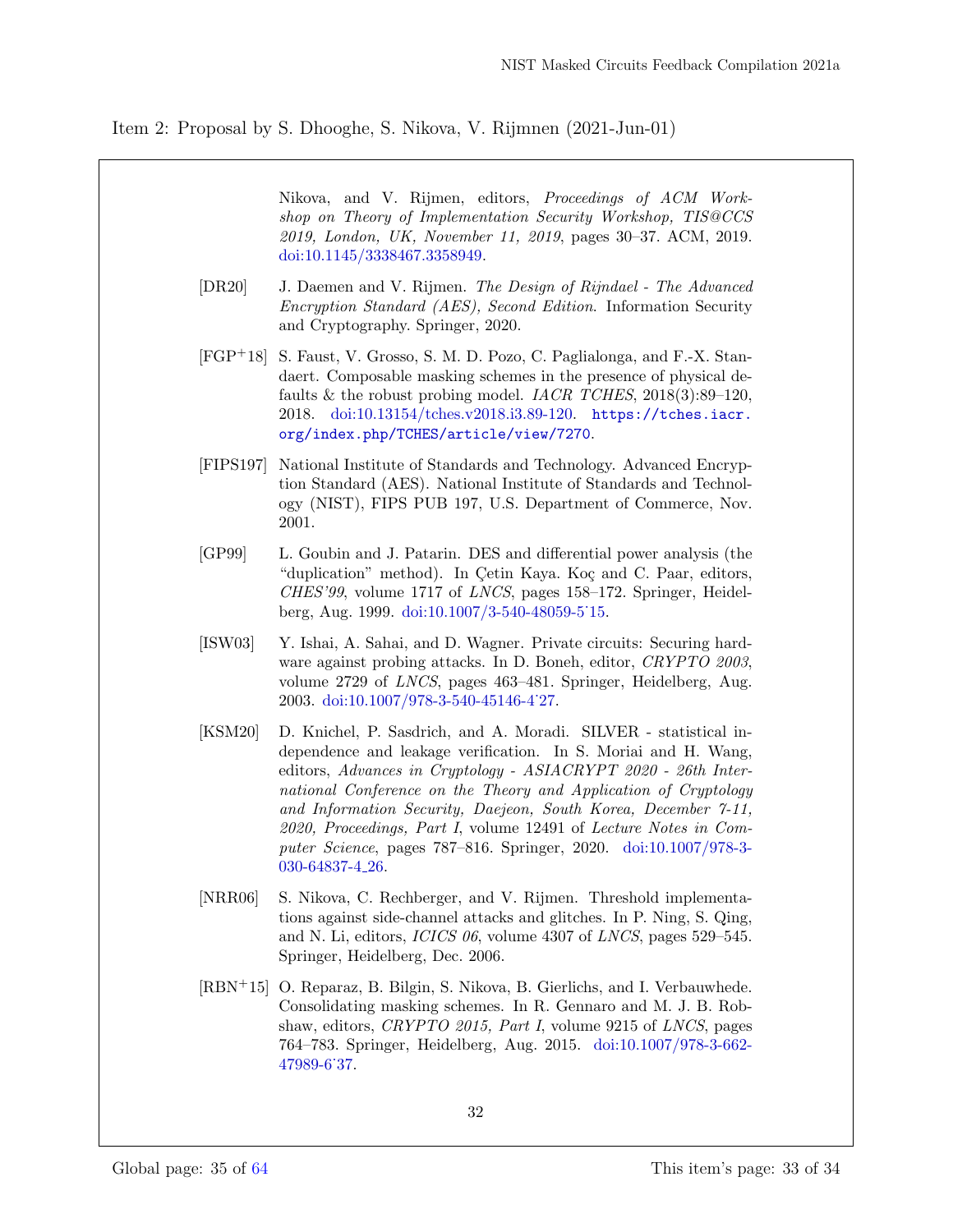[WO19] C. Whitnall and E. Oswald. A critical analysis of ISO 17825 ('testing methods for the mitigation of non-invasive attack classes against cryptographic modules'). In S. D. Galbraith and S. Moriai, editors, ASIACRYPT 2019, Part III, volume 11923 of LNCS, pages 256–284. Springer, Heidelberg, Dec. 2019. doi:10.1007/978-3-030-34618-8˙9.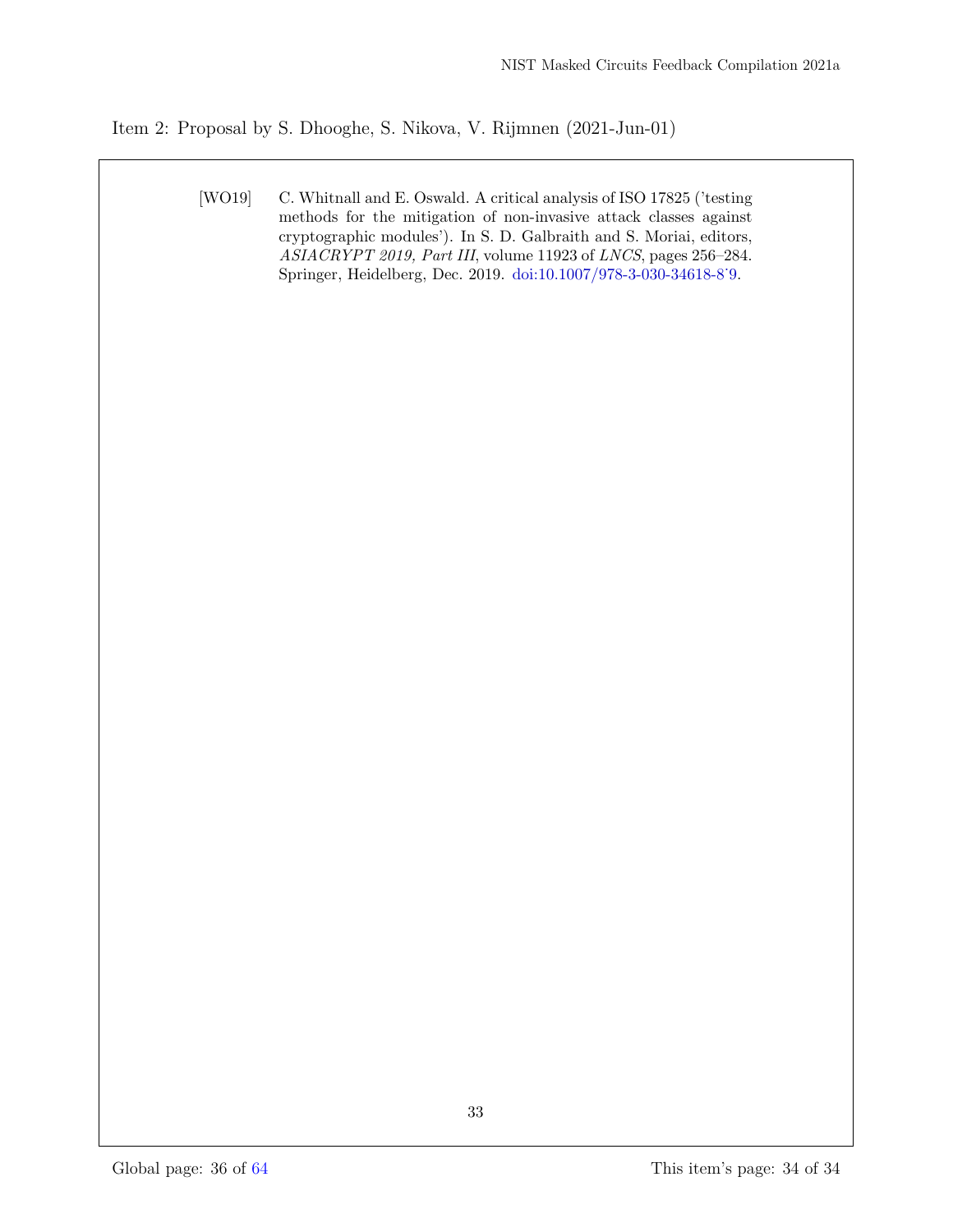## <span id="page-36-0"></span>Item 3: Comments by Amir Moradi (2021-Aug-20)

From: Amir Moradi Sent: Friday, August 20, 2021 06:35

Dear Masked Circuits team,

Many thanks for your effort and dedication to this topic, which I fully support.

I have some comments which I would like to share with you:

I personally published several papers presenting hardware masked AES (and other lightweight ciphers) which are based on manual optimizations WRT area, latency, randomness, etc. The designs proposed by the KU Leuven team (sent around) are also from the same nature, i.e., manually-crafted and optimized designs. These are for sure useful, but I have some concerns:

- These designs are usually for a certain security order, and cannot be easily extended to higher orders.

- They are for particular design architectures, e.g., round-based, serial, etc. If the engineer (company) wants to adjust the implementation to their needs (e.g., they need a column-serial design), any modification on the design architecture may lead to a security vulnerability, when the engineer does not have enough expertise.

- The (probing) security of such designs usually cannot be proven. There are some open-source tools (e.g., SILVER https://eprint.iacr.org/2020/634) to examine the security of hardware designs, but they cannot handle large circuits. For example, for AES, first-order designs (with 2 shares) can still be evaluated by SILVER, but not larger ones, even a first-order design with 3 shares.

All these issues convince me to think about another direction when the standardization (or even recommendation for secure implementations) is the main topic. I think, the designs which are constructed by secure composable gadgets are a potential solution. Precisely, I refer to notions like PINI (https://eprint.iacr.org/2018/438) and gadgets like HPC2 (https://eprint.iacr.org/2020/185). If the circuit is built by such gadgets (which are designed for any arbitrary security order), the security of the construction can be proven (at any security order). Of course, the research is still ongoing in this direction with optimizing the gadgets (WRT area, latency, demand for fresh randomness, etc.) and developing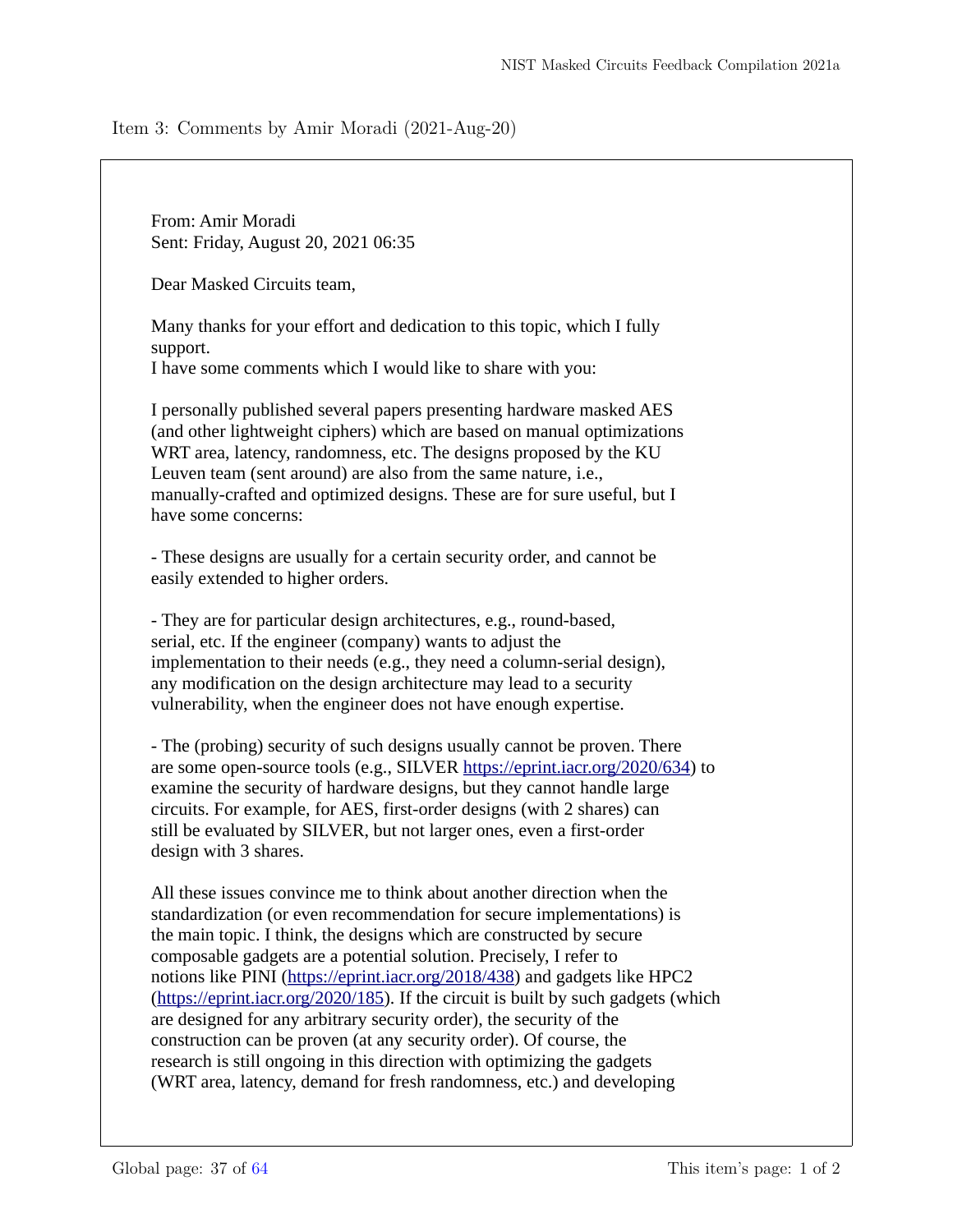Item 3: Comments by Amir Moradi (2021-Aug-20)

tools which can translate unprotected designs to their masked variant using those gadgets in an automated way. As an example, AGEMA has been developed for this purpose (https://eprint.iacr.org/2021/569). Hence, any engineer (who just knows VHDL/Verilog) can construct provably-secure masked implementations.

If we standardize gadgets and how the circuits should be made by those gadgets (this can include suggestions to use open-source tools like AGEMA), the above-mentioned concerns would not be valid anymore. The drawback of gadget-constructed circuits is their overhead (mainly latency and amount of required fresh masks). I am sure, this will be improved in the near future. In short, manually-crafted designs always win considering the efficiency parameters, but their security is always questionable, particularly if the design is even slightly modified. This forces everybody to focus on experimental analyses (leakage assessment, t-test, etc.) to have a feeling about the security/vulnerability of such manually-crafted designs.

Sorry for the long email. Of course, I am available for any discussions or even meetings for this matter.

Regards, Amir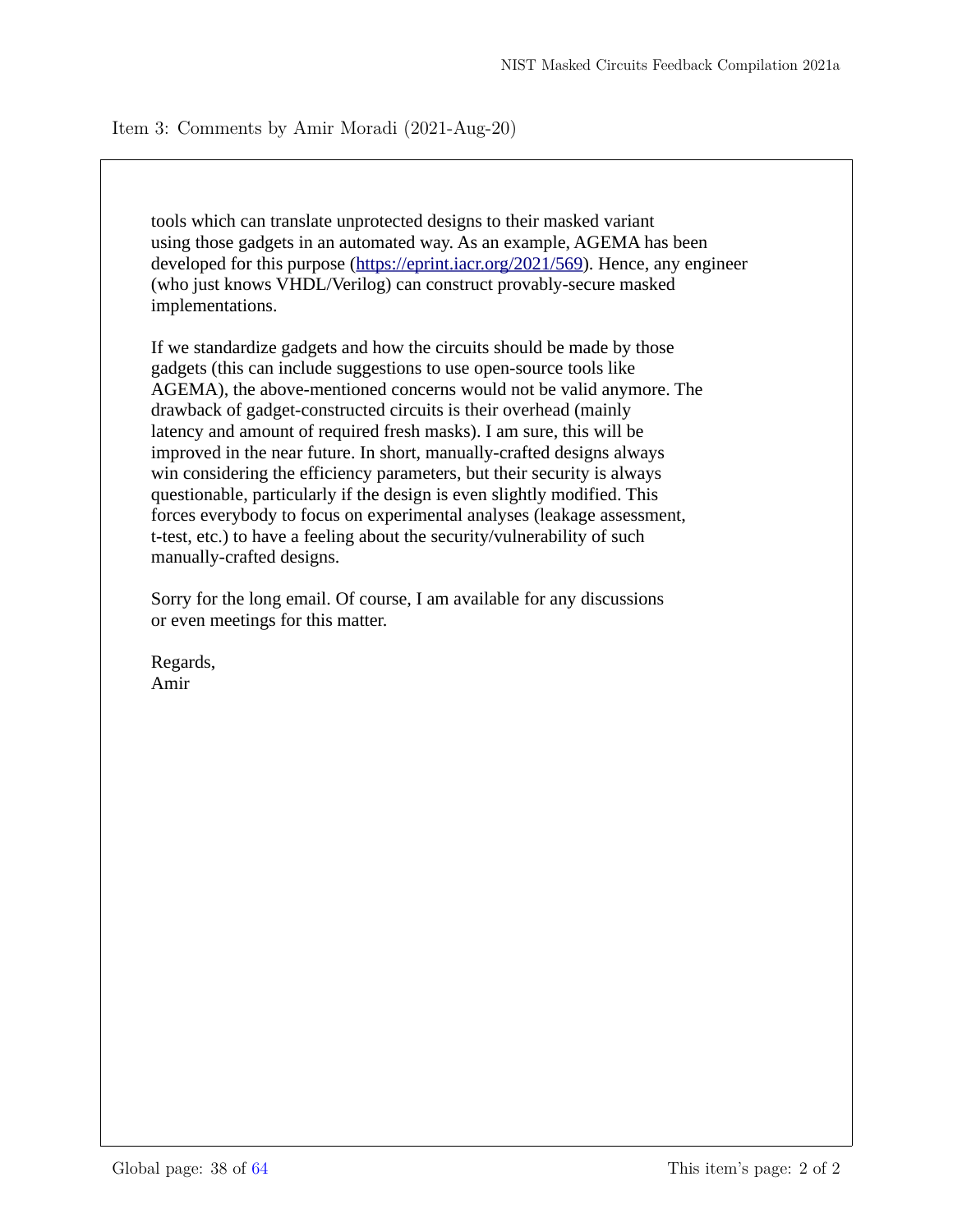<span id="page-38-0"></span>Item 4: Comments by Francois-Xavier Standaert (2021-Aug-30)

From: Francois-Xavier Standaert Date: Monday, August 30, 2021 at 16:02

[...]

I had a look at the proposal. My high-level concern is that the note describes a first-order secure scheme, with limited possibilities of extension towards higher orders and formal analyses, which I think would have made sense 5 years ago but falls a bit behind the current state-of-the-art.

Based on the discussions during the workshop, I would favor solutions that scale at arbitrary security orders, of which the security can be proven/analyzed for full implementations (i.e., including composability reasoning and tested thanks to formal methods). There are various options for this purpose in the literature (in terms of composability notions, tools, ...), the choice of which depending on the type of implementation (e.g., specialized to hardware/ specialized to software/ applicable to both). I also think the concrete evaluation procedure must go significantly beyond leakage detection.

These are of course only high-level comments. Depending on whether you find them relevant or not, I am of course happy to detail them more or to discuss them during meetings. I understand you also need more technical feedback but since it's been a while the workshop took place, I think it makes sense to clarify the general ideas/goals again.

Best regards,

François-Xavier Standaert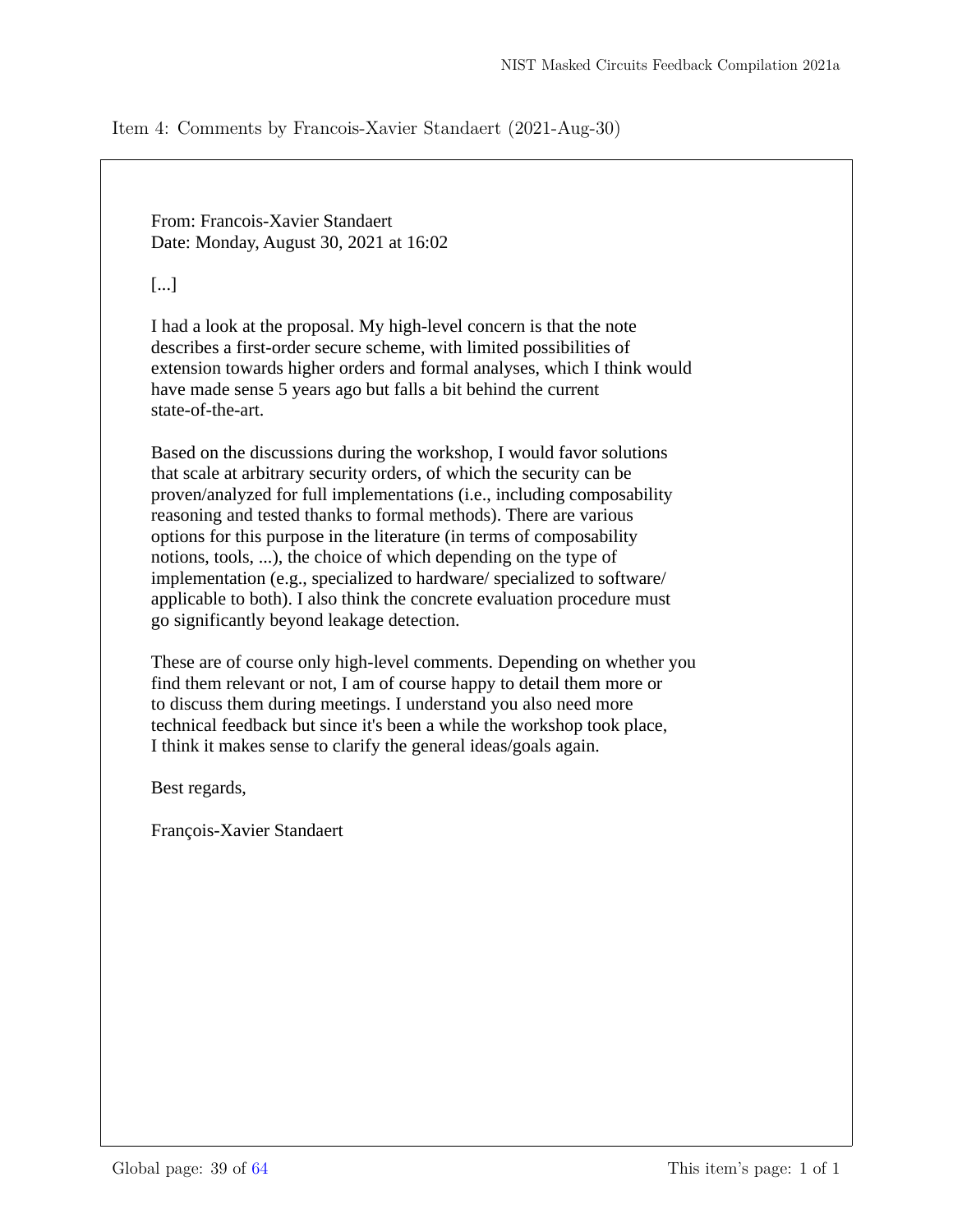<span id="page-39-0"></span>Item 5: Comments by Patrick Haddad (2021-Sep-03)

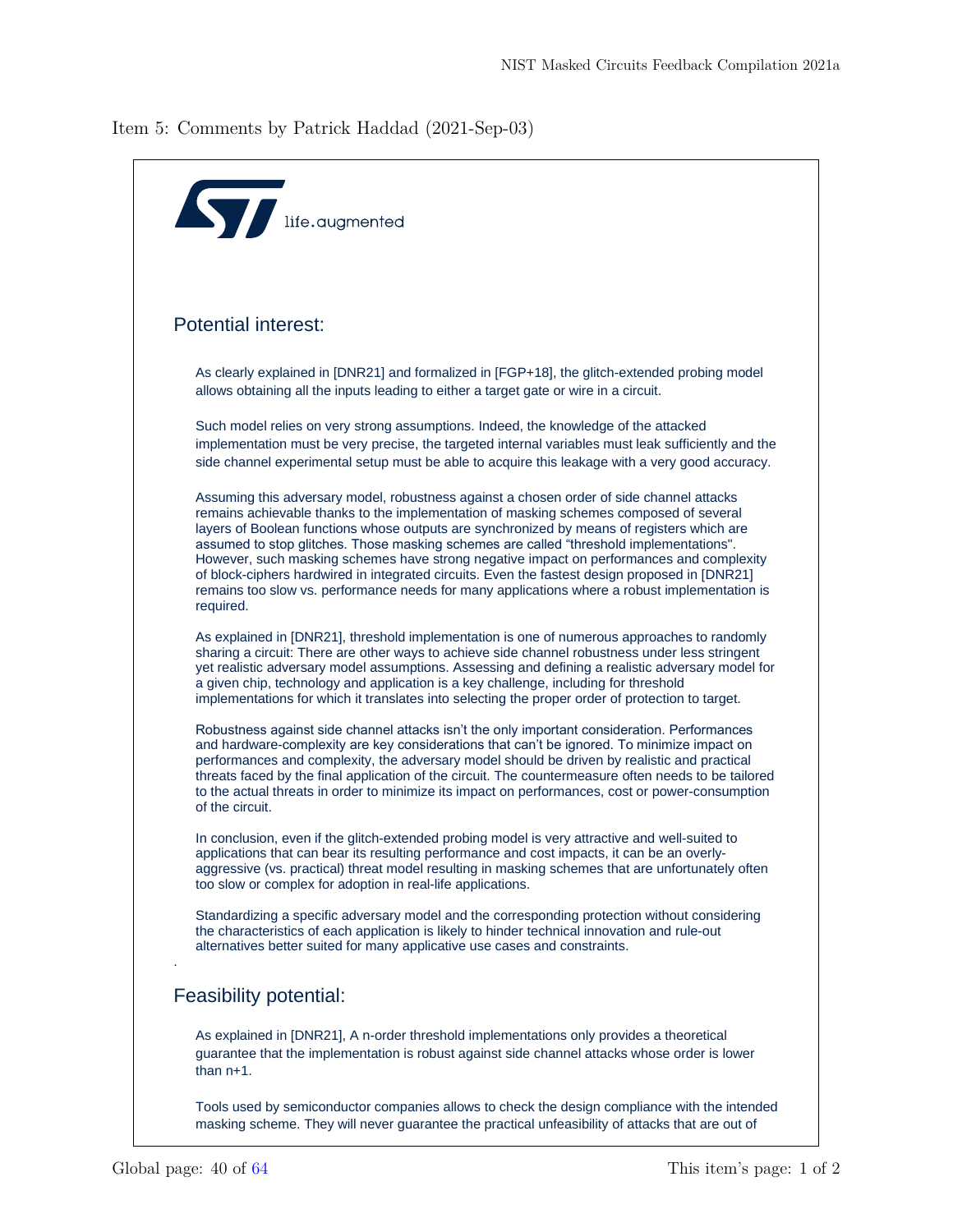## Item 5: Comments by Patrick Haddad (2021-Sep-03)

| <b>Kyr</b>                                                                                                                                                                                                                                                                                                                                                                                                                                            |
|-------------------------------------------------------------------------------------------------------------------------------------------------------------------------------------------------------------------------------------------------------------------------------------------------------------------------------------------------------------------------------------------------------------------------------------------------------|
| life.augmented                                                                                                                                                                                                                                                                                                                                                                                                                                        |
| the adversary model. As an example, the feasibility of a 2nd order attack will depend on the<br>information quality provided by the side channel and it is impacted by the technologic node, the<br>chip layout and the experimental setup used for the side channel measurements. Many<br>parameters making attacks practical in the non-simulated world can't be verified using the design<br>flow tools widely used by the semiconductor industry. |
| As a conclusion, practical robustness of a masked circuits is what matters. For sure theoretical<br>analysis are extremely useful but they are based on adversary models that must be<br>experimentally validated. Moreover, the practical unfeasibility of the attacks remaining theoretical<br>feasible must also be practically validated.                                                                                                         |
| The results of the practical validation depend on deployment characteristics and they can justify<br>differentiated approaches across platforms.                                                                                                                                                                                                                                                                                                      |
| <b>Bibliography</b>                                                                                                                                                                                                                                                                                                                                                                                                                                   |
| [DNR21] S. Dhooghe, S. Nikova, V. Rijmen<br>Threshold Cryptography on a Single Device by Means of Threshold Implementations.                                                                                                                                                                                                                                                                                                                          |
| [FGP+18] S. Faust, V. Grosso, S. M. D. Pozo, C. Paglialonga, and F.-X. Standaert.<br>Composable masking schemes in the presence of physical defaults & the robust probing model.<br>IACR TCHES, 2018(3):89{120,2018. doi:10.13154/tches.v2018.i3.89-120.<br>https://tches.iacr.org/index.php/TCHES/article/view/7270.                                                                                                                                 |
|                                                                                                                                                                                                                                                                                                                                                                                                                                                       |
|                                                                                                                                                                                                                                                                                                                                                                                                                                                       |
|                                                                                                                                                                                                                                                                                                                                                                                                                                                       |
|                                                                                                                                                                                                                                                                                                                                                                                                                                                       |
|                                                                                                                                                                                                                                                                                                                                                                                                                                                       |
|                                                                                                                                                                                                                                                                                                                                                                                                                                                       |
|                                                                                                                                                                                                                                                                                                                                                                                                                                                       |
|                                                                                                                                                                                                                                                                                                                                                                                                                                                       |
|                                                                                                                                                                                                                                                                                                                                                                                                                                                       |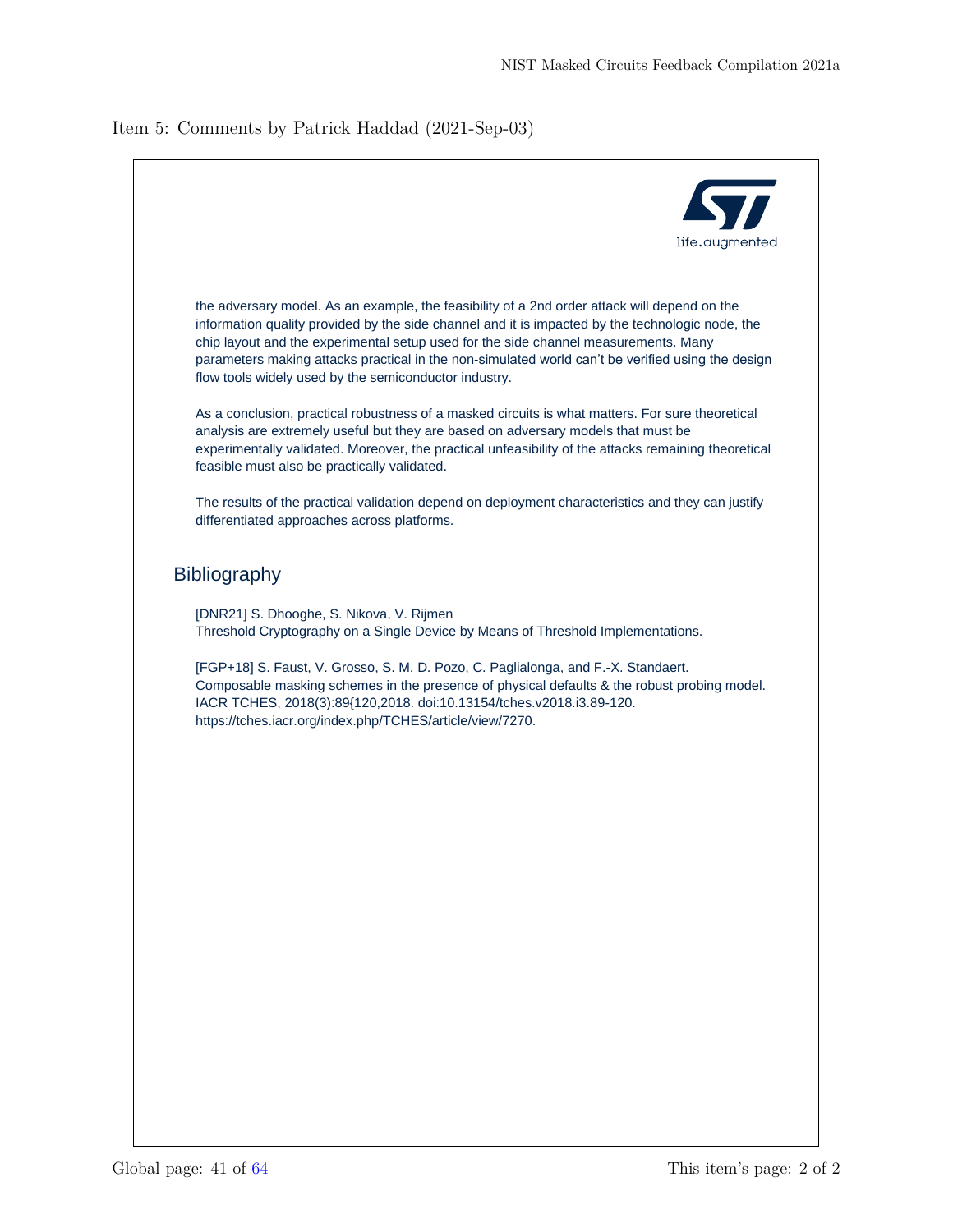<span id="page-41-0"></span>Item 6: Comments by Elke De Mulder (2021-Sep-05)

From: De Mulder, Elke Sent: Sunday, September 5, 2021 20:04

[...]

On behalf of Rambus, we would like to submit our comments to call 2021a. Please find them below.

Best regards, Elke De Mulder

1. Potential Interest

*a. Are the glitch-extended probing model and the corresponding masking schemes addressing problems of interest for the industry and government stakeholders?*

We could see the glitch-extended probing model as an example, but it may be too restrictive for practical use, i.e., could get too expensive depending on the use case. Also, while we could see it as an example, we would be concerned that if it was presented as a guidance, it may become the de-facto solution to adhere to the standard.

*b. What orders of protection are pertinent to consider for standardization?*

This should be left to the end user and the use case at hand.

*c. Will the semiconductor industry adopt this type of schemes in their product lines to supply the market with products implementing them?*

As an IP provider, we do not directly make the final decision on what goes into a product, at most we give some implicit guidance by providing a set of solutions. This means that we will adopt the standard if the customer push is there. If not, only in case the standard makes sense security/overhead wise, we would consider adopting it. Anything going into a product needs justification. In that sense it is also important that the standard remains flexible since not all end products have the same security requirements.

2. Feasibility potential:

*a. Is there a stack of available design and production tools, widely used by the semiconductor industry, that can transfer the logical netlists into silicon gate layouts, on major hardware platforms of interest (FPGA, ASIC, etc.), while preserving the needed algorithmic properties and ensuring the needed implementation assumptions, so that minimal side-channel testing would be sufficient for the verification of the intended security guarantees?*

In our experience the commercial tools do not lend themselves to minimizing side-channel testing in an obvious manner. One reason for that could be that there are no clear criteria set, so standardization may be helpful in that respect. We believe theoretical testing/property setting could be feasible for small components but remain doubtful that practical tests could be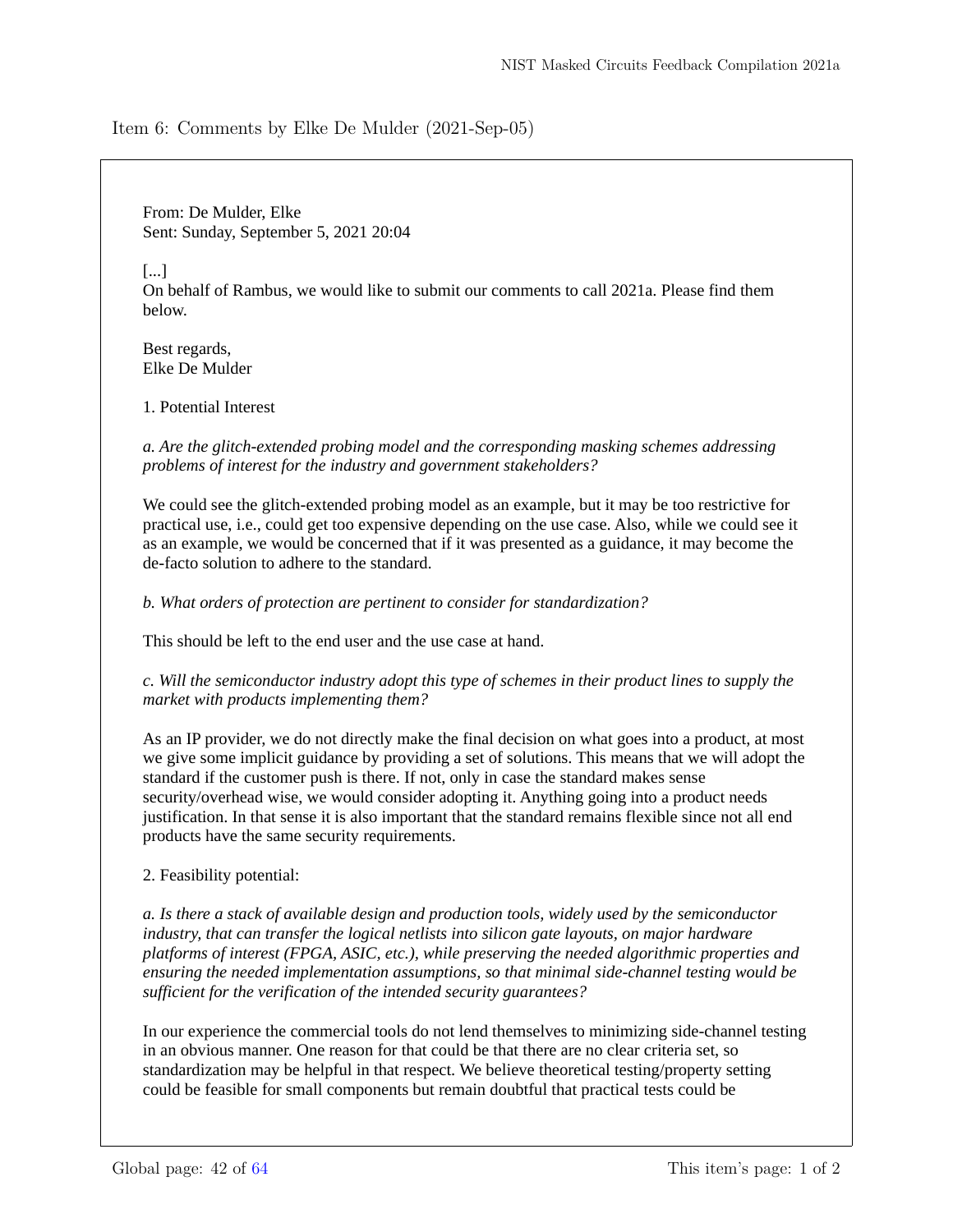## Item 6: Comments by Elke De Mulder (2021-Sep-05)

completely rendered unnecessary at a higher level. Current academic tools may be too restrictive, and extensive alterations would be necessary to be useful in an industry setting. We would also be concerned about the added cost of those features in commercial tools, particularly since the market is limited. While full integration may be too expensive, there may be some security properties that could be turned into click-button options.

## *b. Considering practical attacks, are there identifiable deployment characteristics that justify differentiated security profiles across platforms, masking orders, and other properties?*

A secret's lifetime and the value being protected are important stakeholders here. Using the number of traces to attack as the sole criteria is only justifiable in low noise settings. Thirdly, ease/cost of exploitation should be considered in differentiation of security profiles, e.g. if (the typical easier exploitable) remote attacks are a realistic possibility for the product under consideration, side-channel attacks may fall into a lower security profile than in a situation where those remote attacks are not a possibility.

Additionally, we would like to put the focus on certain criteria we think are important. We prefer a solution to be as flexible as possible, which means, as much as possible, platform independent (ASIC, FPGA, microcontroller). We prefer high useability and low documentation/guidance requirements. Also, security testability must be provided. Will there be a testing standard? We think that is of utmost importance. Is the end user going to be asked to supply seeding or will there be an integrated source for random data? Will non-crypto PRNGs (pseudo RNG) be allowed to derive random shares from the seed at runtime or would there only be room for standardized (crypto) PRNGs to derive shares for the side-channel countermeasures?

Lastly, we want to reiterate that suggestions may stick: we would rather not see examples turn into de-facto standards or that the standard is so strict that market adoption of future innovations is discouraged. To give an example, after AES was standardized, academia continued research into block ciphers and improved designs significantly, but the improved ciphers have had very little commercial impact because they are not NIST-approved ciphers. If NIST had standardized one specific masking scheme 5 or 10 years ago, chances are that randomness reduction techniques invented since (which improve masking efficiency without sacrificing security) would never have found a commercial application. The efficiency of masking schemes is constantly evolving and good choices are very implementation / use-case specific. Any NIST standard should encourage corporate R&D departments to be free to choose the most efficient schemes for a product if the security requirements for the product are fulfilled.

\*\* This message and any attachments are for the sole use of the intended recipient(s). It may contain information that is confidential and privileged. If you are not the intended recipient of this message, you are prohibited from printing, copying, forwarding or saving it. Please delete the message and attachments and notify the sender immediately. \*\*

Rambus Inc.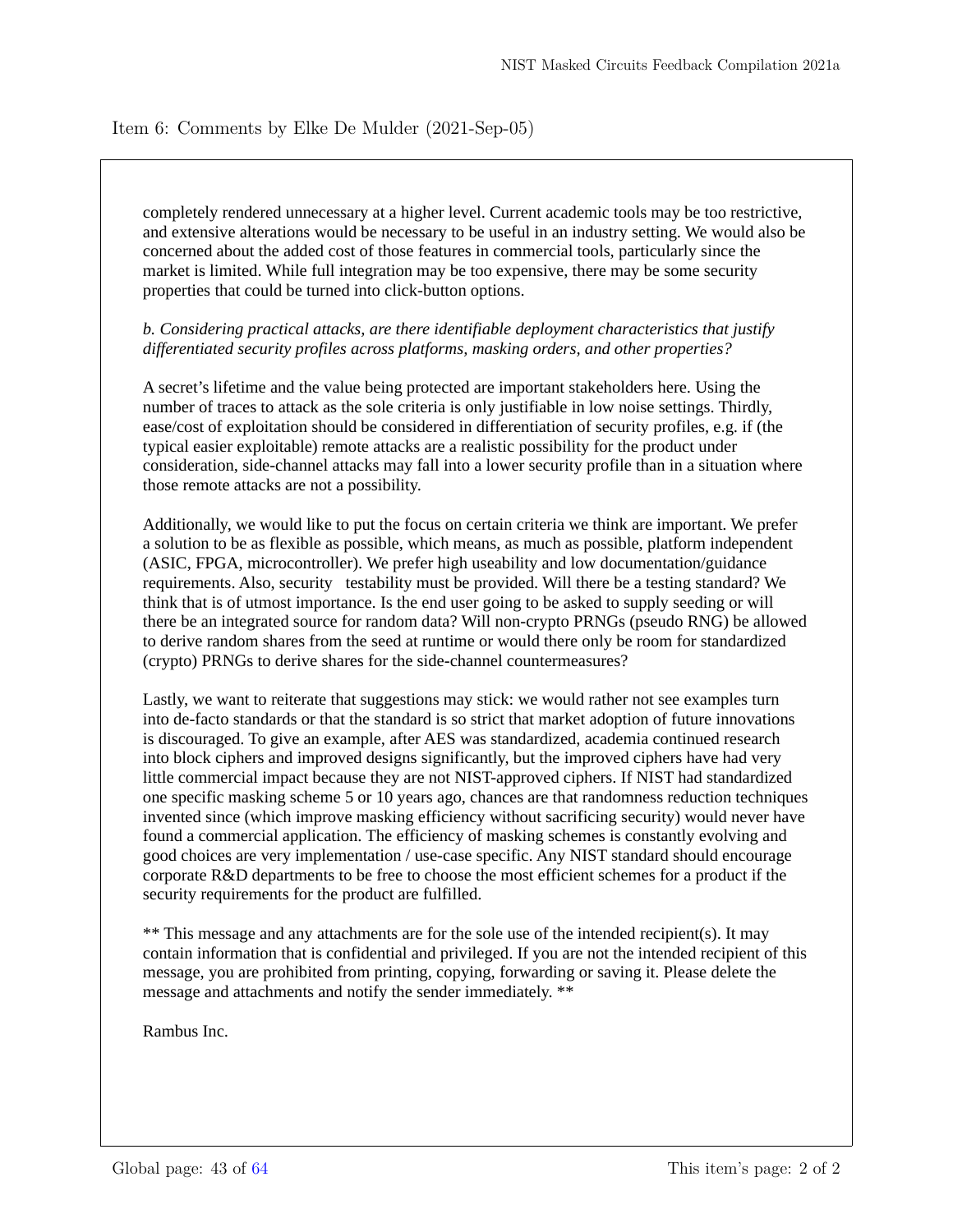## <span id="page-43-0"></span>Security Level Assessment of Masking Techniques

Sylvain Guilley, CTO of Secure-IC. E-Mail: sylvain.guilley@secure-ic.com

September 6, 2021

#### Abstract

This document is a public comment to the "Call for feedback about the Masked Circuits (MC) Project", originally posted on 2021-June-21 in the MC-Forum.

## Introduction

Assessing the security level of a cryptographic implementation is an important topic for the industry. Indeed, final users of technologies embedding cryptography deserve to get objective information about the actual resistance of their product, when facing side-channel analyses.

Standards are already in place in this respect. Typically ISO/IEC 19790:2012 prescribes to leverage ISO/IEC 17825:2016. And ISO/IEC 15408:2009 also comes with Security Functional Requirements and a very pragmatic Vulnerability Assurance quotation system.

In this document, I aim at:

- 1. Clarifying the current industrial understanding of side-channel protections, and rating of implementations;
- 2. Providing answers to the public consultation about "NIST Masked Circuits project";
- 3. Offering a clear vision for a validation of the cryptographic implementations against side-channel analyses.

Those three points are addressed in the three following sections.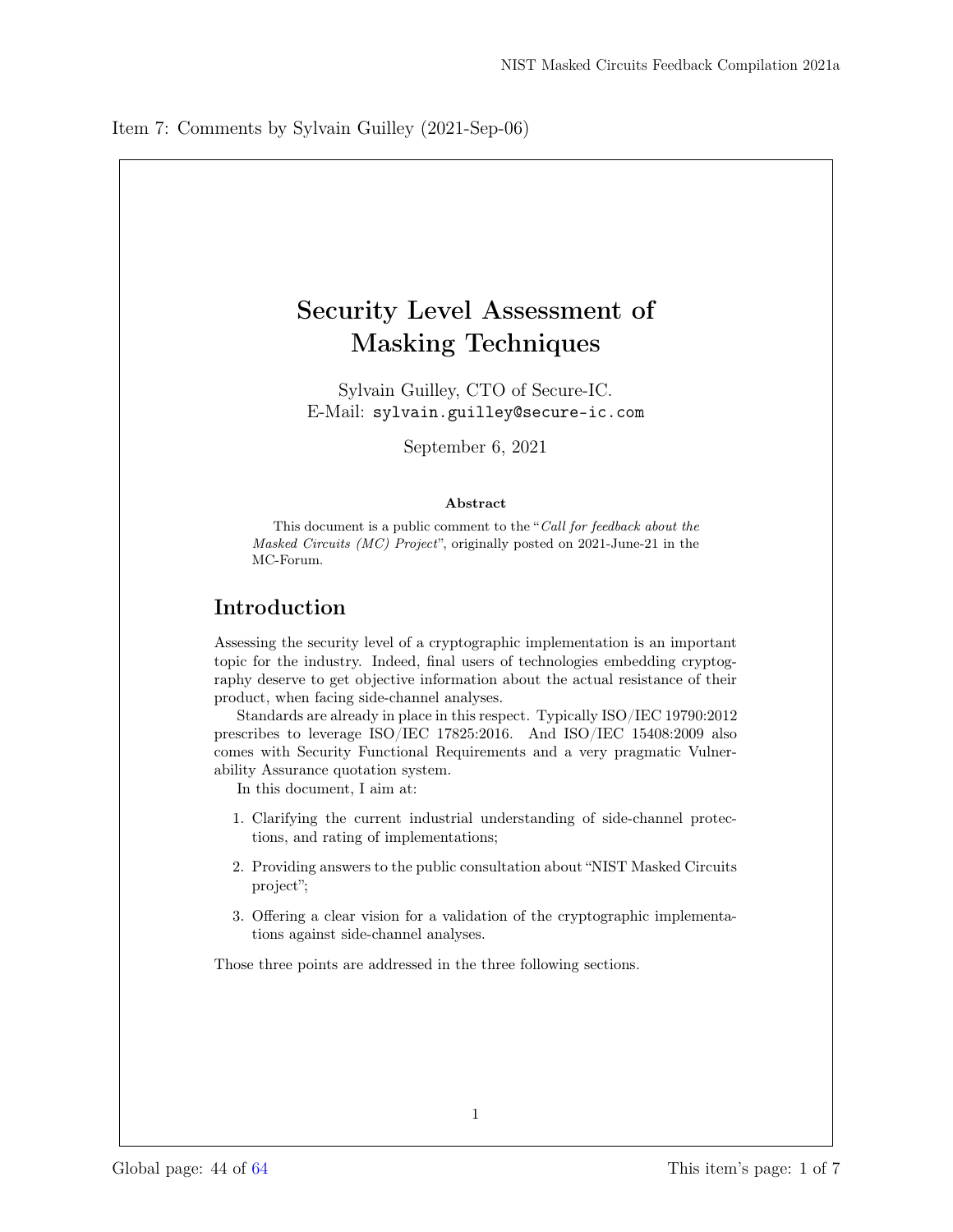## 1 Industry expectations w.r.t. side-channel analyses

#### 1.1 Industry organization

The threat of side-channel analyses (SCA) is tangible. The industry shall therefore provide concrete answers regarding the protection of final users against this class of attacks.

The security objective is therefore to provide technology to resist to some extent to SCA. State-of-the-art technical solutions are numerous (see some reference books, such as  $[8, 10]$ , but indeed, they mostly boil down to:

- reduce leakage: Action is to balance leakage or hinder its measurement;
- increase noise: Action is to disallow controlability by the user, enforce parallelism, implement stealthy start/stop, or randomize the computation.

We understand that NIST effort focuses on one specific method, i.e., that of "randomization" of sensitive values involved in block cipher inner computations. One must be aware that there are multiple realizations (often patented), such as: random interrupts, fake/decoy operations, shuffling, masking, etc.

Again, NIST appears to further focus on one techniques, namely "masking". Obviously, in order to maximize the potential of this very specific technique, some questions arise. For instance: how to randomize data at rest, in computations, in transit (moving in and out), how much entropy, etc.

The industry and the civil society aim at defining the level of protection. As already mentioned, ISO/IEC 19790 and ISO/IEC 15408 are validated and operational testing/evaluation methods, deployed in several schemes (CMVP, Common Criteria, etc.), which provide fully satisfactory answers to this question.

### 1.2 Academic perspective

Still, we notice that the scientific community addresses the question from a different angle, with "design metrics". We notice a fundamental disconnect with the pragmatic security evaluation needs.

Let us nevertheless analyse this perspective. We notice:

- a trend for security-by-design, based on:
	- design rationale, and
	- models: bit/word level, security order, probing vs moment, etc.
- a care for implementation issues, in that:
	- models are abstract, and therefore, practically,
	- the security-by-design approach must be guided.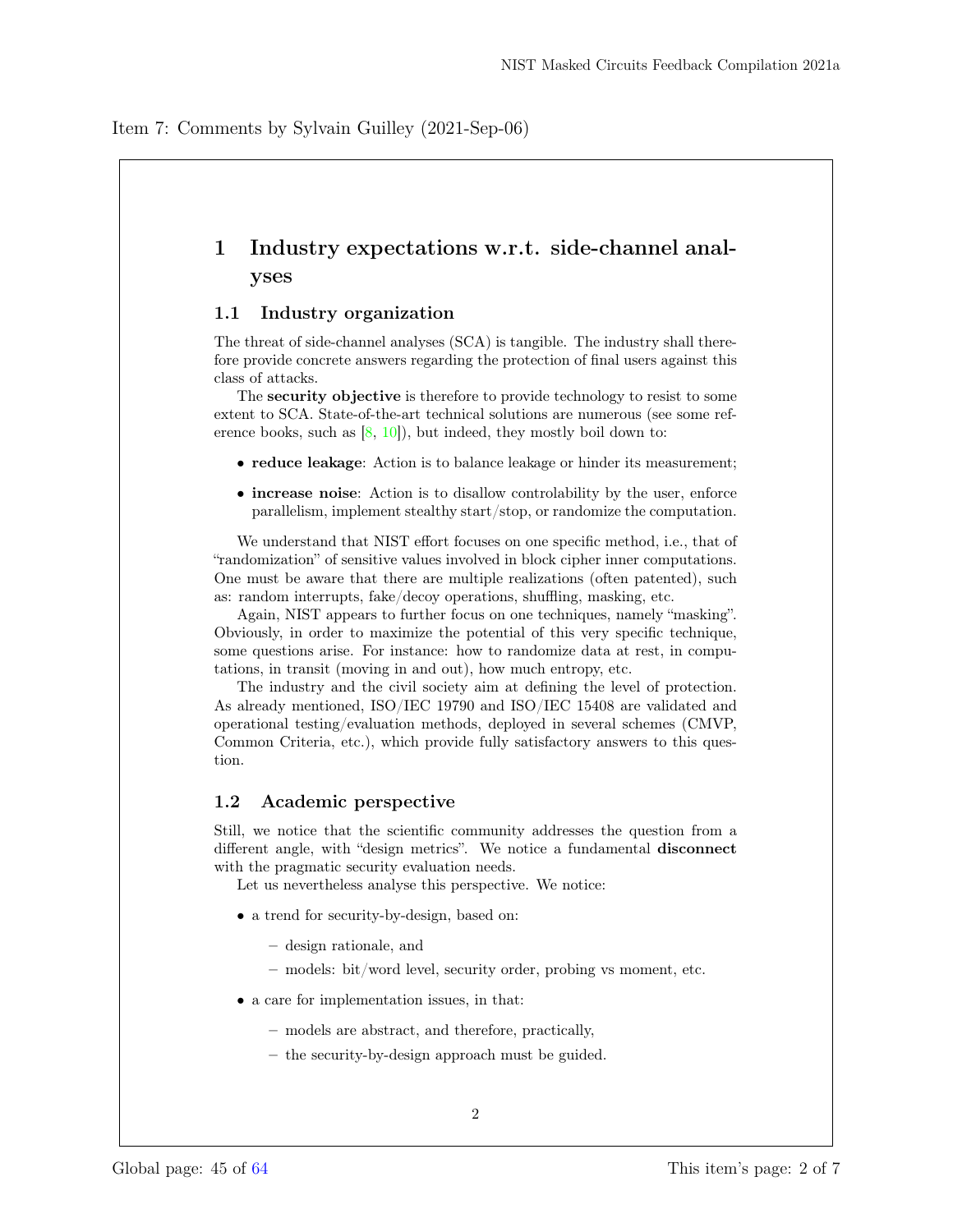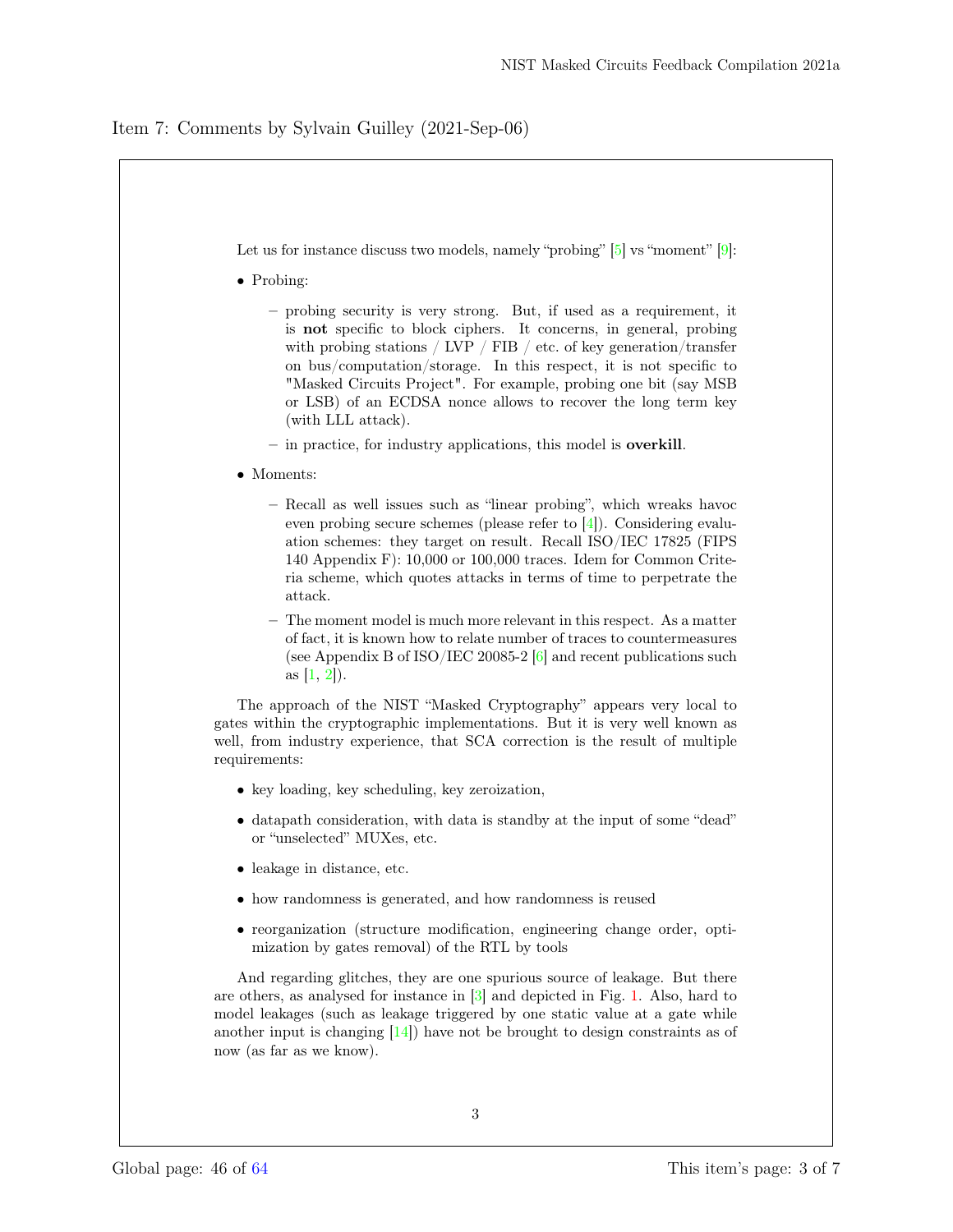

• a) Is there a stack of available design and production tools, widely used by the semiconductor industry, that can transfer the logical netlists into silicon gate layouts, on major hardware platforms of interest (FPGA, ASIC,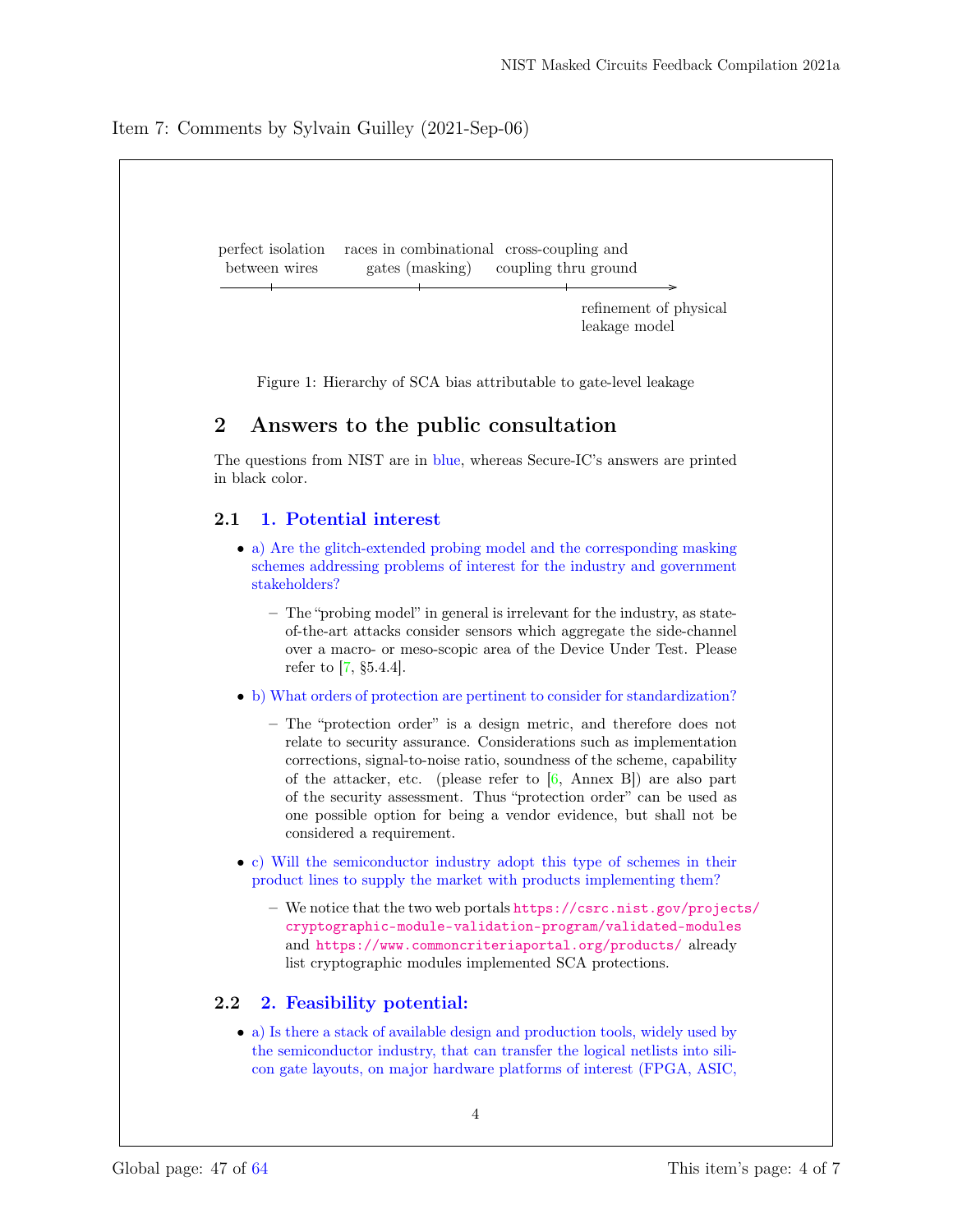

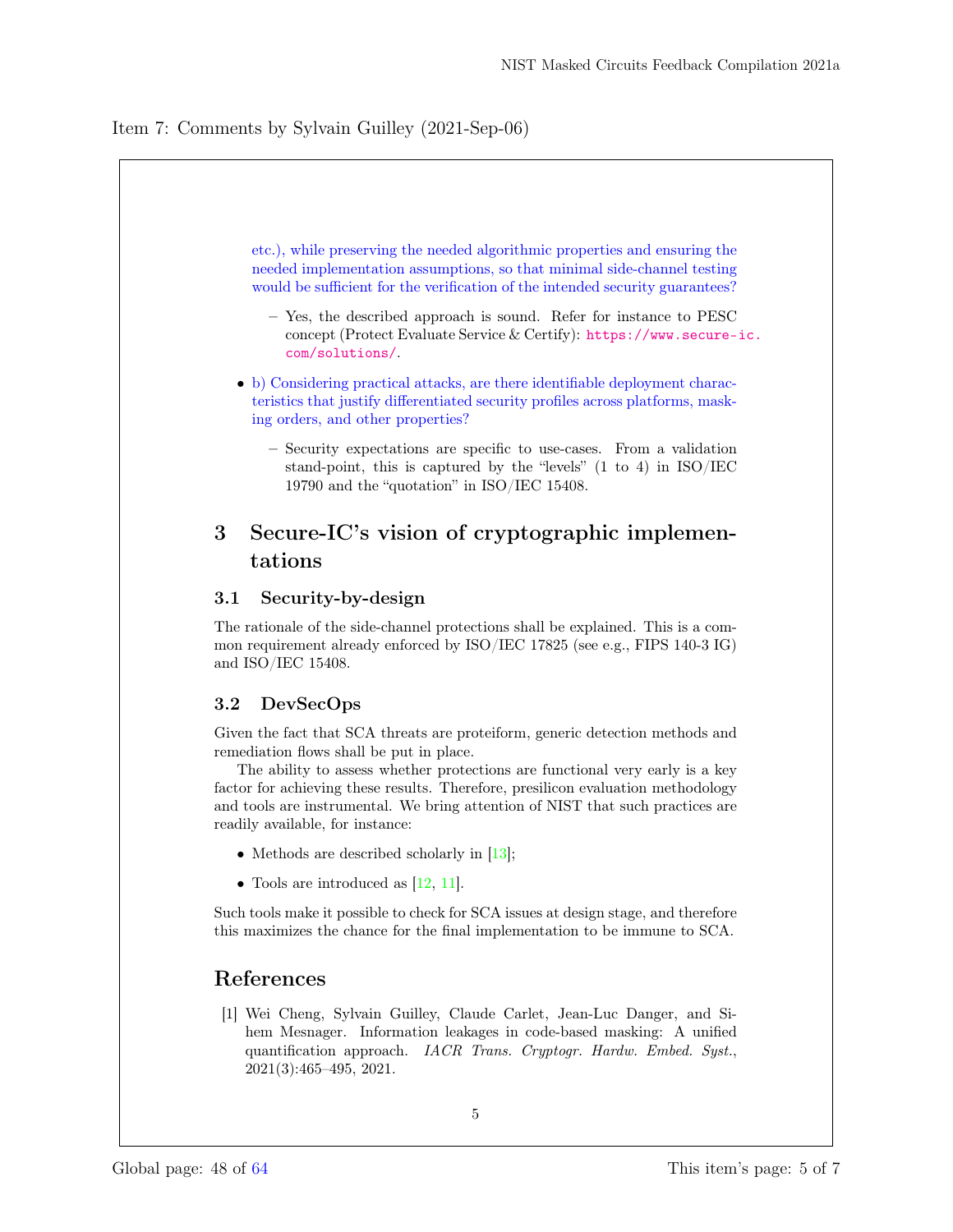

| [2] Wei Cheng, Yi Liu, Sylvain Guilley, and Olivier Rioul. Attacking masked<br>cryptographic implementations: Information-theoretic bounds.<br>CoRR,<br>abs/2105.07436, 2021.                                                                                                                                                                                                                                                                                                       |
|-------------------------------------------------------------------------------------------------------------------------------------------------------------------------------------------------------------------------------------------------------------------------------------------------------------------------------------------------------------------------------------------------------------------------------------------------------------------------------------|
| [3] Thomas De Cnudde, Begül Bilgin, Benedikt Gierlichs, Ventzislav Nikov,<br>Svetla Nikova, and Vincent Rijmen. Does Coupling Affect the Security<br>of Masked Implementations?<br>In Sylvain Guilley, editor, <i>Constructive</i><br>Side-Channel Analysis and Secure Design - 8th International Workshop,<br>COSADE 2017, Paris, France, April 13-14, 2017, Revised Selected Papers,<br>volume 10348 of <i>Lecture Notes in Computer Science</i> , pages 1–18. Springer,<br>2017. |
| [4] Jean-Luc Danger, Sylvain Guilley, Annelie Heuser, Axel Legay, and Ming<br>Tang. Physical Security Versus Masking Schemes. In Çetin Kaya Koç,<br>editor, Cyber-Physical Systems Security., pages 269–284. Springer, 2018.                                                                                                                                                                                                                                                        |
| [5] Yuval Ishai, Amit Sahai, and David Wagner. Private Circuits: Securing<br>Hardware against Probing Attacks. In CRYPTO, volume 2729 of Lecture<br><i>Notes in Computer Science</i> , pages 463–481. Springer, August 17–21 2003.<br>Santa Barbara, California, USA.                                                                                                                                                                                                               |
| [6] ISO/IEC JTC 1/SC 27/WG 3. ISO/IEC CD 20085-1:2017 (E). Informa-<br>$\tau$ tion technology - Security techniques $\tau$ Test tool requirements and test<br>tool calibration methods for use in testing non-invasive attack mitigation<br>techniques in cryptographic modules $-$ Part 1: Calibration method and<br>apparatus, January 25 2017.                                                                                                                                   |
| [7] ISO/IEC JTC $1/SC$ 27/WG 3. ISO/IEC 20085-1:2019 (en). Information<br>technology Security techniques — Test tool requirements and test tool cali-<br>bration methods for use in testing non-invasive attack mitigation techniques<br>in cryptographic modules $-$ Part 1: Test tools and techniques, 2019.                                                                                                                                                                      |
| 8 Stefan Mangard, Elisabeth Oswald, and Thomas Popp. Power Analysis<br>Attacks: Revealing the Secrets of Smart Cards. Springer, December 2006.<br>ISBN 0-387-30857-1, $http://www.dpabook.org/$ .                                                                                                                                                                                                                                                                                   |
| [9] Amir Moradi and François-Xavier Standaert. Moments-Correlating DPA.<br>In Begül Bilgin, Svetla Nikova, and Vincent Rijmen, editors, Proceedings<br>of the ACM Workshop on Theory of Implementation Security, TIS@CCS<br>2016 Vienna, Austria, October, 2016, pages 5–15. ACM, 2016.                                                                                                                                                                                             |
| [10] Maamar Ouladj and Sylvain Guilley. Side-Channel Analysis of Embed-<br>ded Systems - An Efficient Algorithmic Approach. Springer, 2021. DOI:<br>10.1007/978-3-030-77222-2.                                                                                                                                                                                                                                                                                                      |
| $ 11 $ Secure-IC.<br>Virtualyzr tool (VTZ). https://www.secure-ic.com/<br>solutions/virtualyzr/ and https://cadforassurance.org/tools/<br>design-for-trust/virtualyzr/, Accessed online on March 4th, 2021.                                                                                                                                                                                                                                                                         |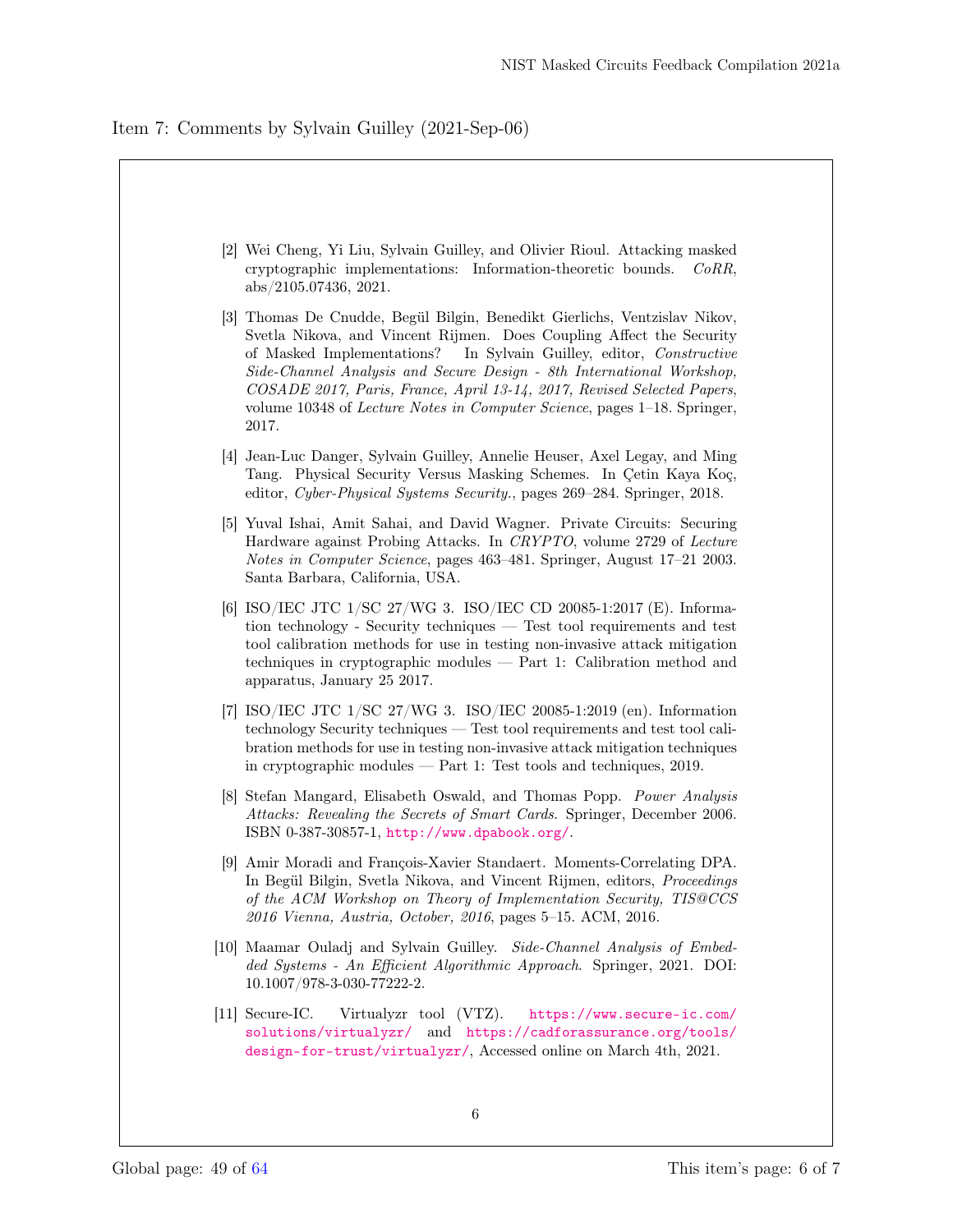

- [12] Secure-IC. Catalyzr tool, 2021. https://cadforassurance.org/ tools/software-assurance/catalyzr/, https://www.secure-ic.com/ solutions/catalyzr/, accessed on July 2nd 2021.
- [13] Youssef Souissi, Adrien Facon, and Sylvain Guilley. Virtual Security Evaluation - An Operational Methodology for Side-Channel Leakage Detection at Source-Code Level. In Claude Carlet, Sylvain Guilley, Abderrahmane Nitaj, and El Mamoun Souidi, editors, Codes, Cryptology and Information Security - Third International Conference, C2SI 2019, Rabat, Morocco, April 22-24, 2019, Proceedings - In Honor of Said El Hajji, volume 11445 of Lecture Notes in Computer Science, pages 3–12. Springer, 2019.
- [14] Takeshi Sugawara, Daisuke Suzuki, Minoru Saeki, Mitsuru Shiozaki, and Takeshi Fujino. On Measurable Side-Channel Leaks Inside ASIC Design Primitives. In Guido Bertoni and Jean-Sébastien Coron, editors, CHES, volume 8086 of Lecture Notes in Computer Science, pages 159–178. Springer, 2013.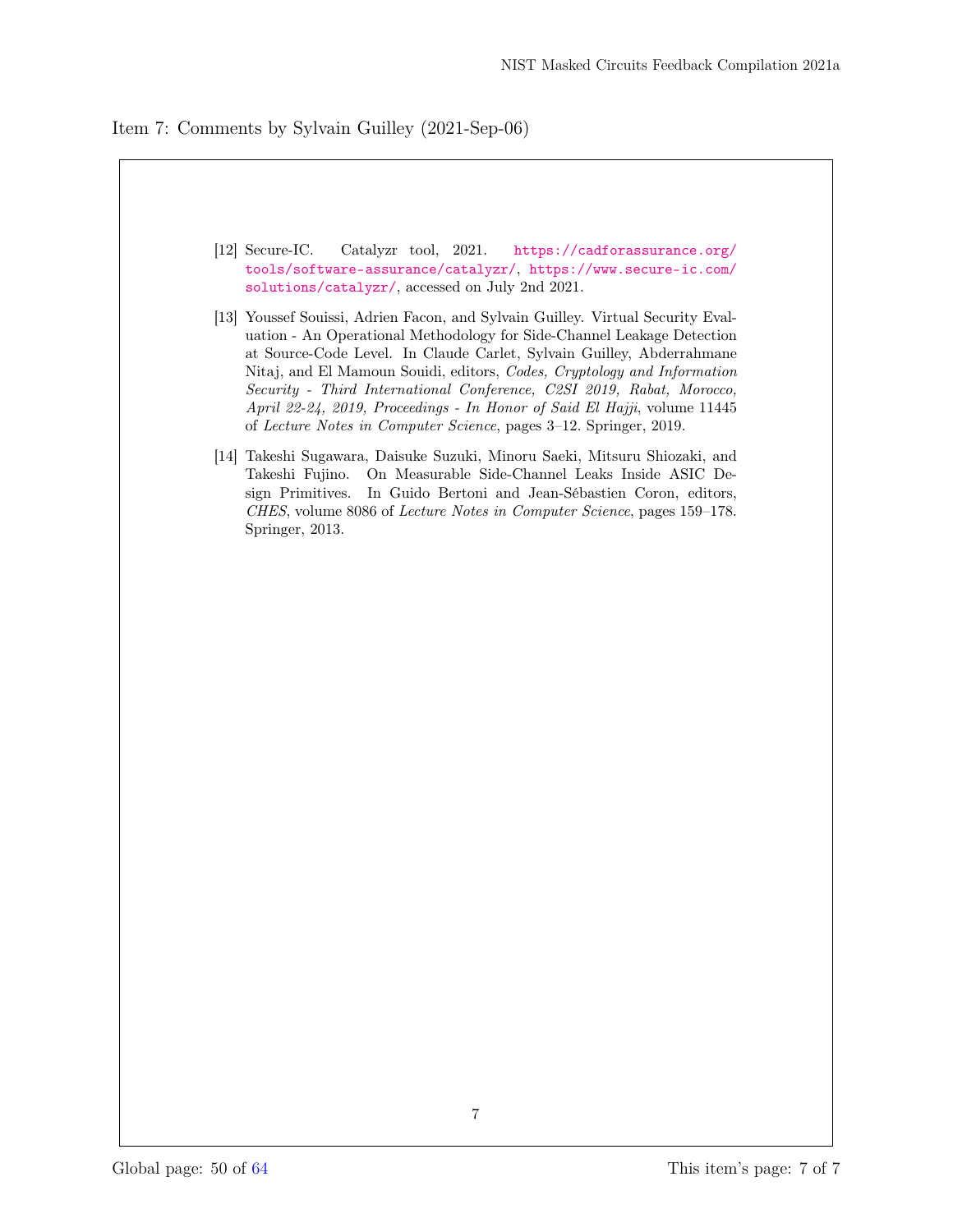## <span id="page-50-0"></span>**Comments on Proposals of NIST Masked Circuits Project and Introduction of Code-based Masking**

Wei Cheng<sup>1</sup>, Sylvain Guilley<sup>2,1</sup> and Jean-Luc Danger<sup>1,2</sup>

<sup>1</sup> LTCI, Télécom Paris, Institut Polytechnique de Paris, Palaiseau, France {wei.cheng,jean-luc.danger}@telecom-paris.fr <sup>2</sup> Secure-IC S.A.S., Paris, France sylvain.guilley@secure-ic.com

**Abstract.** The present document is a formal comment to the NIST Masked Circuits project. The co-authors are experts aiming at developing innovative technology to provably secure embedded systems. We have been studying several masking techniques aiming at improving resistance of hardware circuit implementations of block-ciphers against side-channel attacks.

In this document, we first present "Generalized Code-based Masking" (later on referred to GCM) scheme, as:

- a generalization of traditional Boolean masking scheme (see [CJRR99]);
- a consolidation of several existing schemes.

Second, we let the NIST Masked Circuits project know about relevant metrics to assess the security level of GCM, that are complementary to proof-based evaluation.

**Keywords:** Side-channel attacks · Leakage quantification · Signal-to-Noise Ratio (SNR)  $\cdot$  Mutual Information (MI)  $\cdot$  Inner Product Masking (IPM)  $\cdot$  Shamir's Secret Sharing (SSS) · Generalized Code-based Masking (GCM) · Coding theory.

## **1 Introduction**

Protecting cryptographic implementations (be they hardware or software) against sidechannel attacks is an important and long-lasting topic. First of all, attackers get more and more powerful, always leveraging stronger exploitation techniques (such as multivariate attacks, supervised machine learning or deep learning analysis, etc.). Second, the full potential of countermeasures is still to emerge. In this respect, several considerations must be taken into account:

- proper protection vis-à-vis a threat,
- optimal protection design given a restricted implementation cost,
- complete assessment and verification of concrete security of an implementation.

We have been analyzing thoroughly those questions, and we recommend GCM, which will be presented in Sec. 2. The evaluation tools and metrics to evaluate GCM are presented in Sec. 3. Eventually, our contribution to the NIST Masked Circuits project is given in Sec. 4.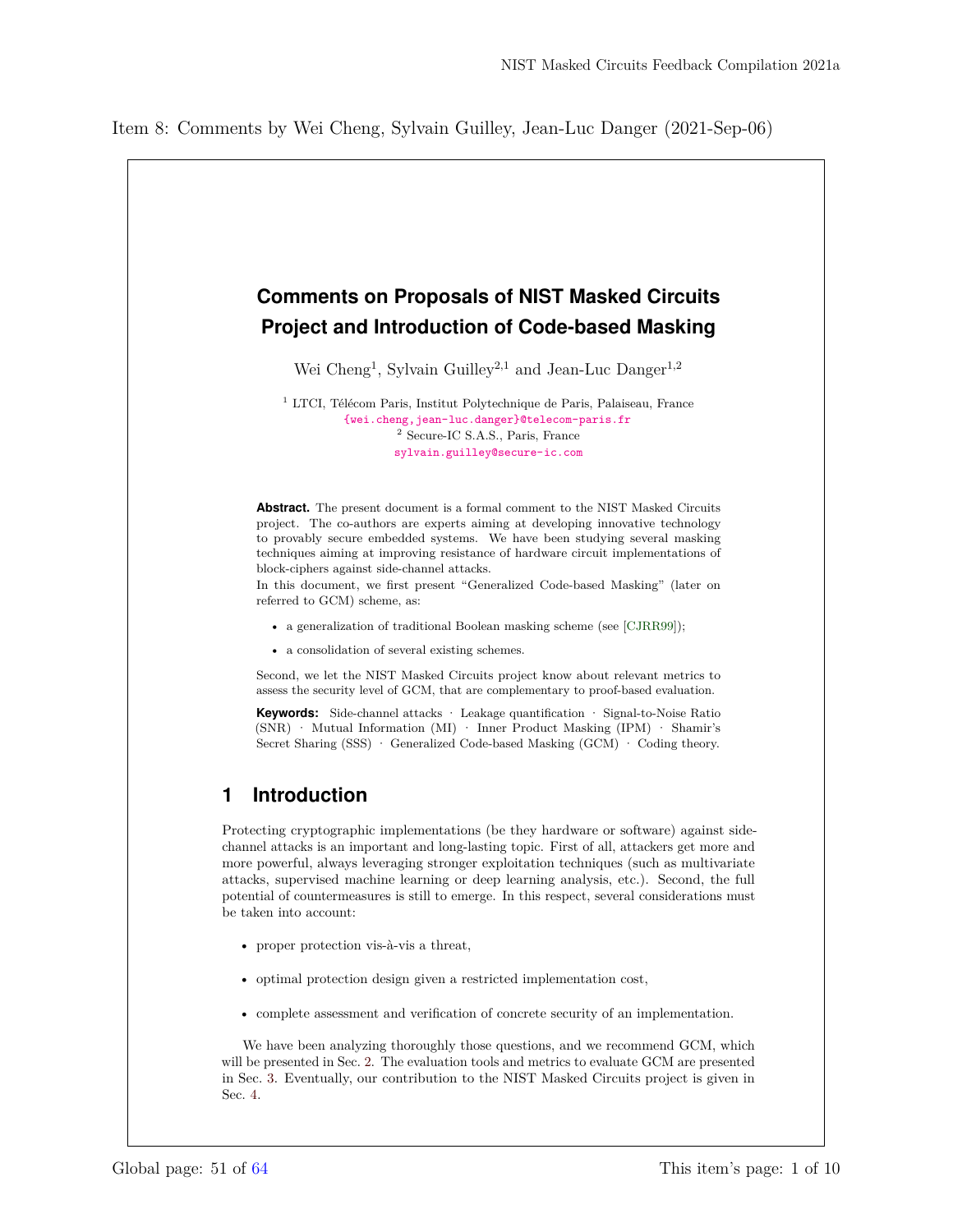2 Comments on Proposals of NIST Masked Circuits Project

## **2 General Code-based Masking Scheme**

Generalization is a promising approach to unify different masking schemes. In this trend, the code-based masking generalizes many existing schemes, including Boolean masking, Inner Product masking (IPM), Leakage Squeezing (LS) [CDG<sup>+</sup>14, CG18] and Direct Sum masking  $(DSM)$   $[BCC<sup>+</sup>14, PGS<sup>+</sup>17]$ . To the best of our knowledge, the generalized  $code-based masking (GCM) [WMCS20, CGC<sup>+</sup>21a]$  is the most generic scheme in this respect. In particular, polynomial masking [GM11, PR11] is also a special case of GCM, which is built upon Shamir's secret sharing (SSS) scheme [Sha79].

Let  $X \in \mathbb{F}_{2^\ell}^k$  and  $Y \in \mathbb{F}_{2^\ell}^t$  be respectively the sensitive variable and  $t$  random masks. Then the encoded variable in GCM writes:

$$
Z = X\mathbf{G} + Y\mathbf{H} \in \mathbb{F}_{2^{\ell}}^{n},\tag{1}
$$

given that  $k + t \leq n$ , where **G** and **H** are generator matrices of two codes C and D, respectively. For the sake of simplicity, we take  $k = 1$ , but essentially, the GCM can use packed secret sharing techniques [GSF13, WMCS20] to improve the performance by parallelism. However, the side-channel security evaluation of encoding is similar to any *k*, since each of the *k* sensitive variables is encoded similarly.

The overview of connections between these masking schemes is shown in Fig. 1, where the four intersecting areas are:



**Figure 1:** Overview of code-based masking schemes [CGC+21a]. In particular, all intersections I, II, III, and IV mean that  $n = t + 1$  in SSS-based masking, where the two codes  $\mathcal C$  and  $\mathcal D$  are complementary.

- Intersection I: as pointed out in [CS21], Boolean masking can be considered as a special case of polynomial masking for small enough parameters ( $n \leq 6$  or equivalently  $t \leq 5$ ).
- Intersection II: in [BFG15], the authors claimed that the polynomial masking is a special case of IPM. However, this generalization does not indicate the exact connections between SSS-scheme and the Reed-Solomon codes. Indeed, if we take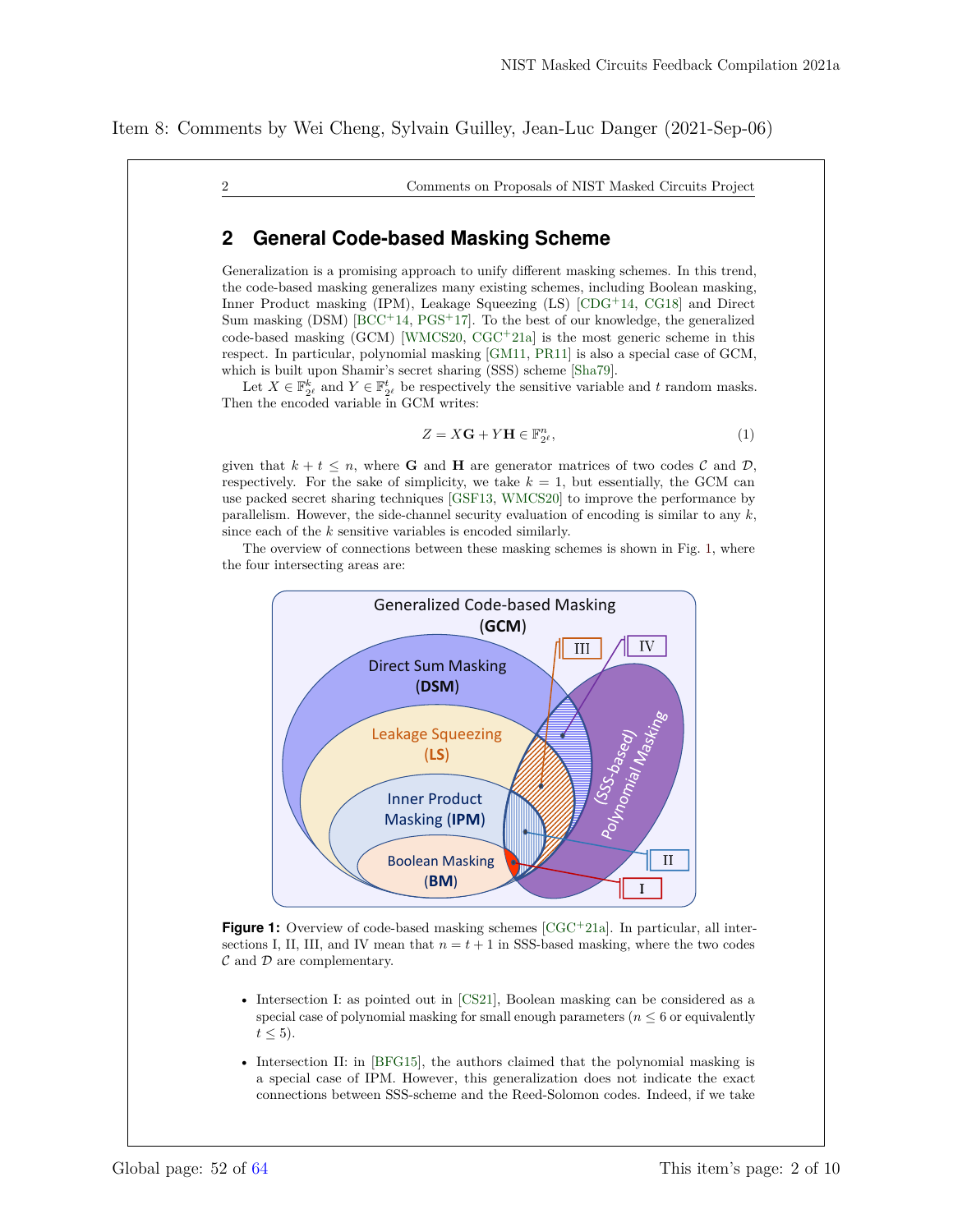W. Cheng, S. Guilley, J.-L. Danger 3

the polynomial evaluations in encoding into consideration, the generalization from SSS-based masking to IPM is valid only when  $n = 2$  and  $t = 1$ .

• Intersections III and IV: in SSS-based masking, if  $n = t + 1$ , the codes C and D are complementary, therefore they can be viewed as DSM (or LS) scheme. Otherwise, if  $n > t + 1$ , the corresponding masking schemes are out of DSM's scope. On the other side, the linear codes for DSM may not be converted into SSS-based schemes since the codes in SSS are endowed with a specific algebraic structure.

From a coding-theoretic view, we provide a technical overview of above masking schemes in Tab. 1, including the linear codes  $\mathcal C$  and  $\mathcal D$ , and the corresponding generator matrices. We refer the interested reader to  $[CGC^+21a]$  for more details.

|                                          | LS.<br><b>IPM</b><br><b>DSM</b>                                                              |                                            |                                            | SSS-based masking                                                                                                                                                                 | $_{\rm GCM}$                             |
|------------------------------------------|----------------------------------------------------------------------------------------------|--------------------------------------------|--------------------------------------------|-----------------------------------------------------------------------------------------------------------------------------------------------------------------------------------|------------------------------------------|
|                                          | $[BFG15, BFG+17]$                                                                            | $[CDG+14]$                                 | $[BCC+14, PGS+17]$                         | [GM11, PR11]                                                                                                                                                                      | [WMCS20]                                 |
| Conditions                               | $\mathcal{C} \cap \mathcal{D} = \{0\},\$                                                     | $\mathcal{C} \cap \mathcal{D} = \{0\},$    | $\mathcal{C} \cap \mathcal{D} = \{0\},\$   |                                                                                                                                                                                   |                                          |
| on $\mathcal C$ and $\mathcal D$         | $\mathcal{C} + \mathcal{D} = \mathbb{K}^n$                                                   | $\mathcal{C} + \mathcal{D} = \mathbb{K}^n$ | $\mathcal{C} + \mathcal{D} = \mathbb{K}^n$ | $C \cap \mathcal{D} = \{0\}$                                                                                                                                                      | $C \cap \mathcal{D} = \{0\}$             |
| $\mathbf{G} \in \mathbb{K}^{k \times n}$ | $1 \quad 0 \quad 0 \quad \cdots \quad 0$                                                     | $\mathbf{G} \in \mathbb{K}^{k \times n}$   | $\mathbf{G} \in \mathbb{K}^{k \times n}$   | $1 \quad 1 \quad \cdots \quad 1$                                                                                                                                                  | $\mathbf{G} \in \mathbb{K}^{k \times n}$ |
| $\mathbf{H} \in \mathbb{K}^{t \times n}$ | $\alpha_1$ 1 0 $\cdots$ 0<br>$\alpha_2$ 0 1 $\cdots$ 0<br>主主主义主<br>$\alpha_t$ 0 0 $\cdots$ 1 | $\mathbf{H} \in \mathbb{K}^{t \times n}$   | $\mathbf{H} \in \mathbb{K}^{t \times n}$   | $\alpha_1^1 \quad \alpha_2^1 \quad \cdots \quad \alpha_n^1$<br>$\alpha_1^2$ – $\alpha_2^2$ – $\cdots$ – $\alpha_n^2$<br>主任人的主任<br>$\alpha_1^t$ $\alpha_2^t$ $\cdots$ $\alpha_n^t$ | $\mathbf{H} \in \mathbb{K}^{t \times n}$ |
| Security                                 |                                                                                              | $n = k + t$ .                              | $n = k + t.$                               | $n \geq k + t$ and $f_X(\mathsf{X})$ .                                                                                                                                            | $n > k + t$ .                            |
| parameters:                              | $k = 1, n = t + 1$                                                                           | G, H can be                                | G. H can be                                | In glitch-free case,                                                                                                                                                              | G. H can be                              |
| n, k, t                                  |                                                                                              | any matrices                               | any matrices                               | $n \geq 2t + 1$ [PR11]                                                                                                                                                            | any matrices                             |

**Table 1:** Encodings in IPM, LS, DSM, SSS-based masking and GCM, revisited [CGC<sup>+</sup>21a].

The most significant benefit of utilizing code-based masking is the higher security order than the simple Boolean masking given the same number of shares. Taking 2-share IPM over  $\mathbb{F}_{2^8}$  [BFG<sup>+</sup>17, CGC<sup>+</sup>21b] as an instance, when appropriate public parameters are chosen, the side-channel security order can be maximized to 3 under the bit-probing model [PGS<sup>+</sup>17], which is higher than 1 in Boolean masking. Moreover, the security orders are enlarged to 7 vs. 2 (IPM vs. Boolean one) in 3-share scenarios  $[\text{CGC}^+21b, \text{Tab. }2].$ 

Currently, the side-channel security order of GCM has been connected to the dual distance of  $\mathcal{D}$  [PGS<sup>+</sup>17, CG18], which is denoted as  $d_{\mathcal{D}}^{\perp}$ . As a special case, the security order *t* in IPM and DSM is equal to  $d_{\mathcal{D}}^{\perp} - 1$  since the two codes  $\mathcal{C}$  and  $\mathcal{D}$  are complementary. However, as pointed out in  $[CGC^+21b]$ , the dual distance of  $D$  is not sufficient to characterize the concrete side-channel resistance of IPM, hence a new framework with a new parameter (more precisely  $B_{d_{\mathcal D}^\perp}$ , which counts the number of codewords of Hamming weight equal to  $d_{\mathcal{D}}^{\perp}$  in  $\mathcal{D}^{\perp}$ ) is proposed to model IPM's concrete security level more accurately. Finally, the framework is extended for leakage quantification of  $GCM$  in  $[CGC+21a]$  when  $\mathcal C$  and  $\mathcal D$  are not necessary to be complementary.

## **3 Tools for the Evaluation of Masked Circuits**

According to different leakage models and the abstraction level of cryptographic implementations, evaluation tools are roughly classified into three categories as follows.

• Firstly, the conformance-based leakage detection aims at answering the following question at a high abstraction level: *does the device under test leak side-channel information?* [CGJ<sup>+</sup>13, BDGN14, MRSS18]. Those statistical tools include Welch's  $t$ -test, NICV,  $\chi^2$ -test, etc. A similar approach is detailed in ISO/IEC 17825 [ISO].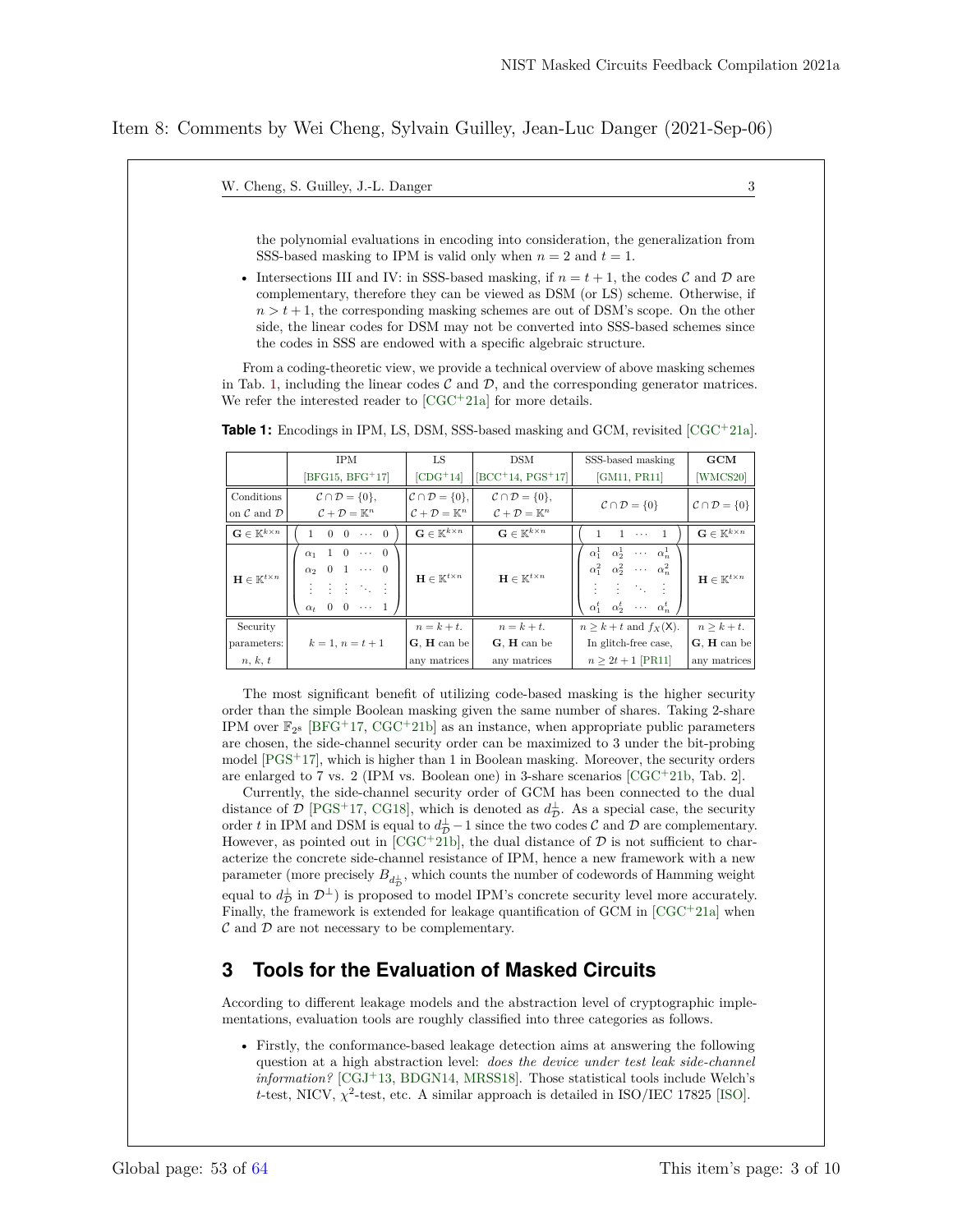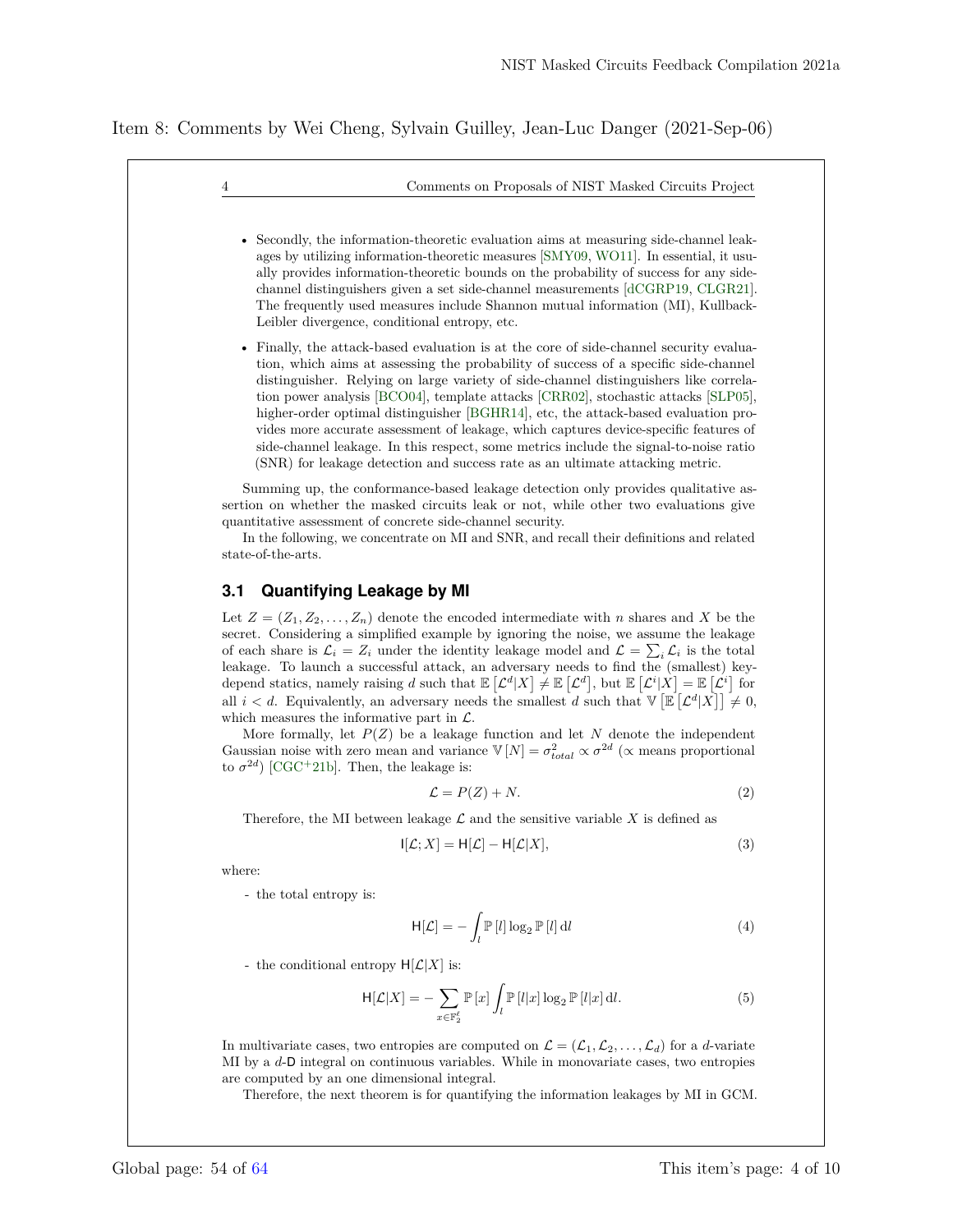W. Cheng, S. Guilley, J.-L. Danger 5

**Theorem 1** (Leakage Quantification by MI [CGC+21a])**.** *Let a device be protected by the GCM scheme as*  $Z = XG + YH$ *. Assume the leakages of the device can be represented in the form:*  $\mathcal{L} = P(Z) + N$ *. Then the MI between*  $\mathcal{L}$  *and*  $X$  *is estimated as:* 

$$
\mathsf{I}[\mathcal{L}; X] = \begin{cases} 0, & \text{if } \deg(P) < d_{\mathcal{D}}^{\perp} \\ \frac{d_{\mathcal{D}}^{\perp}! B_{d_{\mathcal{D}}^{\perp}}}{2 \ln 2 \cdot 2^{2d_{\mathcal{D}}^{\perp}}} \times \frac{1}{\sigma^{2d_{\mathcal{D}}^{\perp}}} + \mathcal{O}\left(\frac{1}{\sigma^{2(d_{\mathcal{D}}^{\perp}+1)}}\right), & \text{if } \deg(P) = d_{\mathcal{D}}^{\perp}, \text{ when } \sigma \to +\infty \end{cases} \tag{6}
$$

*where*  $\sigma$  *is the standard deviation of noise in the leakage of each share.* 

An illustration of MI on several optimal instances of GCM with *n* = 2 different parameters are shown in Fig. 2, in comparison with the unprotected case and the Boolean masking with  $n \in \{2,3\}$ . The first observation is that from an information-theoretic perspective, the optimal instances of GCM with  $n = 2$  are always better than the Boolean one with  $n = 2$  at all ranges of noise levels. This confirms the superiority of optimal code-based masking upon the Boolean one.



**Figure 2:** Information-theoretic evaluation on four instances of GCM with optimal parameters. Note that there are 12 groups of parameters for GCM with *n* = 2 and  $t = 1$  [CGC<sup>+</sup>21a].

Secondly, the optimal GCM instances (with  $n = 2$  shares) are much better **than the Boolean masking even with**  $n = 3$  except a small interval of noise levels. In particular, when  $\sigma^2 > 1.0$ , the optimal GCM instances always perform better. In fact, since the dual distance of optimal GCM instances equals 4, they would be comparable to the Boolean masking with  $n = 4$  (the fourth-order Boolean masking).

At last, the four GCM instances have almost the same side-channel security from an information-theoretic perspective. Indeed, these four instances have the same  $d_{\mathcal{D}}^{\perp}$  and  $B'_{d_{\mathcal{D}}^{\perp}}$ . As a result, MI curves for the four instances are superimposed together as presented in Fig. 2. It is worth mentioning that the linear codes in these four instances are not mutually equivalent in a view of coding theory.

#### **3.2 Quantifying Leakage by SNR**

Taking the same notations as above, we have  $V \left[ \mathbb{E} [P(Z) + N|X] \right] = V \left[ \mathbb{E} [P(Z)|X] \right]$ , where  $Z = X\mathbf{G} + Y\mathbf{H} \in \mathbb{K}^n = \mathbb{F}_{2^{\ell}}^n$  is the encoding in GCM (Equ. 1). The SNR of leakages is defined as:

$$
SNR = \frac{\mathbb{V}\left[\mathbb{E}\left[\mathcal{L}|X\right]\right]}{\mathbb{V}\left[N\right]} = \frac{\mathbb{V}\left[\mathbb{E}\left[P(Z)|X\right]\right]}{\sigma_{total}^2}.
$$
\n(7)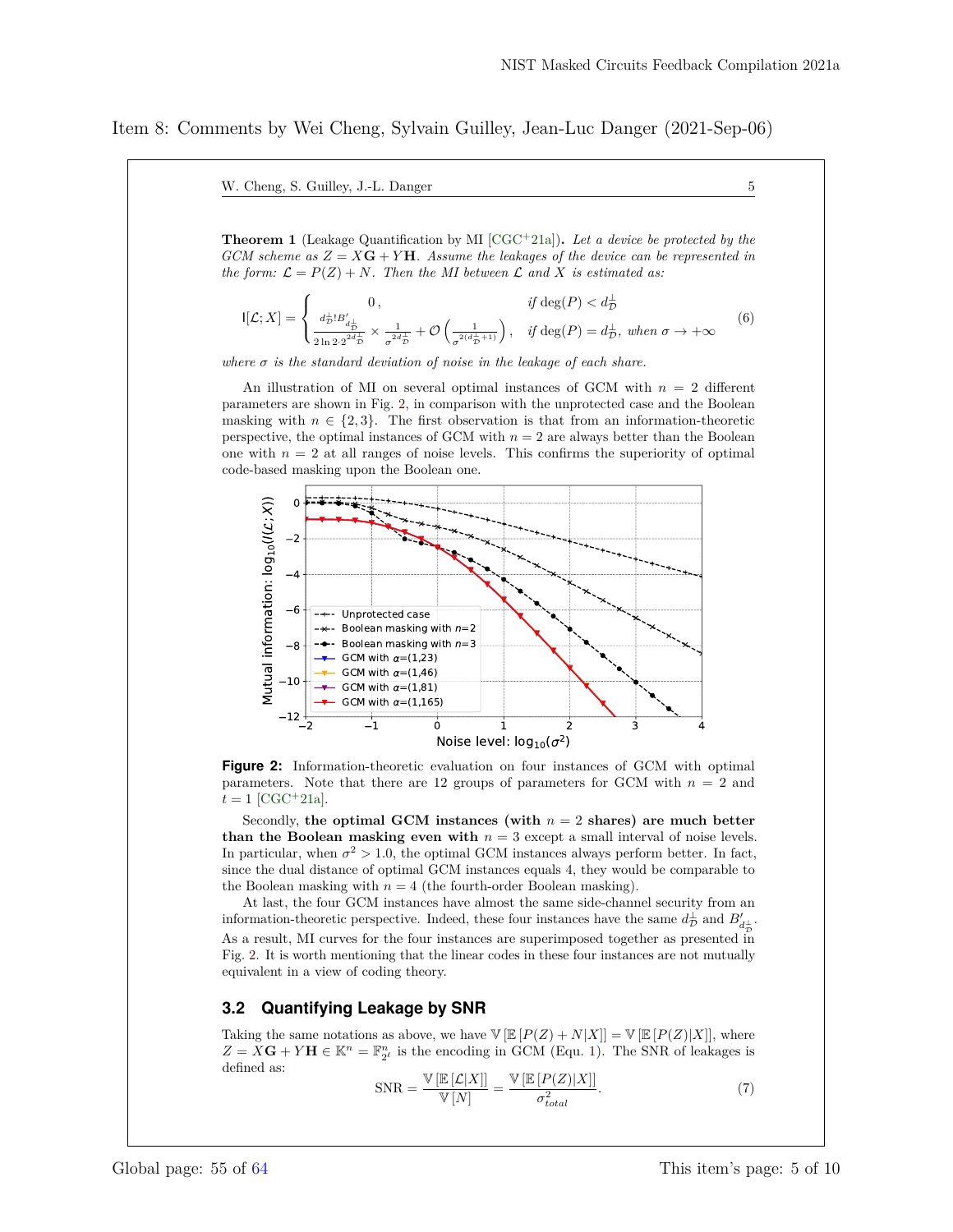#### 6 Comments on Proposals of NIST Masked Circuits Project

Therefore, the following theorem quantifies the leakages in the GCM scheme by SNR.

**Theorem 2** (Leakage Quantification by SNR [CGC<sup>+</sup>21a])**.** *Let a device be protected by the GCM scheme as*  $Z = X\mathbf{G} + Y\mathbf{H}$ *. Assume the device is leaking in Hamming weight model in the form:*  $\mathcal{L} = P(Z) + N$ *. Then the SNR of the exploitable leakages is:* 

$$
SNR = \frac{\mathbb{V}\left[\mathbb{E}\left[P(Z)|X\right]\right]}{\sigma_{total}^2} = \frac{B_{d_{\overline{D}}}'}{\sigma_{total}^2} \left(\frac{d_{\overline{D}}!}{2^{d_{\overline{D}}}^{\perp}}\right)^2 ,
$$

*where*  $\sigma_{total}^2$  *is the total noise such that*  $\sigma_{total}^2 \propto \sigma^{2d}$ *. Moreover,*  $B_{d_{\frac{1}{D}}}$  *is the adjusted kissing number defined in [CGC*<sup>+</sup> 21a].  $C^{\perp}$  *and*  $D^{\perp}$  *are the dual codes of* C *and* D, *respectively.* 

#### **3.3 Attack-based Evaluation by Success Rate**

Considering a key-recovery attack in SCA, the ultimate metric is the success rate indicating the probability that an adversary can succeed in recovering the secret key. In the following, we launch the *optimal attack* [BGHR14] which adopts higher-order optimal distinguishers based on Maximum-Likelihood (ML) rule.

In order to have a thorough comparison, we evaluate the success rate  $P_s$  of the optimal attack under different noise levels. In particular, we deploy the commonly used Hamming weight leakage model with Gaussian noises as above. We depict in Fig. 3 the number of traces to achieve  $P_s \geq 95\%$  versus different noise levels.



**Figure 3:** Attack-based evaluation on four instances of GCM with optimal parameters. Note that the success rate  $P_s$  is computed by 200 repetitions of optimal attacks.

As shown in Fig. 3, the attack-based evaluation (by carrying out the optimal multivariate attack) validates that the optimal GCM instances performs better than two instances of Boolean masking, and even more when the noise level increases. Thus, this confirms that **optimal GCM instances with** *n* = 2 **shares are more secure than Boolean masking even with**  $n = 3$  **shares**. In fact, given a sufficient amount of noise, the number of traces needed for a successful attack is exponential to the masking order [CJRR99, PR13]. As a consequence, the actual security order of the optimal GCM instances should be greater than the third-order Boolean masking as verified by the information-theoretic evaluation in Fig. 2.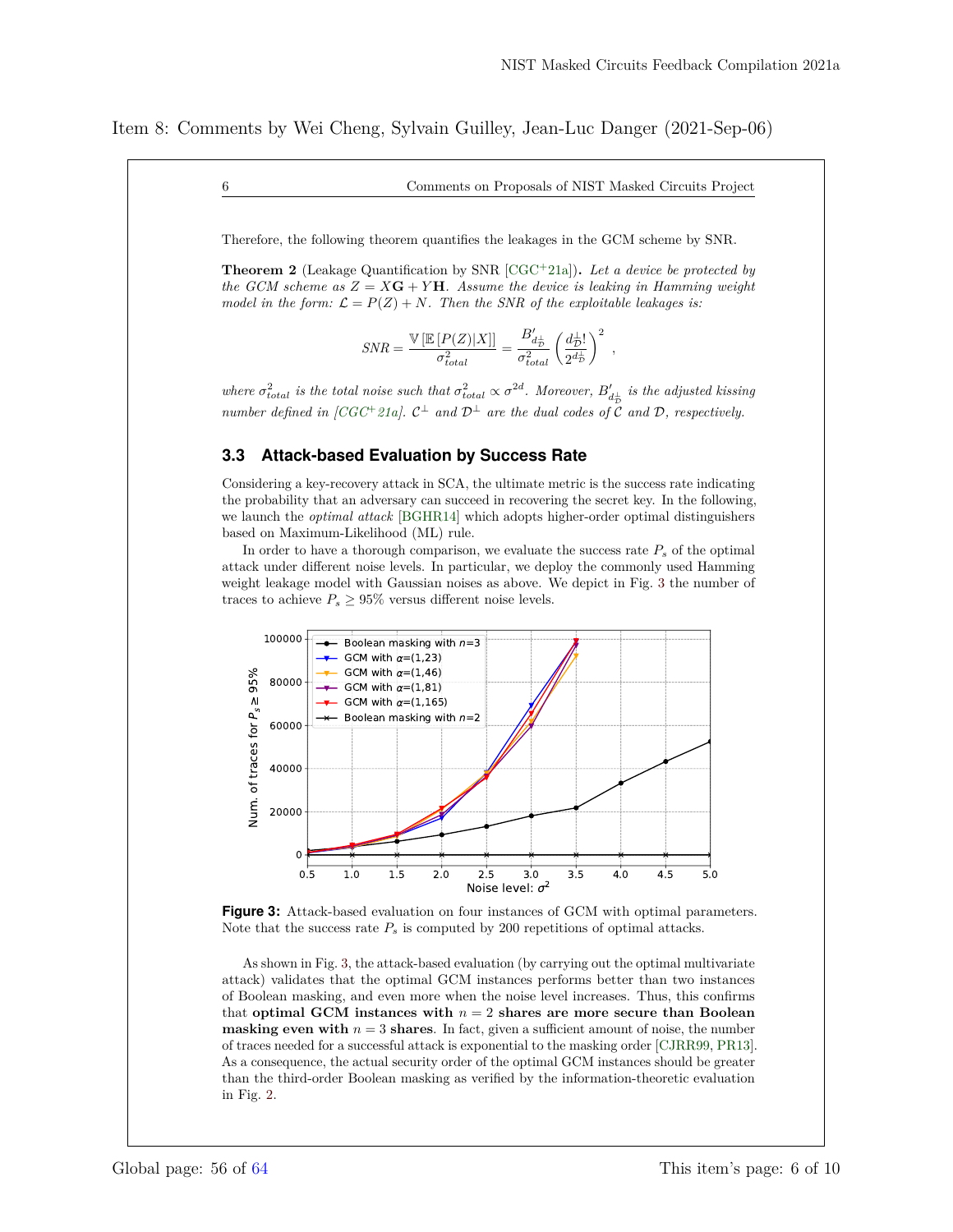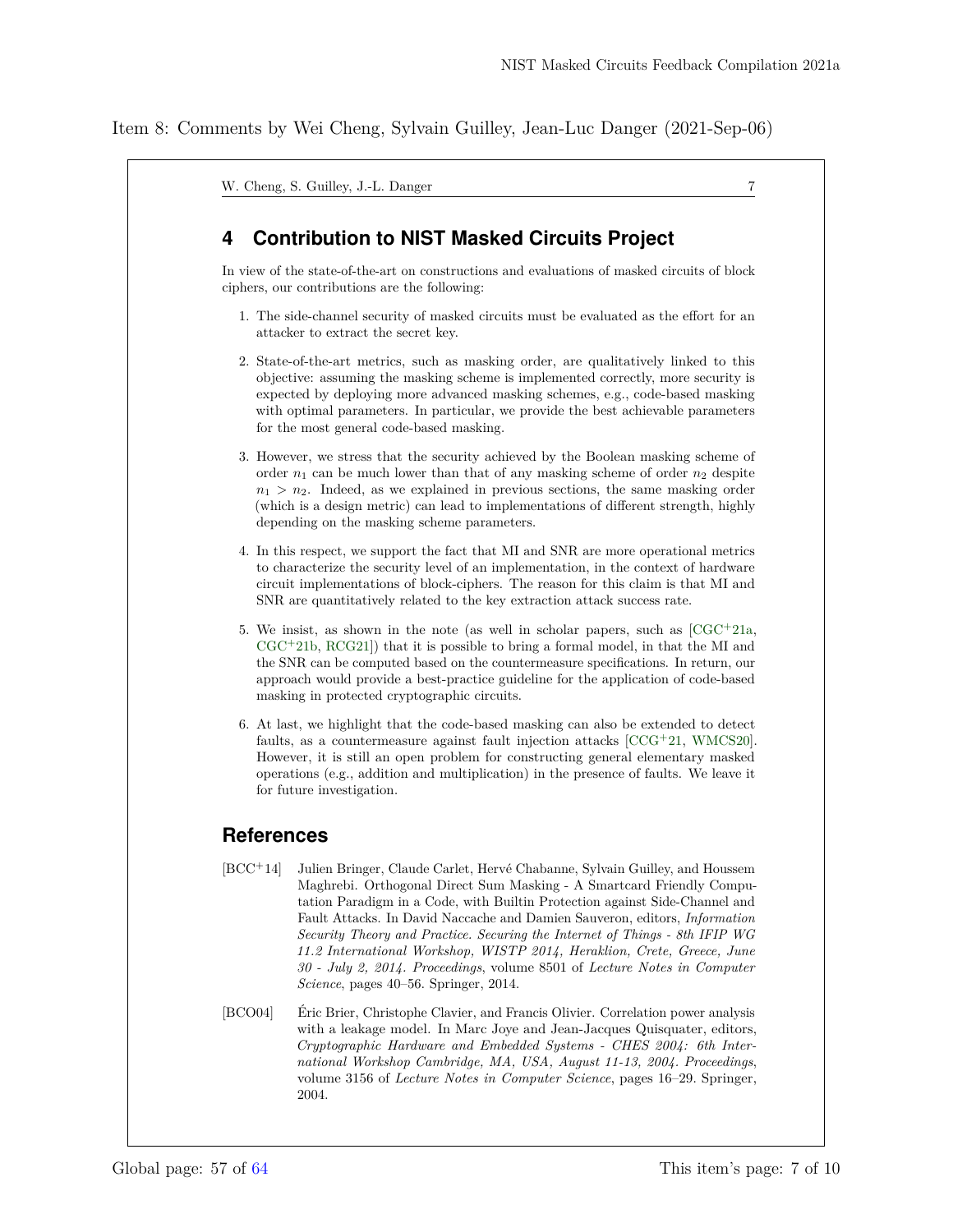Item 8: Comments by Wei Cheng, Sylvain Guilley, Jean-Luc Danger (2021-Sep-06)

| 8          | Comments on Proposals of NIST Masked Circuits Project                                                                                                                                                                                                                                                                                                                                                                                                                                                   |
|------------|---------------------------------------------------------------------------------------------------------------------------------------------------------------------------------------------------------------------------------------------------------------------------------------------------------------------------------------------------------------------------------------------------------------------------------------------------------------------------------------------------------|
| [BDGN14]   | Shivam Bhasin, Jean-Luc Danger, Sylvain Guilley, and Zakaria Najm. NICV:<br>Normalized Inter-Class Variance for Detection of Side-Channel Leakage. In In-<br>ternational Symposium on Electromagnetic Compatibility (EMC $'14$ / Tokyo).<br>IEEE, May 12-16 2014. Session OS09: EM Information Leakage. Hitotsubashi<br>Hall (National Center of Sciences), Chiyoda, Tokyo, Japan.                                                                                                                      |
| [BFG15]    | Josep Balasch, Sebastian Faust, and Benedikt Gierlichs. Inner Product<br>Masking Revisited. In Elisabeth Oswald and Marc Fischlin, editors, <i>Advances</i><br>in Cryptology - EUROCRYPT 2015 - 34th Annual International Conference<br>on the Theory and Applications of Cryptographic Techniques, Sofia, Bulgaria,<br>April 26-30, 2015, Proceedings, Part I, volume 9056 of Lecture Notes in<br>Computer Science, pages 486–510. Springer, 2015.                                                     |
| $[BFG+17]$ | Josep Balasch, Sebastian Faust, Benedikt Gierlichs, Clara Paglialonga, and<br>François-Xavier Standaert. Consolidating Inner Product Masking. In Tsuyoshi<br>Takagi and Thomas Peyrin, editors, Advances in Cryptology - ASIACRYPT<br>2017 - 23rd International Conference on the Theory and Applications of<br>Cryptology and Information Security, Hong Kong, China, December 3-7, 2017,<br>Proceedings, Part I, volume 10624 of Lecture Notes in Computer Science,<br>pages 724–754. Springer, 2017. |
| [BGHR14]   | Nicolas Bruneau, Sylvain Guilley, Annelie Heuser, and Olivier Rioul. Masks<br>Will Fall Off – Higher-Order Optimal Distinguishers. In Palash Sarkar and<br>Tetsu Iwata, editors, Advances in Cryptology - ASIACRYPT 2014 - 20th<br>International Conference on the Theory and Application of Cryptology and<br>Information Security, Kaoshiung, Taiwan, R.O.C., December 7-11, 2014,<br>Proceedings, Part II, volume 8874 of Lecture Notes in Computer Science,<br>pages 344–365. Springer, 2014.       |
| $[CCG+21]$ | Wei Cheng, Claude Carlet, Kouassi Goli, Jean-Luc Danger, and Sylvain<br>Guilley. Detecting faults in inner product masking scheme. J. Cryptogr. Eng.,<br>$11(2):119-133, 2021.$                                                                                                                                                                                                                                                                                                                         |
| $[CDG+14]$ | Claude Carlet, Jean-Luc Danger, Sylvain Guilley, Houssem Maghrebi, and<br>Emmanuel Prouff. Achieving side-channel high-order correlation immunity<br>with leakage squeezing. J. Cryptographic Engineering, $4(2):107-121$ , $2014$ .                                                                                                                                                                                                                                                                    |
| [CG18]     | Claude Carlet and Sylvain Guilley. Statistical properties of side-channel and<br>fault injection attacks using coding theory. Cryptography and Communications,<br>$10(5):909-933, 2018.$                                                                                                                                                                                                                                                                                                                |
|            | [CGC+21a] Wei Cheng, Sylvain Guilley, Claude Carlet, Jean-Luc Danger, and Sihem<br>Mesnager. Information leakages in code-based masking: A unified quantifica-<br>tion approach. IACR Trans. Cryptogr. Hardw. Embed. Syst., $2021(3):465-495$ ,<br>2021.                                                                                                                                                                                                                                                |
|            | [CGC <sup>+</sup> 21b] Wei Cheng, Sylvain Guilley, Claude Carlet, Sihem Mesnager, and Jean-Luc<br>Danger. Optimizing Inner Product Masking Scheme by a Coding Theory<br>Approach. IEEE Trans. Inf. Forensics Secur., 16:220-235, 2021.                                                                                                                                                                                                                                                                  |
| $[CGJ+13]$ | Jeremy Cooper, Gilbert Goodwill, Joshua Jaffe, Gary Kenworthy, and Pankaj<br>Rohatgi. Test Vector Leakage Assessment (TVLA) Methodology in Practice,<br>Sept 24-26 2013. International Cryptographic Module Conference (ICMC),<br>Holiday Inn Gaithersburg, MD, USA.                                                                                                                                                                                                                                    |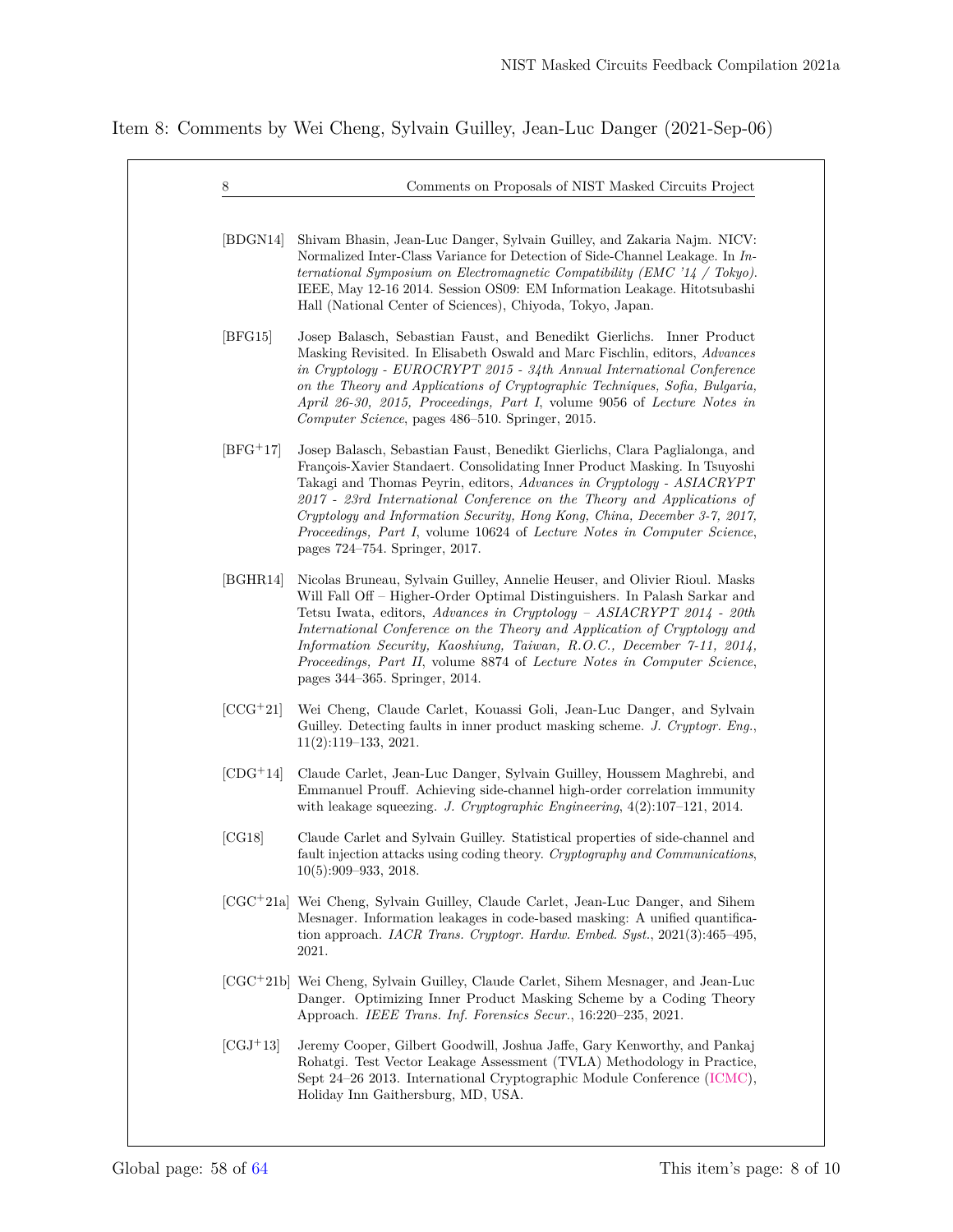| [CIRR99]   | Suresh Chari, Charanjit S. Jutla, Josyula R. Rao, and Pankaj Rohatgi. To-<br>wards Sound Approaches to Counteract Power-Analysis Attacks. In Michael J.<br>Wiener, editor, CRYPTO, volume 1666 of Lecture Notes in Computer Science,<br>pages 398–412. Springer, 1999.                                                                                                                                                                                                                        |
|------------|-----------------------------------------------------------------------------------------------------------------------------------------------------------------------------------------------------------------------------------------------------------------------------------------------------------------------------------------------------------------------------------------------------------------------------------------------------------------------------------------------|
| [CLGR21]   | Wei Cheng, Yi Liu, Sylvain Guilley, and Olivier Rioul. Attacking masked<br>cryptographic implementations: Information-theoretic bounds.<br>CoRR,<br>abs/2105.07436, 2021.                                                                                                                                                                                                                                                                                                                     |
| [CRR02]    | Suresh Chari, Josyula R. Rao, and Pankaj Rohatgi. Template attacks. In Bur-<br>ton S. Kaliski, Jr., Çetin Kaya Koç, and Christof Paar, editors, Cryptographic<br>Hardware and Embedded Systems - CHES 2002, 4th International Workshop,<br>Redwood Shores, CA, USA, August 13-15, 2002, Revised Papers, volume 2523<br>of Lecture Notes in Computer Science, pages 13–28. Springer, 2002.                                                                                                     |
| [CS21]     | Nicolas Costes and Martijn Stam. Redundant code-based masking revisited.<br>$IACR$ Trans. Cryptogr. Hardw. Embed. Syst., 2021(1):426–450, 2021.                                                                                                                                                                                                                                                                                                                                               |
|            | [dCGRP19] Éloi de Chérisey, Sylvain Guilley, Olivier Rioul, and Pablo Piantanida. Best<br>Information is Most Successful — Mutual Information and Success Rate<br>in Side-Channel Analysis. IACR Trans. Cryptogr. Hardw. Embed. Syst.,<br>$2019(2):49-79, 2019.$                                                                                                                                                                                                                              |
| [GM11]     | Louis Goubin and Ange Martinelli. Protecting AES with Shamir's Secret<br>Sharing Scheme. In Preneel and Takagi [PT11], pages 79–94.                                                                                                                                                                                                                                                                                                                                                           |
| [GSF13]    | Vincent Grosso, François-Xavier Standaert, and Sebastian Faust. Masking vs.<br>Multiparty Computation: How Large Is the Gap for AES? In Guido Bertoni<br>and Jean-Sébastien Coron, editors, Cryptographic Hardware and Embedded<br>Systems - CHES 2013 - 15th International Workshop, Santa Barbara, CA,<br>USA, August 20-23, 2013. Proceedings, volume 8086 of Lecture Notes in<br>Computer Science, pages 400–416. Springer, 2013.                                                         |
| [ISO]      | ISO/IEC JTC $1/\text{SC }27/\text{WG }3.$ ISO/IEC 17825:2016: Information technology –<br>Security techniques – Testing methods for the mitigation of non-invasive attack<br>classes against cryptographic modules. https://www.iso.org/standard/<br>60612.html.                                                                                                                                                                                                                              |
| [MRSS18]   | Amir Moradi, Bastian Richter, Tobias Schneider, and François-Xavier Stan-<br>daert. Leakage Detection with the $\chi^2$ -Test. IACR Trans. Cryptogr. Hardw.<br><i>Embed. Syst.</i> , $2018(1):209-237$ , $2018$ .                                                                                                                                                                                                                                                                             |
| $[PGS+17]$ | Romain Poussier, Qian Guo, François-Xavier Standaert, Claude Carlet, and<br>Sylvain Guilley. Connecting and Improving Direct Sum Masking and Inner<br>Product Masking. In Thomas Eisenbarth and Yannick Teglia, editors, Smart<br>Card Research and Advanced Applications - 16th International Conference,<br>CARDIS 2017, Lugano, Switzerland, November 13-15, 2017, Revised Selected<br><i>Papers, volume 10728 of Lecture Notes in Computer Science, pages 123–141.</i><br>Springer, 2017. |
| [PR11]     | Emmanuel Prouff and Thomas Roche. Higher-Order Glitches Free Imple-<br>mentation of the AES Using Secure Multi-party Computation Protocols. In<br>Preneel and Takagi [PT11], pages 63–78.                                                                                                                                                                                                                                                                                                     |
| [PR13]     | Emmanuel Prouff and Matthieu Rivain. Masking against Side-Channel Attacks:<br>A Formal Security Proof. In Thomas Johansson and Phong Q. Nguyen, editors,<br>Advances in Cryptology - EUROCRYPT 2013, 32nd Annual International                                                                                                                                                                                                                                                                |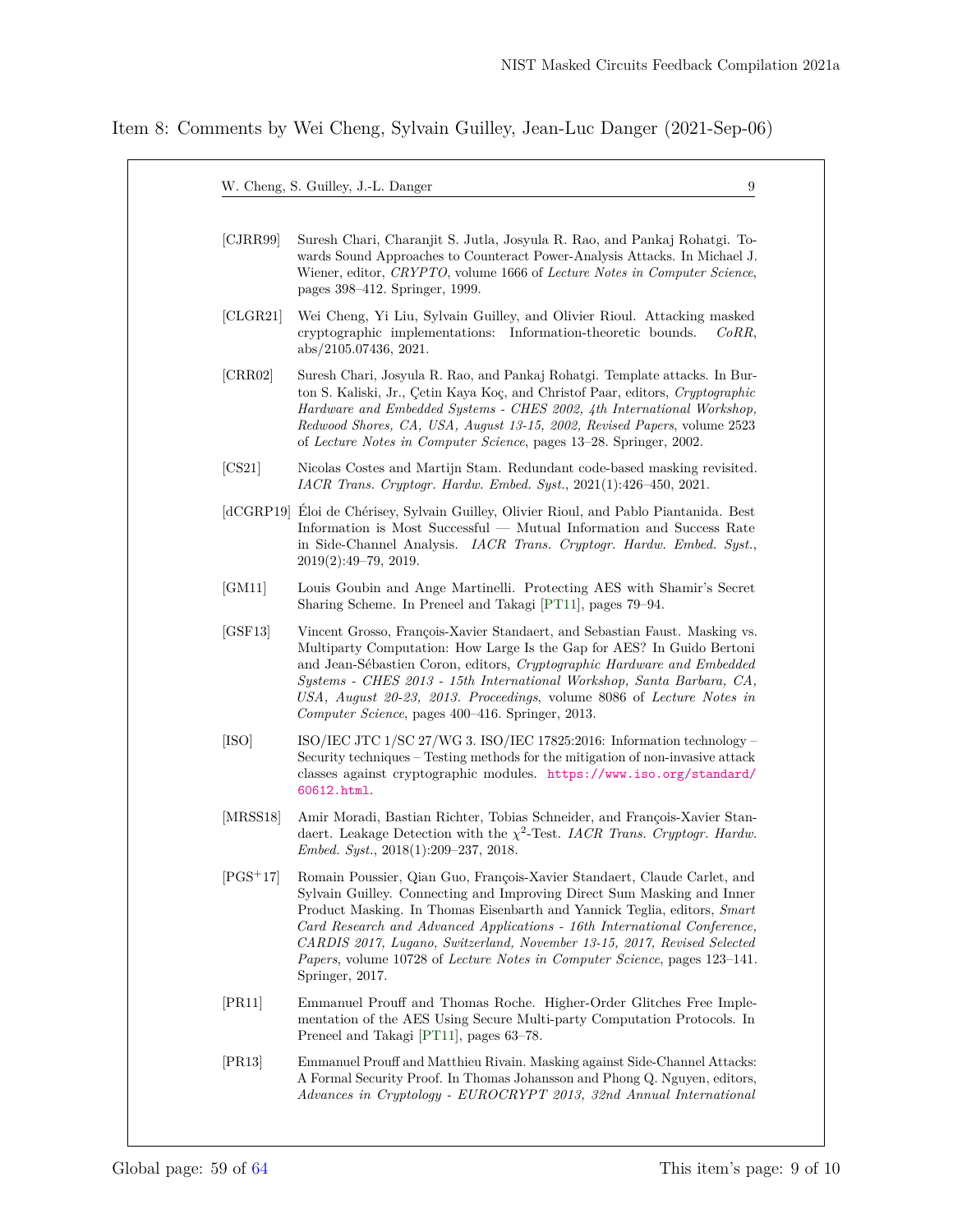Item 8: Comments by Wei Cheng, Sylvain Guilley, Jean-Luc Danger (2021-Sep-06)

| <i>in Computer Science</i> , pages 142–159. Springer, 2013.<br>[PT11]<br>2011.<br>[RCG21]<br>abs/2102.02468, 2021.<br>[Sha79]<br>[SLP05]<br>[SMY09]<br>Germany.<br>[WMCS20] Weijia Wang, Pierrick Méaux, Gaëtan Cassiers, and François-Xavier Standaert.<br>Cryptogr. Hardw. Embed. Syst., 2020(2):128-171, 2020.<br>[WO11] | Conference on the Theory and Applications of Cryptographic Techniques,                                                                                                                                                                                            |
|-----------------------------------------------------------------------------------------------------------------------------------------------------------------------------------------------------------------------------------------------------------------------------------------------------------------------------|-------------------------------------------------------------------------------------------------------------------------------------------------------------------------------------------------------------------------------------------------------------------|
|                                                                                                                                                                                                                                                                                                                             | Athens, Greece, May 26-30, 2013. Proceedings, volume 7881 of Lecture Notes                                                                                                                                                                                        |
|                                                                                                                                                                                                                                                                                                                             | Bart Preneel and Tsuyoshi Takagi, editors. Cryptographic Hardware and<br>Embedded Systems - CHES 2011 - 13th International Workshop, Nara, Japan,<br>September 28 - October 1, 2011. Proceedings, volume 6917 of LNCS. Springer,                                  |
|                                                                                                                                                                                                                                                                                                                             | Olivier Rioul, Wei Cheng, and Sylvain Guilley. Cumulant expansion of<br>mutual information for quantifying leakage of a protected secret. CoRR,                                                                                                                   |
|                                                                                                                                                                                                                                                                                                                             | Adi Shamir. How to share a secret. <i>Commun. ACM</i> , $22(11):612-613$ , 1979.                                                                                                                                                                                  |
|                                                                                                                                                                                                                                                                                                                             | Werner Schindler, Kerstin Lemke, and Christof Paar. A Stochastic Model<br>for Differential Side Channel Cryptanalysis. In LNCS, editor, CHES, volume<br>3659 of LNCS, pages 30-46. Springer, Sept 2005. Edinburgh, Scotland, UK.                                  |
|                                                                                                                                                                                                                                                                                                                             | François-Xavier Standaert, Tal Malkin, and Moti Yung. A Unified Framework<br>for the Analysis of Side-Channel Key Recovery Attacks. In EUROCRYPT,<br>volume 5479 of LNCS, pages 443-461. Springer, April 26-30 2009. Cologne,                                     |
|                                                                                                                                                                                                                                                                                                                             | Efficient and Private Computations with Code-Based Masking. <i>IACR Trans.</i>                                                                                                                                                                                    |
|                                                                                                                                                                                                                                                                                                                             | Carolyn Whitnall and Elisabeth Oswald. A Comprehensive Evaluation of<br>Mutual Information Analysis Using a Fair Evaluation Framework. In Phillip<br>Rogaway, editor, CRYPTO, volume 6841 of Lecture Notes in Computer Science,<br>pages 316–334. Springer, 2011. |
|                                                                                                                                                                                                                                                                                                                             |                                                                                                                                                                                                                                                                   |
|                                                                                                                                                                                                                                                                                                                             |                                                                                                                                                                                                                                                                   |
|                                                                                                                                                                                                                                                                                                                             |                                                                                                                                                                                                                                                                   |
|                                                                                                                                                                                                                                                                                                                             |                                                                                                                                                                                                                                                                   |
|                                                                                                                                                                                                                                                                                                                             |                                                                                                                                                                                                                                                                   |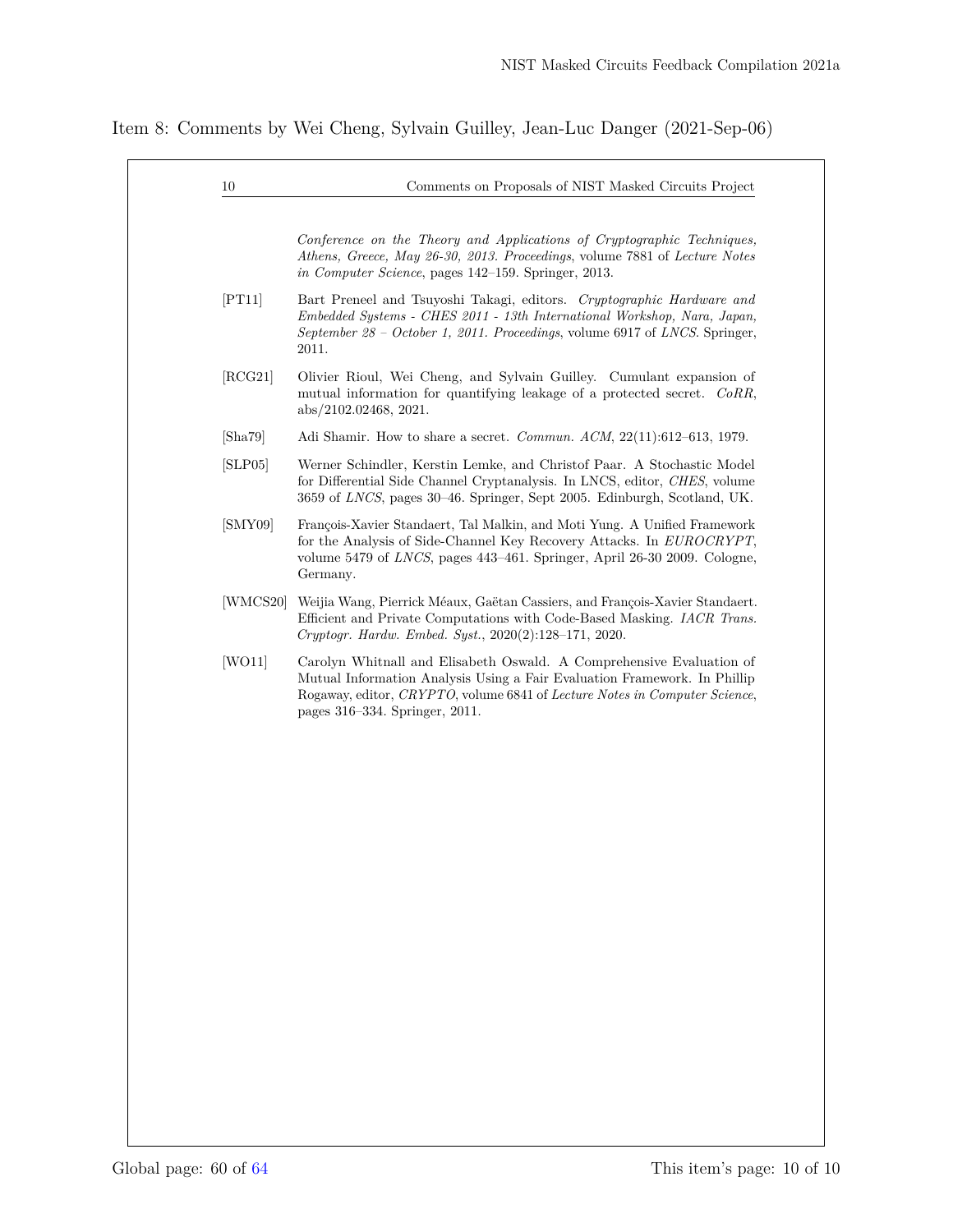## <span id="page-60-0"></span>Item 9: Comments by Ventzi Nikov (2021-Sep-07)

|    | Dear Masked Circuit Forum,                                                                                                                                                                                                                                                                                                                                                                                                                                                                                                                                                                                                             |
|----|----------------------------------------------------------------------------------------------------------------------------------------------------------------------------------------------------------------------------------------------------------------------------------------------------------------------------------------------------------------------------------------------------------------------------------------------------------------------------------------------------------------------------------------------------------------------------------------------------------------------------------------|
|    |                                                                                                                                                                                                                                                                                                                                                                                                                                                                                                                                                                                                                                        |
|    | Please, find below NXP feedback to the NIST Masked Circuits project and to the<br>proposal "Threshold Cryptography on a Single Device by Means of Threshold<br>Implementations".                                                                                                                                                                                                                                                                                                                                                                                                                                                       |
|    | 1. Potential interest:<br>a) Are the glitch-extended probing model and the corresponding masking<br>schemes addressing problems of interest for the industry and government<br>stakeholders?                                                                                                                                                                                                                                                                                                                                                                                                                                           |
|    | To a certain level this is useful model which allows one to provide security<br>proofs but it provides too much (unrealistic) power to the attacker, it does not<br>cover all attack scenarios, it does not provide a link between the provable<br>security of order d and the minimum number of traces/measurements required<br>to see a leakage (or to reduce the rank of the master key below 2^32 using a<br>key enumeration algorithm) for a given signal to noise ratio.<br>Therefore it is a good model to start with but it requires further improvements<br>especially on the link with the number of traces without leakage. |
|    | b) What orders of protection are pertinent to consider for standardization?                                                                                                                                                                                                                                                                                                                                                                                                                                                                                                                                                            |
|    | We consider only ASIC implementations. We think that order of protection<br>beyond 4th is becoming too expensive and other methods (e.g. re-keying) might<br>be better to consider. But for us the main question is how many traces are<br>required by the attacker in order to see a leakage, since the same AES IP with<br>given order of protection will be secure in a noisy IC and may become insecure<br>in a low-noise (low-power) product.                                                                                                                                                                                     |
|    | c) Will the semiconductor industry adopt this type of schemes in their product<br>lines to supply the market with products implementing them?                                                                                                                                                                                                                                                                                                                                                                                                                                                                                          |
|    | We have already been using such a technology in our products.                                                                                                                                                                                                                                                                                                                                                                                                                                                                                                                                                                          |
|    | 2. Feasibility potential:                                                                                                                                                                                                                                                                                                                                                                                                                                                                                                                                                                                                              |
| a) | Is there a stack of available design and production tools, widely used by the<br>semiconductor industry, that can transfer the logical netlists into silicon gate<br>layouts, on major hardware platforms of interest (FPGA, ASIC, etc.), while<br>preserving the needed algorithmic properties and ensuring the needed                                                                                                                                                                                                                                                                                                                |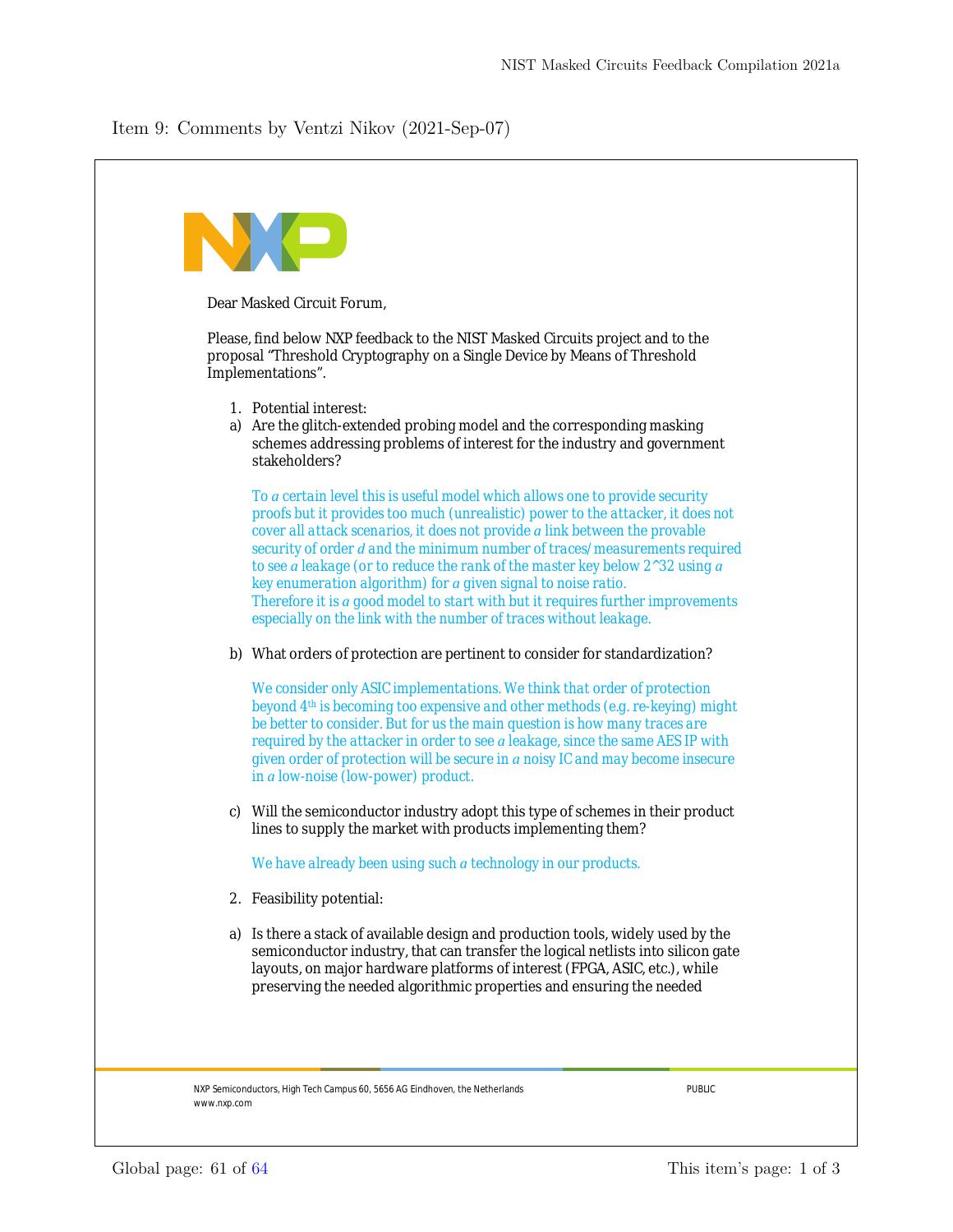NXP Semiconductors, High Tech Campus 60, 5656 AG Eindhoven, the Netherlands PUBLIC www.nxp.com implementation assumptions, so that minimal side-channel testing would be sufficient for the verification of the intended security guarantees? *There are RTL coding rules and tools which preserve the algorithmic properties, however thy cannot guarantee that all assumptions hold, that is why certain side-channel testing is always performed.* b) Considering practical attacks, are there identifiable deployment characteristics that justify differentiated security profiles across platforms, masking orders, and other properties? · *Countermeasures against physical attacks are implementation related and hence are not an interoperability issue – i.e. it should be fine to adopt several different solutions.* · *Product security requirements (for different market segments) may differ a lot, the semiconductor industry needs to have flexible tools to achieve different levels of security and at the same time be cost-efficient. Here efficiency may relate to area, power, latency, energy, etc. Flexibility implies to have a variety of techniques and gadgets which can be used to achieve the design goals.* · *Products will differ in their signal-to-noise ratio and hence the used masking order in order to achieve the desired protection level. If the standard goes to one (assumingly high) level of protection (profile) then many products may not use this standard (e.g. by cost reasons) and hence might go to dubious methods of protection. Therefore we would like to have standard supporting different security levels (profiles) especially to be relevant for low-power / low-energy microcontrollers and products like IoT. 3. We find the proposal to be a good first step which guarantees security in the single-probe glitch-extended probing model. Naturally we would like to see it extended to address the above listed concerns. Specific comments on the document:* Page 2: "In other words, industry should still be free to design their own sharings …" Does this refer to other "generic functions" or also AES?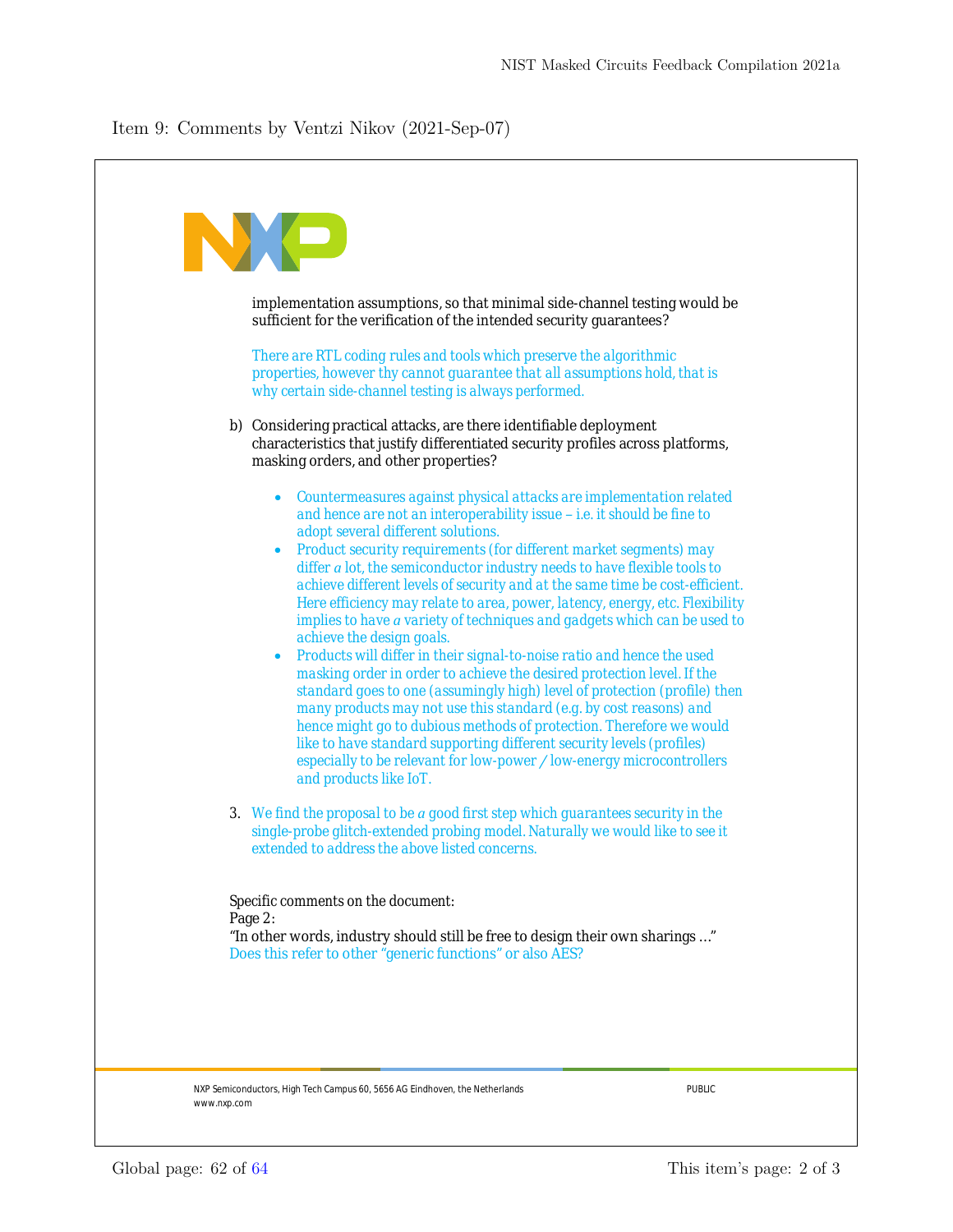## Item 9: Comments by Ventzi Nikov (2021-Sep-07)

| Page 6:<br>"The adversary's interaction with the circuit is mediated through encoder and<br>decoder algorithms, neither of which can be probed."<br>Maybe mention that this is only an assumption for the proof. In practice, you can<br>still attack it, but it does not deliver useful information as it works on<br>plain/ciphertexts?                                                                                                                  |
|------------------------------------------------------------------------------------------------------------------------------------------------------------------------------------------------------------------------------------------------------------------------------------------------------------------------------------------------------------------------------------------------------------------------------------------------------------|
| Page 14: "[s]tage 4"                                                                                                                                                                                                                                                                                                                                                                                                                                       |
| Page 24:<br>Table 2.1: Mixes metrics for Sbox and total AES, maybe introduce another line at<br>the top with "Sbox" and "AES"                                                                                                                                                                                                                                                                                                                              |
| Page 25:<br>"To reduce complexity, it suffices to verify the properties of the shared AES S-<br>box instead of the entire design"<br>Not sure about this one. Could there not be some imprecise control logic setup,<br>which leaks a function of all shares? Usually that should not happen, but it might,<br>e.g., with some transition leakages. It might be out of scope for this document,<br>but could be useful to the reader to mention this here. |
| "The above properties capture higher-order univariate and single cipher-round<br>multivariate attacks,"<br>Not sure about this one either, if we just look at one Sbox instead of the whole<br>layer. Since we reuse randomness to a degree, there might be something to gain<br>attacking multiple Sboxes of the same round, e.g., some horizontal attack?                                                                                                |
| Page 26:<br>"However, we note to take care when placing registers before or after the linear<br>layer in order to avoid non-completeness issues."<br>This should be detailed further. Maybe give an example.                                                                                                                                                                                                                                               |
| Page 27:<br>"For the matrix method[.] The tool"                                                                                                                                                                                                                                                                                                                                                                                                            |
| Best Regards,<br><b>NXP</b>                                                                                                                                                                                                                                                                                                                                                                                                                                |
|                                                                                                                                                                                                                                                                                                                                                                                                                                                            |
| <b>PUBLIC</b><br>NXP Semiconductors, High Tech Campus 60, 5656 AG Eindhoven, the Netherlands<br>www.nxp.com                                                                                                                                                                                                                                                                                                                                                |